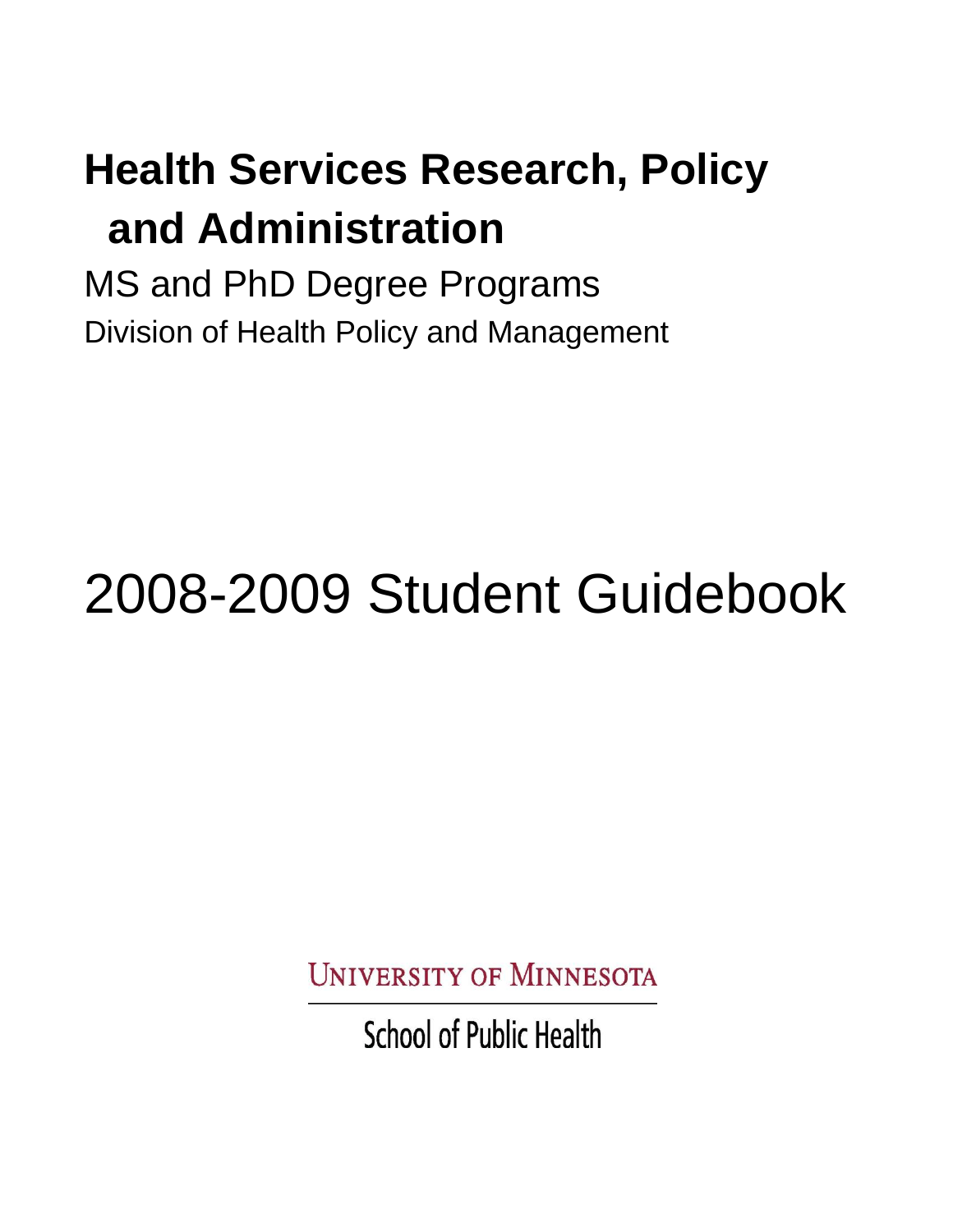All students are responsible for knowing the rules and policies that govern their academic program. This guidebook contains important information that you need to know to complete your degree. Please keep it with you and refer to it often.

Additional University and School of Public Health policies can be found on the web on the SPH website for current students, under resources for students at: **<http://www.sph.umn.edu/current/incoming/resources/home.html>**

*The University of Minnesota is committed to the policy that all persons shall have equal access to its programs, facilities, and employment without regard to race, color, creed, religion, national origin, sex, age, marital status, disability, public assistance status, veteran status, or sexual orientation.*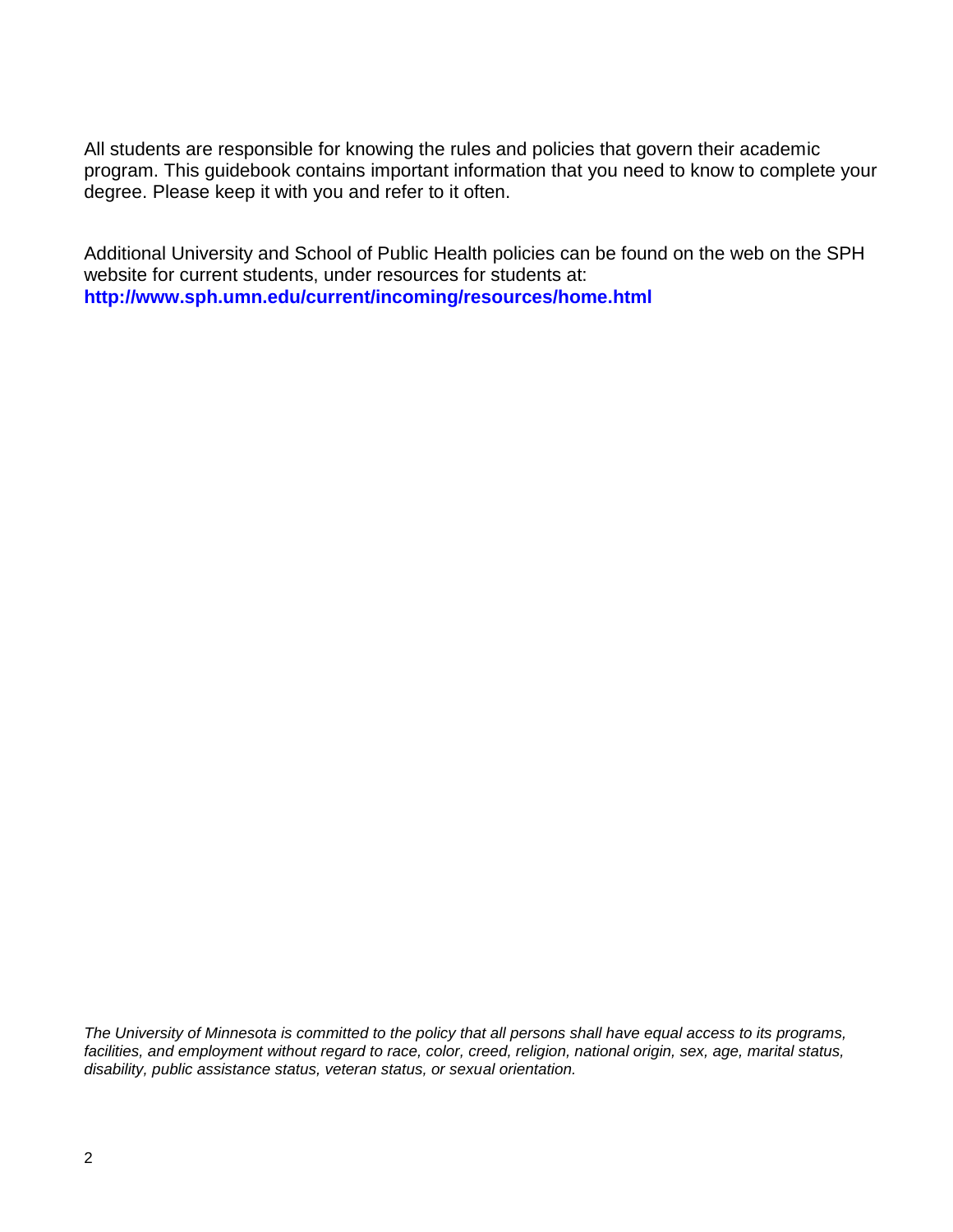## **Table of Contents**

## **Division Section**

| <b>HPM Academic Programs</b><br>Student mail boxes/study area<br>Seminars<br><b>Collaborative and Joint Degrees</b><br><b>Division Travel Policy</b><br>Plagiarism Policy<br><b>Graduate Assistant Compensation</b><br><b>Faculty and Staff Directory</b><br><b>HPM Course Courses and Descriptions</b>                                    | 4<br>4<br>5<br>5<br>6<br>$\overline{7}$<br>8<br>9<br>10        |
|--------------------------------------------------------------------------------------------------------------------------------------------------------------------------------------------------------------------------------------------------------------------------------------------------------------------------------------------|----------------------------------------------------------------|
| HSRP&A MS and PhD Program Policies                                                                                                                                                                                                                                                                                                         |                                                                |
| Expectations<br>Responsible Conduct of Research<br>Incomplete Coursework<br>Minimum Grade Requirement<br>Leave of Absence<br><b>Advisors and Advising</b><br><b>Required Graduate School Forms</b><br><b>Financial Support</b>                                                                                                             | 16<br>16<br>16<br>16<br>16<br>17<br>19<br>19                   |
| <b>HSRP&amp;A MS Degree Program</b>                                                                                                                                                                                                                                                                                                        |                                                                |
| Plan Options and Degree Requirements<br>Thesis and Plan B Project Guidelines<br>Plan B Project Format and Style<br>Curriculum for Plan A and Plan B                                                                                                                                                                                        | 21<br>23<br>25<br>28                                           |
| <b>HSRP&amp;A Doctoral Degree</b>                                                                                                                                                                                                                                                                                                          |                                                                |
| Overview and Degree Requirements<br><b>Grades and Other Requirements</b><br><b>Student Progress</b><br>PhD Curriculum<br>Supporting Program or Minor<br><b>Teaching Requirement</b><br><b>Preliminary Written Exams</b><br><b>Dissertation Proposal Guidelines</b><br><b>Preliminary Oral Exam</b><br>Appeals<br><b>PhD Student Travel</b> | 31<br>32<br>32<br>34<br>43<br>43<br>44<br>45<br>46<br>48<br>48 |
| <b>APPENDIX</b>                                                                                                                                                                                                                                                                                                                            |                                                                |
| School of Public Health and University Policies<br><b>FORMS</b>                                                                                                                                                                                                                                                                            | 48                                                             |

| Course Waiver/Transfer Request              | 55<br>56. |
|---------------------------------------------|-----------|
|                                             |           |
| Area of Emphasis Declaration Form           |           |
| Supporting Program Form                     | 57        |
| Masters Degree Requirements for Graduation  | 58.       |
| Doctoral Degree Requirements for Graduation | 59.       |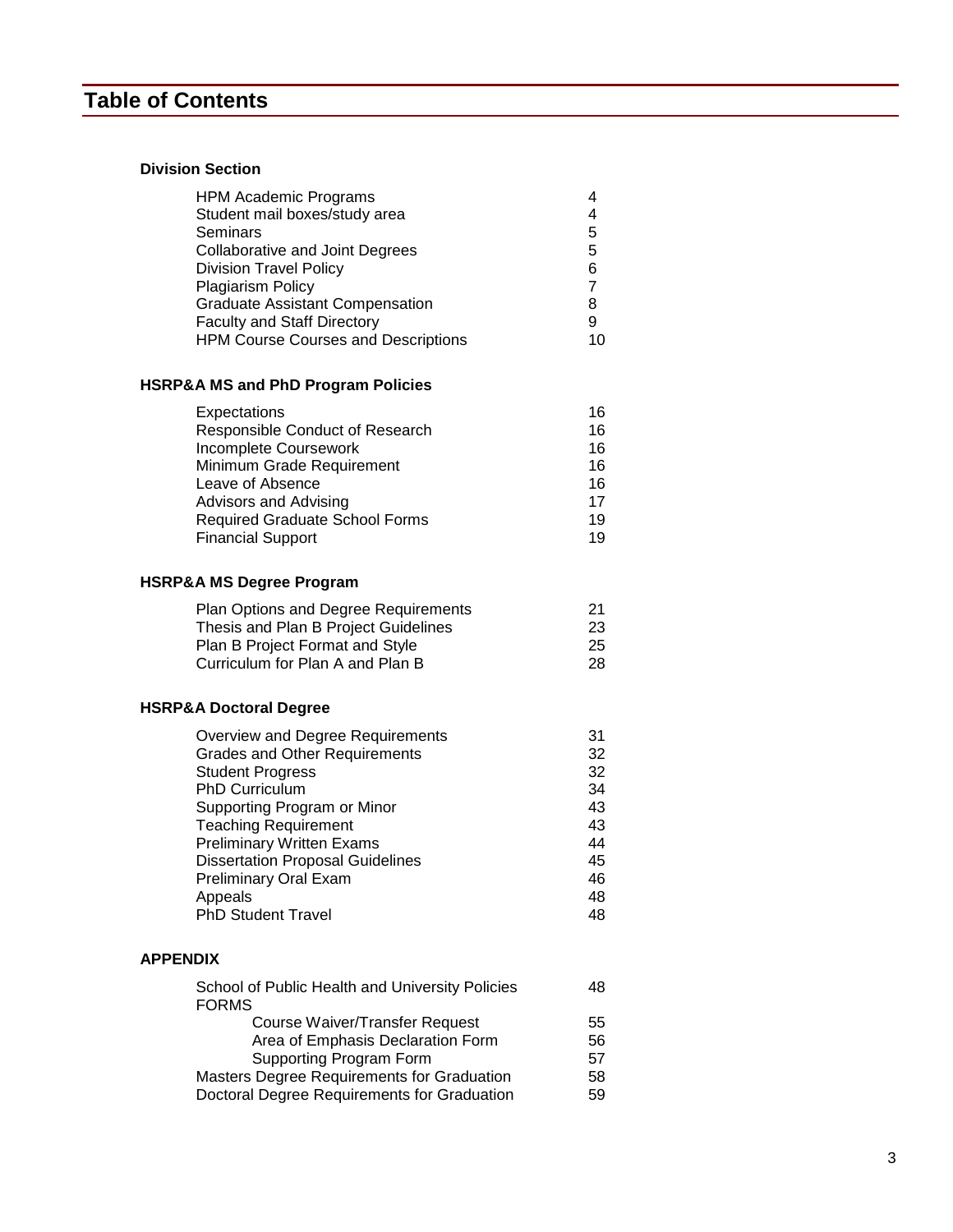## **DIVISION OF HEALTH POLICY AND MANAGEMENT**

## **Introduction**

Welcome! Health Policy and Management (HPM) is one of four Divisions in the School of Public Health (SPH). The Division of HPM offers four degree programs:

**The M.P.H. degree in Public Health Administration and Policy** provides management training in public health administration, focusing on the public health functions of management, analysis, and policy. The program emphasizes a population-based health improvement approach to public health.

**The M.S. degree in Health Services Research, Policy and Administration** emphasizes a policy/population orientation, a research perspective, analytic methods, and broad exposure to the field. Graduates enter careers in policy analysis, clinical outcomes research, and health services research positions in public and private sector organizations such as state legislatures, public health agencies, managed care organizations, large multi-specialty medical group practices, and hospital/physician organizations.

**The Ph.D. in Health Services Research, Policy and Administration** trains students for positions as researchers and teachers in top research universities, in government agencies at the state and federal level, and in the research arms of private health insurance, provider, or consulting organizations. The program is known for its rigorous training in statistical methods and for its emphasis on economic, sociological and political theory as a basis for organizing thought.

**The Master of Healthcare Administration** degree is the traditional preparation for those who want to build their careers in the management, financing, and marketing of healthcare delivery. Students pursue coursework in the classic management disciplines and apply those concepts to the healthcare industries. M.H.A. graduates are employed in a variety of settings such as, clinics and hospitals, consulting firms, managed care and insurance companies, and medical device and pharmaceutical companies.

It is important to understand these distinctions because policies and requirements vary by degree and program.

Students in the MHA and MPH degree programs are School of Public Health students. Degree program requirements, along with tuition rates, are controlled by the SPH.

Students in the MS and PhD degree programs have dual association with the SPH and the Graduate School. MS and PhD students are required to adhere to Graduate School regulations and benchmarks, and pay tuition based on the Graduate School rates, yet are also considered part of the School of Public Health.

Each degree program has its own student handbook that outlines policies and procedures.

## **Student Mailboxes**

All division students have a mailbox and should check it frequently for information.

- MHA student mailboxes are located in the MHA Program Office in Mayo D262.
- MPH, MS, and PhD student mailboxes are located in Mayo D367. This room is locked at all times. The combination to the door can be obtained from any of the HPM coordinator staff (Maureen Andrew, Drew Hatton, or Diane McClellan)

## **Student Study Area**

A study area with computers is located in D367 Mayo. Students can contact any member of the HPM coordinator staff for the door combination and passwords for the computers (Maureen Andrew, Drew Hatton, or Diane McClellan. All are located in Suite D-262 Mayo).

## **Division Calendar**

Events, seminars and meetings are posted on the Division calendar, which can be viewed at: **http://www.hpm.umn.edu.** At the home page, click on HPM Events Calendar under Quick Links.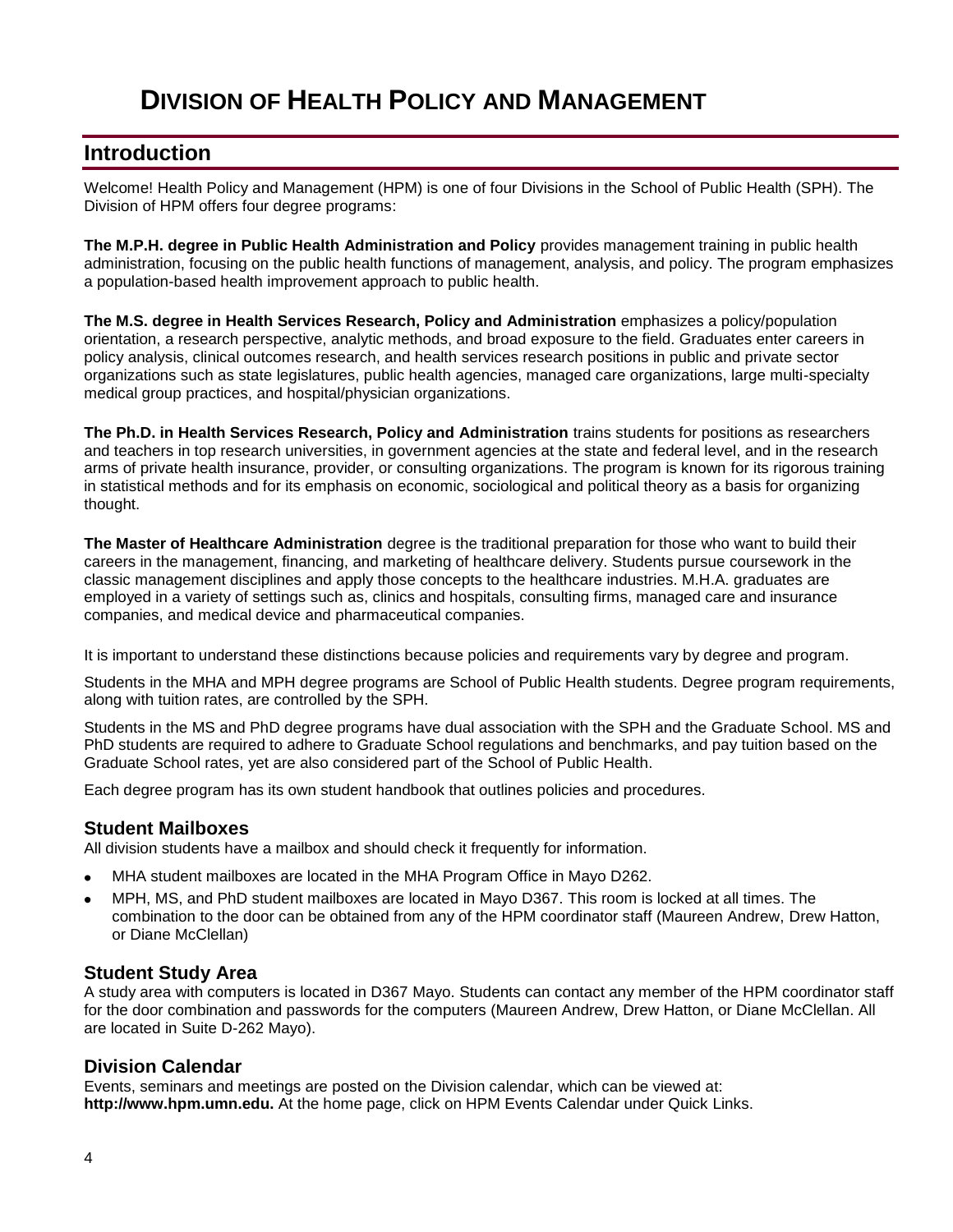## **Seminar Series**

The Division of Health Policy and Management sponsors two seminar series:

**Health Services Research Seminars (HSR)** - Nationally and internationally known leaders in health services research speak on current topics. These seminars, offered 2-4 times each academic year, are free and open to the public. HPM will announce the the speaker, topics and location prior to each seminar.

**Work in Progress Seminars (WIP)** - Work in Progress Seminars feature Division faculty, visiting colleagues, and other University faculty, students and research staff. These seminars provide an opportunity to discuss current work and share ideas. Seminars take place on Wednesdays, 12:15-1:15 PM. The location and topic will be announced prior to each seminar. Dates of each seminar during the 2008-09 academic year as follows:

**2008** September 10, 17, 24 October 1, 8, 15, 22, 29 November 5, 12, 26 December 3, 10 **2009** January 21, 28 February 4, 11, 18, 25 March 4, 11, 25 April 1, 8, 15, 22, 29 May 6

## **Joint/Dual Degree and Collaborative Programs**

The Division of Health Policy and Management offers the following joint/dual degree and collaborative programs. These programs contain some coursework that is shared with the partner degree, thus permitting the student to complete two degrees in less time than if pursued separately. **Students must apply for admission and acceptance to each program separately. Admissions requirements, including entrance exams, may vary by program.**

## **Joint Degree In Law, Health and Life Sciences**

Joint Degree in Law, Health, and the Life Sciences with a JD in Law and one of the following:

- MPH in Public Health Administration and Policy.
- MS in Health Services Research, Policy, and Administration.
- PhD in Health Services Research, Policy, and Administration.

The joint degree requires separate applications to the Law School (which includes completion of the LSAT entrance exam) and Admissions Application to either:

Graduate School via the School of Public Health for the MS and PhD programs in HSRP&A (with completion of the GRE entrance exam); or

School of Public Health for the MPH degree (with completion of the GRE or LSAT).

This joint degree trains experts in the legal, ethical, and policy problems posed by health services in the  $21<sup>st</sup>$  century. Students are educated to become leaders in managed care and health policy, intellectual property issues in biotechnology, law and policy. The program presents an on-going speaker's series, colloquia, and other meetings to draw scholars to campus. For more information, see [www.jointdegree.umn.edu.](http://www.jointdegree.umn.edu/)

PHAP students may also contact coordinator, Drew Hatton at: [hatton@umn.edu](mailto:hatton@umn.edu).

MS and PhD students may contact coordinator, Maureen Andrew, [andre031@umn.edu.](mailto:andre031@umn.edu)

## **Master's of Public Policy and Master's of Health Services Research, Policy and Administration (HSRP&A) Joint Degree**

The joint MPP/MS combines the skill and knowledge sets of public policy and health services research, policy and administration. The joint curriculum prepares graduates with the skills necessary to carry out research, formulate policy options, carry out sophisticated empirical studies, analyze results, shape and implement policies, evaluate policies once implemented, and work effectively in the public arena.

For more information see: www.hhh.umn.edu.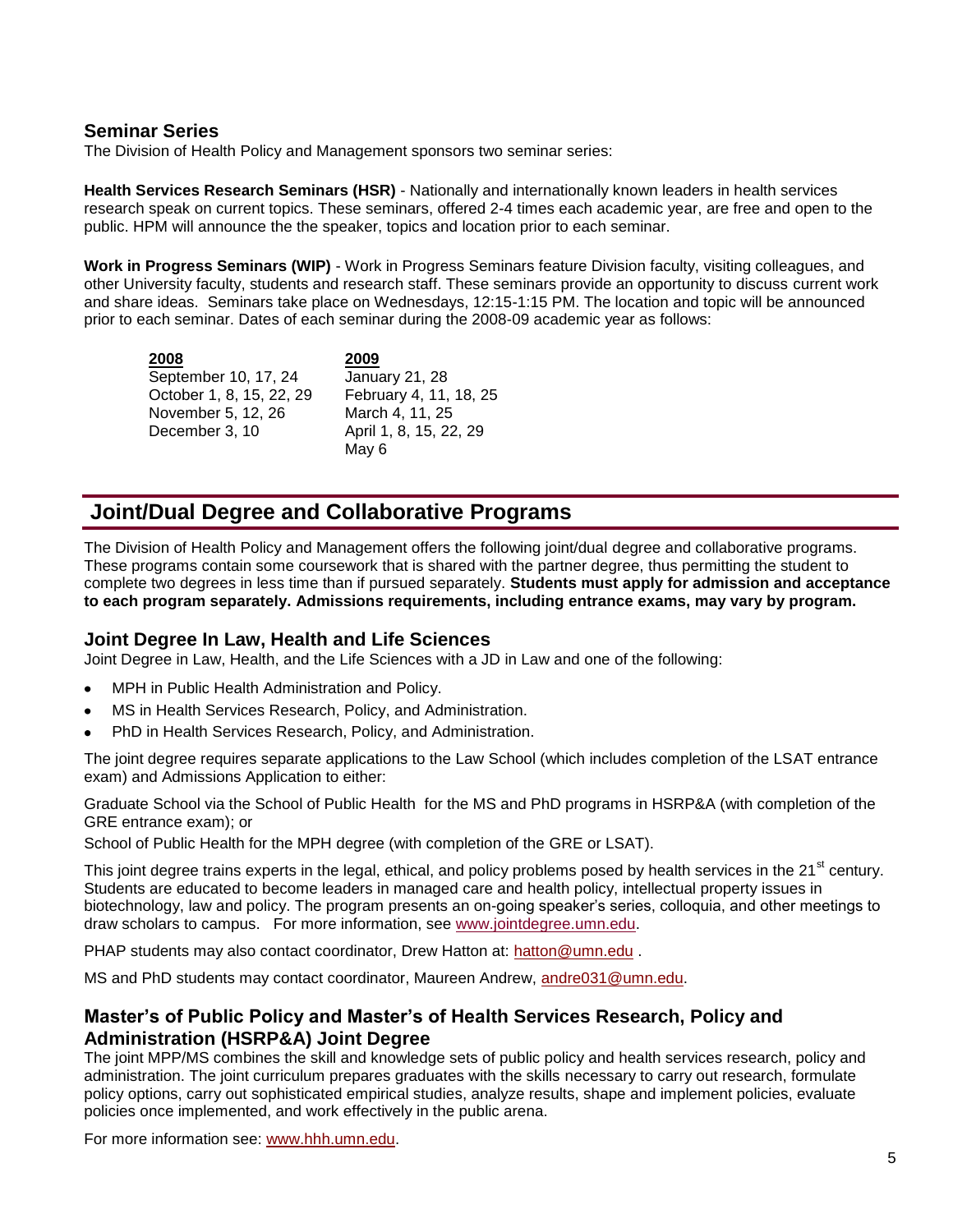MS and PhD students may also contact coordinator, Maureen Andrew, [andre031@umn.edu.](mailto:andre031@umn.edu)

## **Medical Degree and PhD in Health Services Research, Policy and Administration**

Medical School requires the completion of the MCAT entrance exam. See the Medical School website for more information at [mdphd.med.umn.edu/index.html.](http://mdphd.med.umn.edu/index.html)

To fulfill the requirements of this joint degree, students complete their first two years of Medical School prior to entrance into the PhD program in HSRP&A. Upon completion of the PhD in HSRP&A, the student returns to Medical School to complete their coursework and residency. Students may also contact coordinator, Maureen Andrew, [andre031@umn.edu.](mailto:andre031@umn.edu) 

## **Doctoral Program in Occupational Health Services, Research and Policy**

This PhD program is a collaboration between the divisions of Environmental and Occupational Health Sciences, and Health Services Research and Policy within the School of Public Health, at the University of Minnesota. The program's curriculum integrates statistics, research design, sampling, survey methodology, economics, occupational and environmental epidemiology, toxicology, exposure assessment, and policy.

Students in this collaborative program major in one Division and minor in the other. For example, a student who majors in the doctoral program in HSRP&A would minor in Environmental and Occupational Health. This minor is individually tailored to the particular needs and objectives of the student. For more information, PhD students may contact coordinator, Maureen Andrew, [andre031@umn.edu.](mailto:andre031@umn.edu)

## **Master of Healthcare Administration and Master of Business Administration**

The MHA/MBA Dual Degree Program meets both the MHA and MBA requirements. A strong curriculum integrates the skills and breadth of understanding needed for leadership both the delivery of healthcare and the medical industry.

To be considered for the MHA/MBA Dual Degree applicants must apply to both the Full-Time MHA and the Full-Time MBA Programs. Applications are available at:

- The Full-Time MHA Office, 612-624-9588, D262 Mayo
- The Full-Time MBA Office, 612-625-5555, 2-210 Carlson School of Management

For more information, students may also contact Lynnette Redd, Student Services Director, at: reddx010@umn.edu

## **Division Travel Policy for HPM Division Students**

Students are encouraged to participate in professional meetings or conferences related to their field of study. The MHA, PHAP and HSRP&A PhD programs have some funding to help defray the costs for such travel. (No travel funding is available for HSRP&A MS students). Please refer to your academic program for additional information on travel funding assistance such as availability, student eligibility, and disbursement of funds.

Preapproval of all travel is required BEFORE making any travel arrangements. To make an initial request for travel funds, follow this process:

- Obtain an expense worksheet from Betty Herring in D262 and fill it out with proposed expenses prior to obtaining department approval.
- Obtain approval and signature form the Program Chair (or designee).
- Obtain final approval of proposed travel expenditures from Assistant to the Division Head--Patty Homyak. These signed approvals are required BEFORE making any travel arrangements.
- $\bullet$ Read the University of Minnesota's current travel policy on the Travel Services website at [http://travel.umn.](http://travel.umn./)edu. Rates are often dictated by IRS rules and change frequently.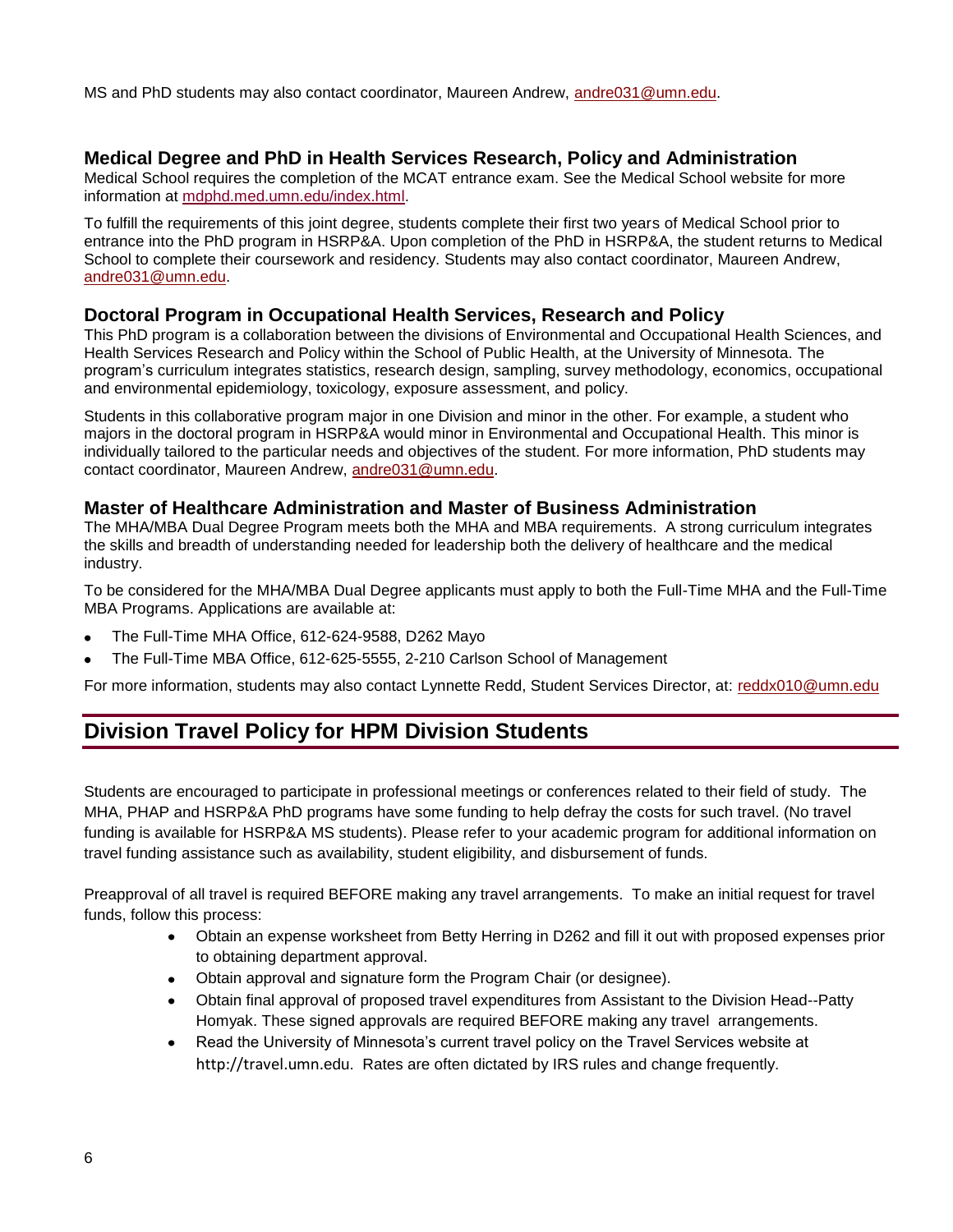## **PLAGIARISM**

## **The Division of Health Policy and Management Prohibition against Plagiarism**

There is a general assumption that students engaged in graduate level work understand the concept of plagiarism and the prohibitions against it. In general, it is considered unacceptable behavior to use the intellectual work of others without giving the source proper credit for the ideas. It is even less acceptable to use another person's direct words and appear to claim them as your own.

This sort of unacceptable behavior can take several forms:

- 1. Taking the work of others directly and claiming it as your own. This would involve directly quoting someone else's work and providing neither references to acknowledge the source nor quotation marks. This and subsequent categories include using material from non-print sources such as the web.
- 2. Taking the work of others directly and failing to show that it is a direct quote through the use of quotation marks. In this case, you might provide a reference but use someone else's words without using quotation marks.
- 3. Using someone else's ideas (although not their specific words) and failing to reference the source. This might include paraphrasing someone else's writing.
- 4. Having someone else write a work for you and claiming it as your own.

## **The University of Minnesota Student Conduct Code defines scholastic dishonesty as follows:**

**Scholastic Dishonesty:** Scholastic dishonesty means plagiarizing; cheating on assignments or examinations; engaging in unauthorized collaboration on academic work; taking, acquiring, or using test materials without faculty permission; submitting false or incomplete records of academic achievement; acting alone or in cooperation with another to falsify records or to obtain dishonestly grades, honors, awards, or professional endorsement; altering forging, or misusing a University academic record; or fabricating or falsifying data, research procedures, or data analysis.

Part of the problem with plagiarism may stem from a failure to appreciate what level of work is expected of a graduate student. It is not sufficient to simply recite the work of others, even of your professors. You are expected to know that material and then to use it to synthesize new ideas, weaving ideas together to produce a rational and coherent argument. It is permissible and encouraged to use citations, but simply reciting the work of others is not sufficient. It is never acceptable to claim the work of others as your own.

Selective use of quotations may help to bolster an argument but excessive quoting suggests a failure to master the material. Your work should reflect an understanding of the topic.

If you have questions about what constitutes plagiarism or academic dishonesty, you should talk with your faculty advisor or you might want to look at the following web site: [http://www.dartmouth.edu/%7Esources/about/what.html](http://www.dartmouth.edu/~sources/about/what.html)

## **For Additional Information:**

**University of Minnesota Center for Writing** is an excellent resource for all types of writing support, including definitions and examples of plagiarism. See:<http://writing.umn.edu/tww/index.htm>and click on Preventing Plagiarism.

**Office for Student Academic Integrity (OSAI)** endeavors to promote scholastic responsibility and skill on the part of individual students; to aid faculty and instructional staff in providing a positive learning environment through the prevention and detection of cheating; and to serve as a centralized forum for the fair and even-handed resolution of reported cases of student scholastic dishonesty. Consultations, workshops and other resources are made available through OSAI to students as well as faculty to foster academic integrity and to help define, recognize, and deter instances of scholastic dishonesty. In the resolution of scholastic dishonesty cases, OSAI's work is closely aligned with [Student Judicial Affairs,](http://www.sja.umn.edu/) which administers the University Student Conduct Code. See<http://www.osai.umn.edu/> for more information.

**Student Judicial Affairs** has responsibility for administering matters arising from student conduct on campus. The office uses educational strategies and disciplinary counseling as catalysts for self-understanding and personal growth. Student Judicial Affairs mission is to provide a forum for these educational encounters within the services of its own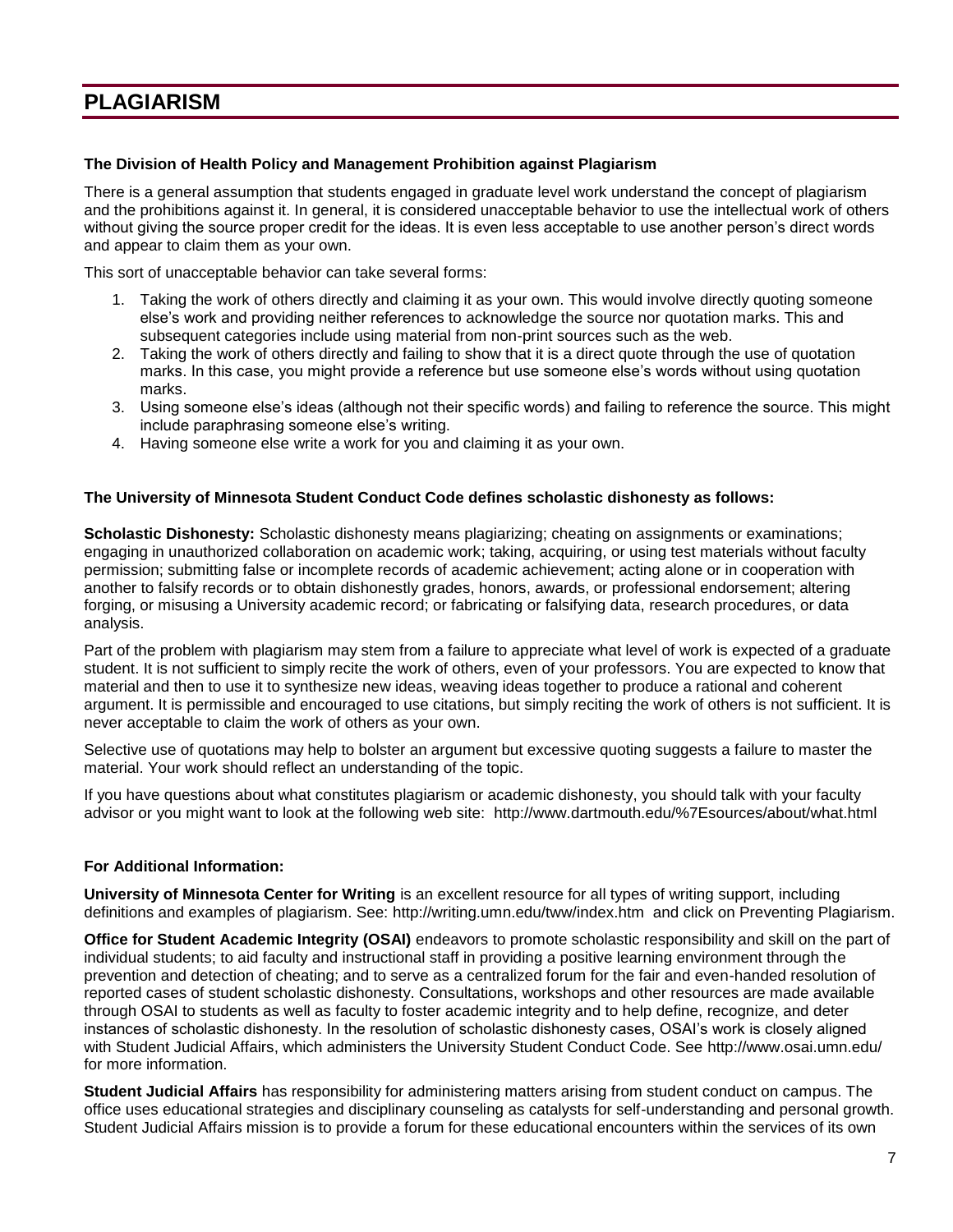office and through consultation and advisement of colleges, individuals, and administrative units within the University. Student Judicial Affairs is responsible for the creation, revision and review of policies and procedures that provide for the administration of a procedurally fair and lawful system of student discipline. Student Judicial Affairs handles most complaints on an informal, person-to-person basis with emphasis on educational development whenever possible.

See:<http://www.sja.umn.edu/> for more information.

## **DIVISION POLICIES ON GRADUATE ASSISTANTSHIPS**

**Tuition Benefits:** The purpose of this policy is to clarify tuition reimbursement guidelines for Research Assistants, Teaching Assistants and Administrative Fellows appointed in the Division of Health Policy and Management.

In order to hold a graduate assistantship during fall or spring semester, students are required to be registered for credit (audit registration only is not acceptable). For regular assistantships, six credits of registration are required; for Advanced Master's and Ph.D. candidate positions, one credit is required. Registration during May Intersession and summer term are not required to hold an assistantship.

Typically graduate/ professional students in the Division take classes during the fall and spring semesters–summer courses are not typically required by the degree programs.

As such, graduate students will be hired into job classifications during the fall and spring terms that include tuition benefits. Tuition reimbursement is not automatic for appointments during summer session. During the summer all graduate assistants will be hired in a non-tuition bearing job class unless they can document a specific extenuating need to take a course(s) required for graduation during the summer. The Principal Investigator must approve summer tuition benefits if hired on a sponsored account. If hired on an account using Division funds the program chair overseeing the student's degree program must approve the need to take the course(s) during the summer.

**Compensation:** The purpose of this policy is to define compensation guidelines for Research Assistants, Teaching Assistants and Administrative Fellows appointed in the Division of Health Policy and Management.

The floor and top of the range for graduate assistant compensation in the Division will be set at the salary range established by the University of Minnesota for these positions. The mid-level salary will be established by HPM at the beginning of each fiscal year and will be within the University's range. The following salary levels will be used for all graduate students employed as Research Assistants, Teaching Assistants and Administrative Fellows in HPM:

| <b>Degree Status of Student</b>                                                          | <b>Salary Level</b>                                                       |
|------------------------------------------------------------------------------------------|---------------------------------------------------------------------------|
| Baccalaureate degree                                                                     | Floor level of University range                                           |
| Master's degree                                                                          | Mid-level of HPM range                                                    |
| PhD student without a Master's degree who<br>has completed all preliminary written exams | Mid-level of HPM range                                                    |
| Doctoral/Professional degree (relevant<br>field)                                         | Up to top of University range - at Principal<br>Investigator's discretion |

Should a student earn a Master's degree or pass all of the preliminary written exams during an appointment period as a RA, TA or AF, the individual's salary will increase at the start of the next appointment period after which they become eligible for such increase.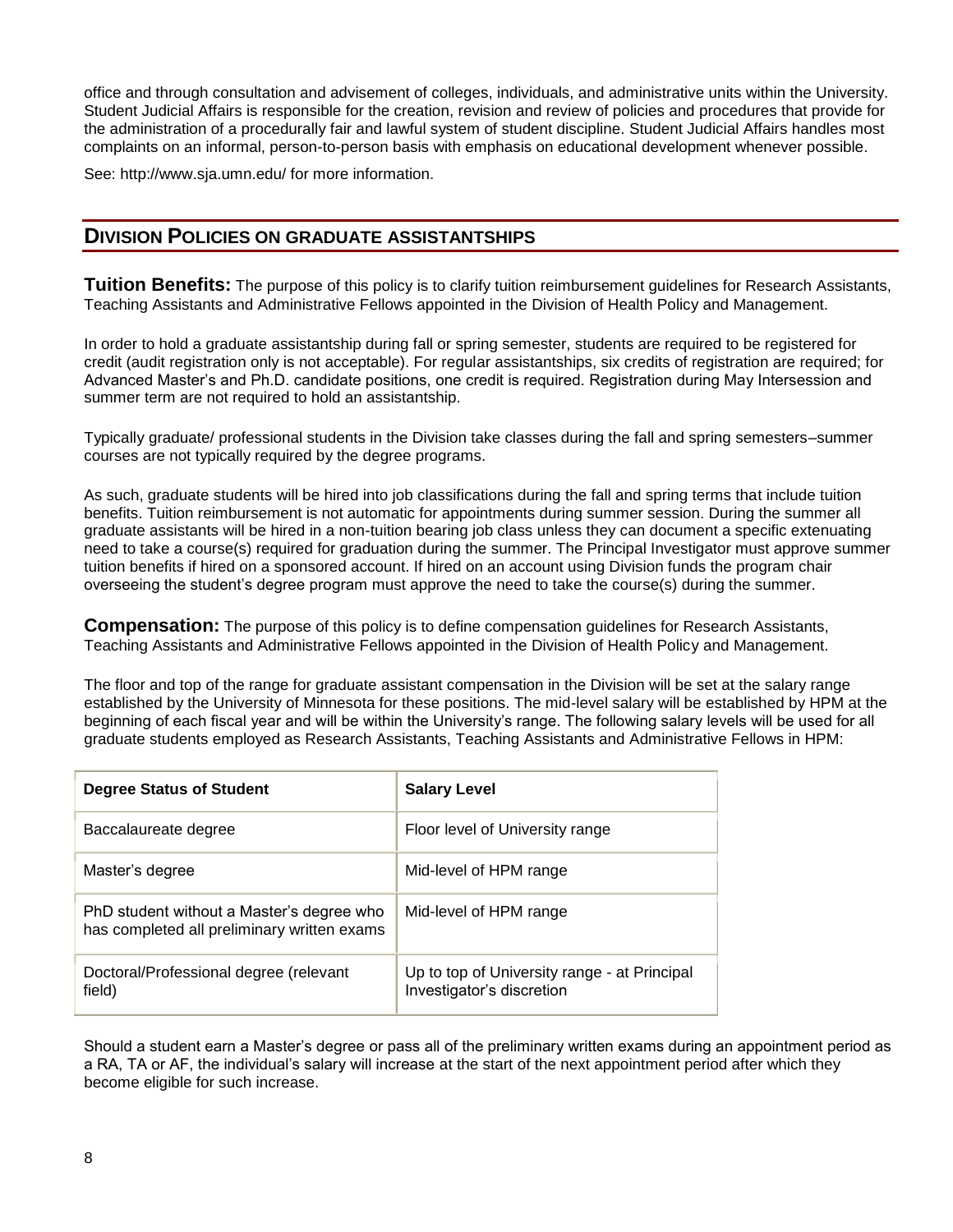Students with a foreign medical degree who hold an RA or TA and who have the Educational Commission for Foreign Medical Graduates (ECFMG) certificate will be paid at the Doctoral/Professional degree level. Those who do not will be paid at the Master's degree level.

All employees in these job classes will receive salary increases based on mandated changes of the University's fixed salary range for these job classifications, regardless of length of employment

## **HPM Division Faculty and Coordinator Staff**

## **Faculty**

| <b>Faculty</b>           | <b>Title</b>                | <b>Office Location</b> | <b>Phone</b> | <b>E-mail Address</b> |
|--------------------------|-----------------------------|------------------------|--------------|-----------------------|
| Jean Abraham, PhD        | Asst. Professor             | 15-227 PWB             | 625.4375     | abrah042@umn.edu      |
| Jim Begun, PhD           | Professor                   | D262 Mayo              | 624.9319     | begun001@umn.edu      |
| Lynn Blewett, PhD        | <b>Associate Professor</b>  | 15-217 PWB             | 626.4739     | blewe001@umn.edu      |
| Lester Block, DDS MPH    | <b>Professor Emeritus</b>   | <b>NA</b>              | <b>NA</b>    | block001@umn.edu      |
| Kathleen Call, PhD       | Assoc, Professor, DGS       | 15-223 PWB             | 624.3922     | callx001@umn.edu      |
| Jon Christianson, PhD    | Professor                   | D262 Mayo              | 625.3849     | chris001@umn.edu      |
| Michael Davern, PhD      | Asst. Professor             | 2221 University        | 625-4835     | daver004@umn.edu      |
| Bright Dornblaser, MHA   | <b>Professor Emeritus</b>   | D275 Mayo              | 624-9502     | dornb001@umn.edu      |
| Bryan Dowd, PhD          | Professor                   | 15-213 PWB             | 624.5468     | dowdx001@umn.edu      |
| Roger Feldman, PhD       | Professor                   | 15-205 PWB             | 624.5669     | feldm002@umn.edu      |
| Susan Foote, JD          | Professor                   | D-360 Mayo             | 626.2851     | foote003@umn.edu      |
| Judith Garrard, PhD      | Professor/Assoc, Dean       | A-305 Mayo             | 625.8772     | jgarrard@umn.edu      |
| Les Grant, PhD           | Assoc. Professor            | D262 Mayo              | 624-8844     | grant004@umn.edu      |
| Ayse Gurses, PhD         | <b>Assistant Professor</b>  | D376 Mayo              | 625.2302     | gurse001@umn.edu      |
| Robert Kane, MD          | Professor                   | D351 Mayo              | 624.1185     | kanex001@umn.edu      |
| Rosalie Kane, DSW        | Professor                   | D527 Mayo              | 624.5171     | kanex002@umn.edu      |
| Pinar Karaca-Mandic      | <b>Assistant Professor</b>  | 15-232 PWB             | 624.8953     | pkmandic@umn.edu      |
| John Kralewski, PhD      | <b>Professor Emeritus</b>   | 15-229 PWB             | 624.2912     | krale001@umn.edu      |
| Karen Kuntz, ScD         | Professor                   | 15-232 PWB             | 625.9333     | kmkuntz@umn.edu       |
| Ted Litman, PhD          | <b>Professor Emeritus</b>   | D275 Mayo              | 626.7344     | litm001umn.edu        |
| Donna McAlpine, PhD      | Associate Professor         | 15-230 PWB             | 625.9919     | mcalp004@umn.edu      |
| Marshall McBean, MD, MSc | Professor                   | A369-1 Mayo            | 625.6175     | mcbea002@umn.edu      |
| Jeffrey McCullough, PhD  | <b>Assistant Professor</b>  | 15-231 PWB             | 625.9328     | mccu0056@umn.edu      |
| Ira Moscovice, PhD       | Professor                   | 15-215 PWB             | 624.8618     | mosco001@umn.edu      |
| Gordon Mosser, MD        | Associate Professor         | D375 Mayo              | 624-4371     | gmosser@umn.edu       |
| John Nyman, PhD          | Professor                   | 15-219 PWB             | 626.4425     | nyman001@umn.edu      |
| Sandra Potthoff, PhD     | Assoc. Professor            | D262 Mayo              | 624.9019     | potth001@umn.edu      |
| William Riley, PhD       | Assoc. Professor            | D375 Mayo              | 625.0615     | riley001@umn.edu      |
| Todd Rockwood, PhD       | <b>Associate Professor</b>  | C313 Mayo              | 625.3993     | rockw001@umn.edu      |
| <b>Francois Sainfort</b> | Professor and Division Head | 15-205 PWB             | 626.0929     | Sainf001@umn.edu      |
| Robert Town, PhD         | <b>Associate Professor</b>  | 15-221 PWB             | 626.4683     | rjtown@umn.edu        |
| Robert Veninga, PhD      | <b>Professor Emeritus</b>   | <b>NA</b>              | <b>NA</b>    | venin001@umn.edu      |
| Beth Virnig, PhD         | Associate Professor         | A365 Mayo              | 624.4426     | virni001@umn.edu      |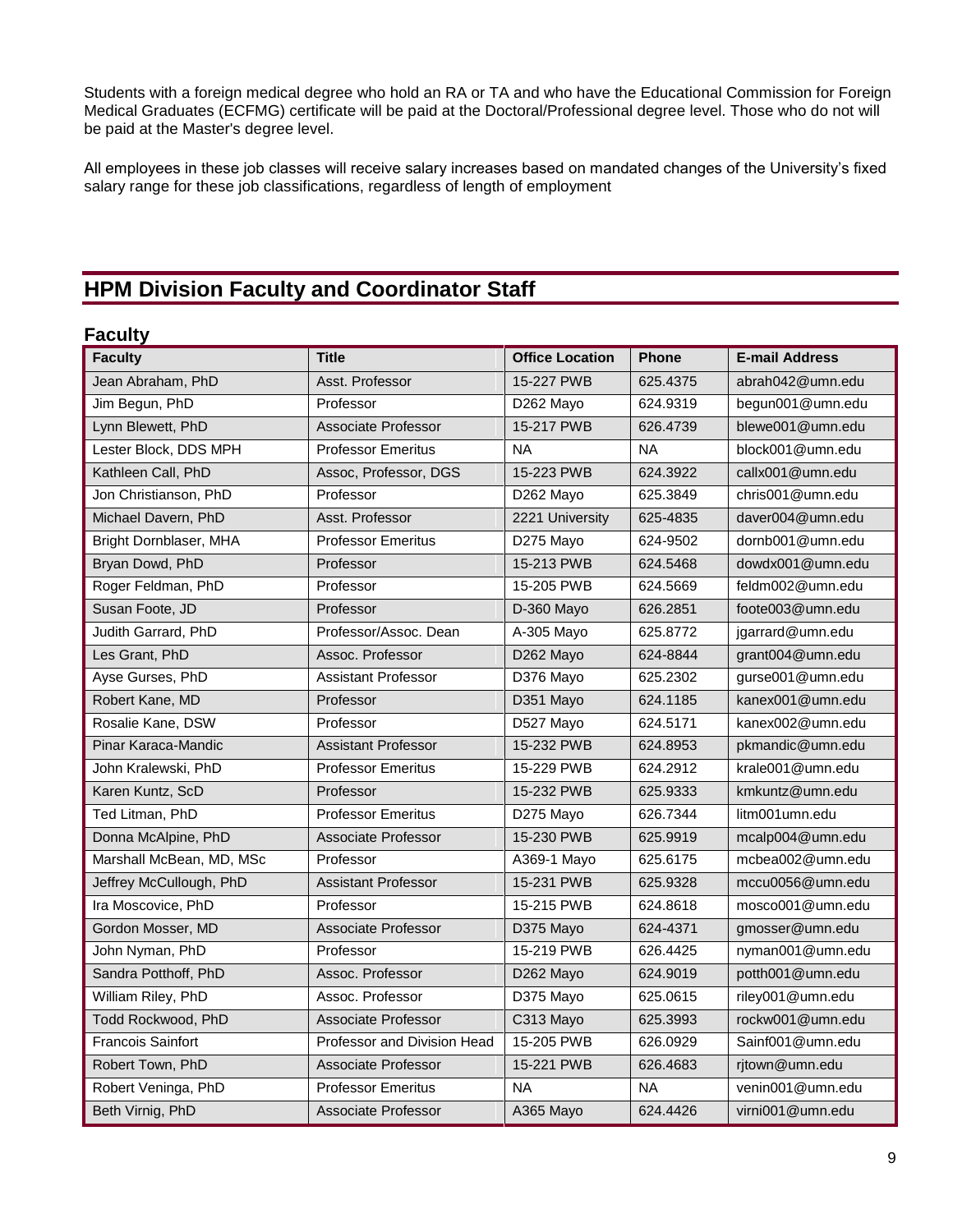| Vern Weckwerth, PhD      | Professor           | D <sub>262</sub> Mayo | 624.9000 | weckw001@umn.edu |
|--------------------------|---------------------|-----------------------|----------|------------------|
| Douglas Wholey, PhD, MBA | Professor           | D373 Mayo             | 626.4682 | whole001@umn.edu |
| Daniel Zismer, PhD       | Associate Professor | D-362 Mayo            | 625.5148 | Zisme006@umn.edu |

## **Coordinator Staff**

.

| <b>Staff</b>         | <b>Title</b>                                         | <b>Office</b> | <b>Phone</b> | E-mail           |
|----------------------|------------------------------------------------------|---------------|--------------|------------------|
| Maureen Andrew       | HSRP&A (MS and PhD)<br>Major Coordinator             | D262 Mayo     | 624.9432     | andre031@umn.edu |
| Rebecca Johnson      | Payroll                                              | C-305 Mayo    | 624.9480     | johns043@umn.edu |
| Drew Hatton          | PHAP Major Coordinator                               | D262 Mayo     | 625.9480     | hatton@umn.edu   |
| Diane McClellan      | <b>MHA Major Coordinator</b>                         | D262 Mayo     | 626.7349     | mccle005@umn.edu |
| Lynnette Redd        | <b>Student Services Director</b>                     | D262 Mayo     | 624-9588     | reddx010@umn.edu |
| Mona Rath            | Program Associate                                    | D262 Mayo     | 626.7378     | mrath@umn.edu    |
| <b>Betty Herring</b> | <b>Executive Office Support</b><br><b>Specialist</b> | D262 Mayo     | 624.8818     | eherring@umn.edu |

All phone numbers are in area code 612

## **HPM Division Course Descriptions**

The following courses are taught by Division faculty and are part of at least one of the four teaching program's required curriculum. Students should always refer to their program curriculum for required courses, but may want to consider any of the following for course planning.

## **PubH 3801 Health Economics and Policy (3cr)**

Economics of health care markets. Problems faced by consumers/health care services. Builds on principles of supply/demand for health, health care/insurance, and role of government. Theoretical/empirical models/applications.

## **PubH 3810 Math Review for Public Health I (1 cr)**

Review of calculus, linear algebra, and statistics designed to prepare students for the rigor of doctoral level statistics and health economics courses.

## **PubH 6535 Health Services Accounting (3 cr)**

Instructor TBA. How markets work, how positive economic rents (profits) are made, and how strategic behavior affects profits. Four major topical areas include market micro-structure, industrial structure, uncertainty, and incentives and firm governance.

## **PubH 6541 Statistics for Health Management Decision Making (3 cr)**

Variation; frequency distribution; probability; significance tests; estimation; trends; data handling; simple operations research applications. Statistical approach to rational administrative decision making. Lectures and lab exercises.

## **PubH 6542 Management of Healthcare Organizations (3 cr)**

Role of the hospital in health services delivery and relationships with other elements of the healthcare system. Problems of achieving results with emphasis on governance, medical staff, and role of administrator.

## **PubH 6543 Health Policy and Ethics (2 cr)**

Overview of public policies and ethics underlying financing, organization and delivery of healthcare services.

## **PubH 6544 Principles of Problem Solving in Health Services Organizations (3 cr)**

Lectures, seminars, and demonstrations on problem-solving theory and technique. Management problem solving of cases. Solving a management problem within a health services organization and presenting a report.

## **PubH 6545 Advanced Problem Solving in Health Services Organizations (4 cr)**

Defining, analyzing, and solving significant senior management-level operational or health public policy problems by student groups in Twin Cities health services organizations.

## **PubH 6547 Healthcare Human Resources Management (2 cr)**

Concepts in human resources management as applied to health services organizations. Relationship between human resources management and general management, nature of work and human resources, compensation and benefits,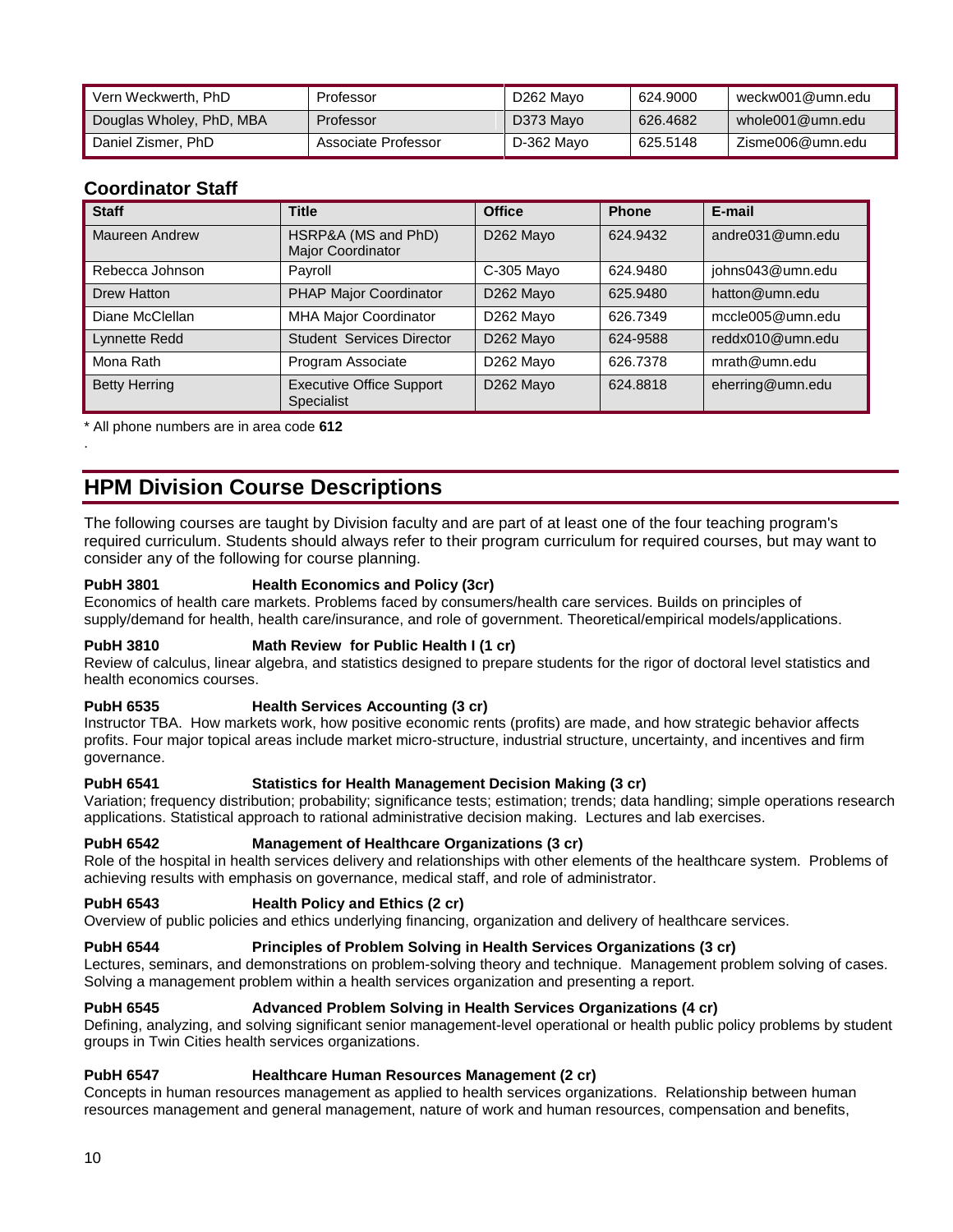personnel planning, recruitment and selection, training and development, employee appraisal and discipline, unionmanagement relations.

## **PubH 6549 Long-Term Care Administration (2 cr)**

Administrative issues in long-term care; public policy, client needs, institutional and non-institutional settings.

## **PubH 6550 Long-Term Care Industry (2 cr)**

Organization, financing, and delivery of long-term care services to the aged. Demographic trends, financing structures, public policies, solicited responses to long-term care issues.

#### **PubH 6551 Contemporary Problems (2 cr)**

Current concepts, problems, principles and future developments of health and healthcare selected by students; developing models, based on current literature and research; verbal and written presentations from policy and issue perspectives.

#### **PUBH 6553 Health Care Management Ethics (1cr)**

Ethical issues faced by health care managers as leaders of an organization, members of a profession, and coordinators of clinical processes. Perspectives of managerial, organizational, professional, and clinical ethics.

#### **PubH 6554 Healthcare Marketing and Strategy (2 cr)**

Managing the marketing function; marketing planning, strategy, and management concepts. Identifying marketing problems and opportunities; constructing evaluating and managing a marketing plan.

#### **PubH 6555 Topics in Health Economics (2 cr)**

This course will introduce the student to the methods of health economics and demonstrate how these methods can be applied to managerial decision-making processes.

#### **PubH 6556 Health and Health Systems (2 cr)**

Sociopolitical, economic, and moral/ethical issues confronting the U.S. public health and medical care system. Trends in service provision, human resources, financing and health services organization, and implications for the public's health.

#### **PubH 6557 Health Finance I (3 cr)**

Basic principles of finance and selected insurance concepts integrated and applied to healthcare with public sector emphasis. NPV; public financing; capital and operating budgets; Medicare PPS and RBRVS; risk-adjusted capitation; healthcare reform.

#### **PubH 6558 Health Finance II (3 cr)**

Principles of financial management and insurance are integrated and applied to the health field. Topics include: health care capital and operating budgets; health care payment methods, including Medicare's payment systems for hospitals and physicians, and risk-adjusted capitation payment systems; population- based health care finance and managed care; and financing aspects of public health policy. Experience with computerized spreadsheets such as EXCEL is necessary.

#### **PubH 6560 Operations Research & Quality in Health Care (2 cr**

Decision-making framework for both operating and control systems in the hospital environment. Basic modeling techniques and examples of actual hospital applications.

#### **PubH 6561 Quantitative Methods Applied to Health Administration Problems (2 cr)**

Applying quantitative methods to secondary data including analysis of cyclicities, data handling systems, linear regression, discriminant analysis and inventory control used in the solution of health problems at various administrative levels.

#### **PubH 6562 Information Technology in Healthcare (2 cr)**

How to analyze organization information needs, incorporate these needs into information technology (IT) policy and planning, and implement IT policies.

## **PUBH 6563 Integrated Delivery Systems (2cr)**

This course examines the integrated models of health care delivery with an emphasis on: organizational design, governance, operations, strategy, resource development, and the role of "embedded medical practice." A practical and applied "case-based" approach will be applied.

#### **PubH 6564 Managed Care (2 cr)**

Development and organization of HMOs: risk-sharing, provider contracts, utilization management, quality improvement. HMO and PPO marketing and new product development; employer relations; Medicare and Medicaid contracting; budget processing; financial performance; pricing; government regulation.

#### **PUBH 6565 Health Care Delivery Design and Innovation (2cr)**

Designing/creating health care delivery services/experiences. Innovation process, methodologies/tools of innovation design, strategies/processes to ensure execution.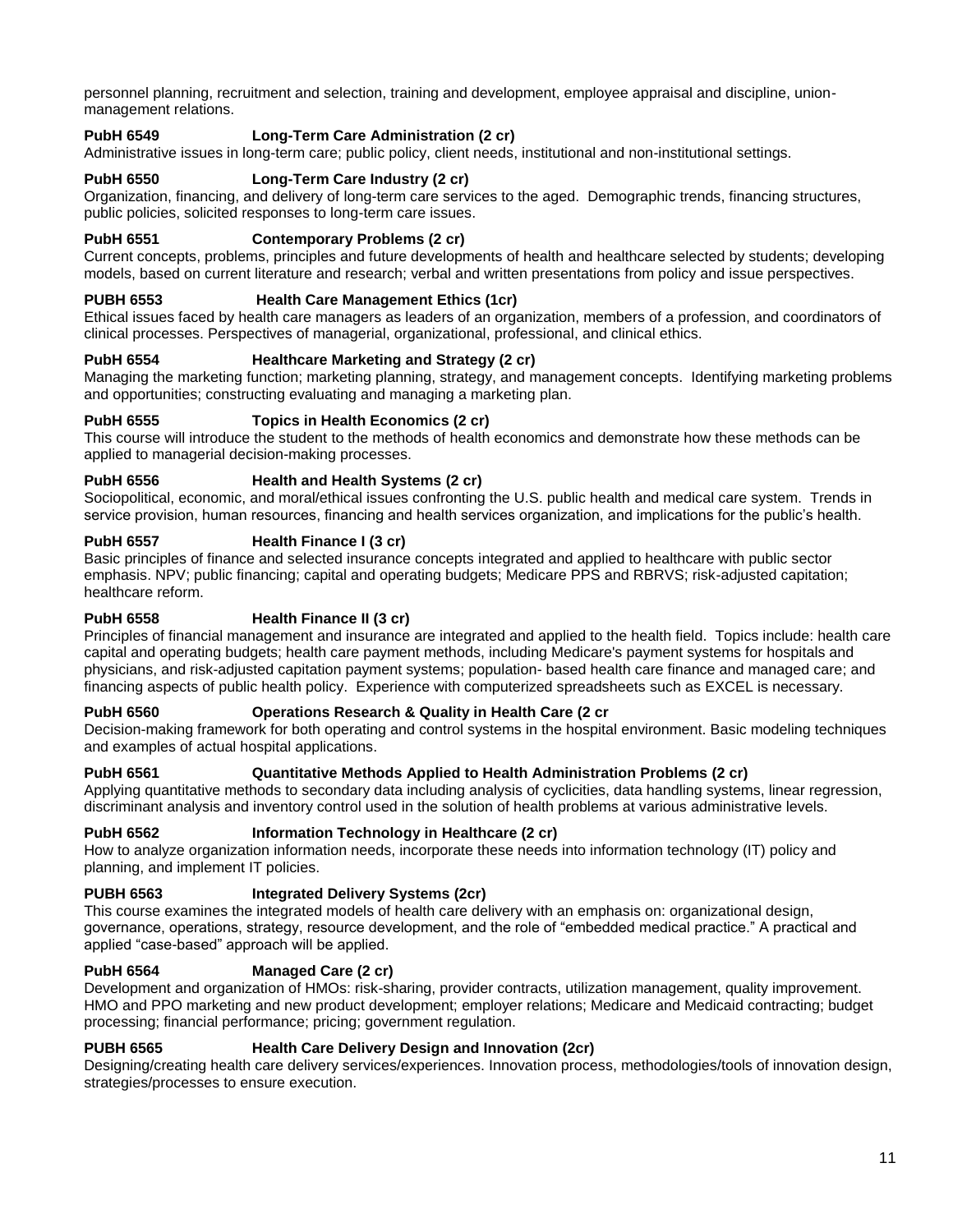## **PUBH 6568 Interprofessional Teamwork in Health Care (2cr)**

Leading/participating in interdisciplinary teams. Team communication, problem solving, conflict management, organizational support.

## **PUBH 6569 Healthcare Policy (1cr)**

Public policy environment surrounding health care and public health systems. Political context of health policy. Approaches to policy formation/analysis. Tools/strategies for influencing health policy outcomes.

## **PubH 6570, Section 1 The Nature of Clinical Care (2 cr)**

Provides an understanding of clinical care for future health care professionals who are not health care professionals. The primary aim for this course is to enable administrators in health care delivery or public health to feel comfortable in discussing clinical matters with their clinical colleagues and to participate as peers in managing health care performance in hospitals, medical groups, and other settings. The course is also suitable for future health services researchers who do not have clinical backgrounds. Medical terminology, basic human anatomy, common diseases, the scope of practice for medial and surgical specialties, common medical and surgical procedures, and the culture of health care clinical professionals are covered.

## **PubH 6575 Pharmaceutical Industry: Business and Policy (2 cr)**

The pharmaceutical industry is a large, growing component of the health sector with unique market characteristics, regulatory processes, and vigorously-debated public policy issues that differentiate it from other industries and deserve specialized study. This course focuses on those business and policy issues that are specific to the pharmaceutical industry. It is intended to provide future managers in the pharmaceutical industry and health sector generally with in-depth understanding of the field. This objective will be enhanced by interdisciplinary perspectives and active involvement by industry leaders.

## **PubH 6589 Medical Technology Evaluation and Market Research (2 cr)**

Provides knowledge of the skills, data and methodology required to critically evaluate new medical technologies in order to meet financial investment as well as regulatory compliance objectives, such as FDA approval. This course is designed to provide the analytic tool kit for a manager of a new medical technology to formulate the evaluation necessary for this enterprise as well as effectively disseminate results in order to get a new product to market.

## **PubH 6596 Legal Considerations in Health Services Organizations (3 cr)**

Laws affecting administration of hospitals and other healthcare organizations; administrative law, corporate and business law, labor law, civil liability, tax-related issues. Legal issues relevant to administration, decision-making, and planning process.

## **PubH 6700 Foundations of Public Health (3 cr)**

Organization of public health, predominately in the United States. Role of public health administration. Problem-solving skills necessary for effective administration.

## **PubH 6705 Community Health Assessment (3 cr)**

Two of the three core functions of public health: health assessment, assurance. Lectures, discussion, group activities, oral presentations.

## PubH 6711 **Public Health Law (2 cr)**

Basic concepts of law, legislative process, and legal bases for existence/administration of public health programs. Legal aspects of current public health issues/controversies, regulatory role of government in health services system.

## **PubH 6717 Decision Analysis for Health Care (2cr)**

Introduction to methods/range of applications of decision analysis and cost-effectiveness analysis in health care technology assessment, medical decision making, and health resource allocation.

## **PubH 6721 Leading Collaborations (1 cr)**

How mental health care providers located in individual organizations coordinate their activities so that care of clients is integrated. Coordination of labs and county health departments. Organizations such as rural health networks and community health information networks to achieve community-based goals.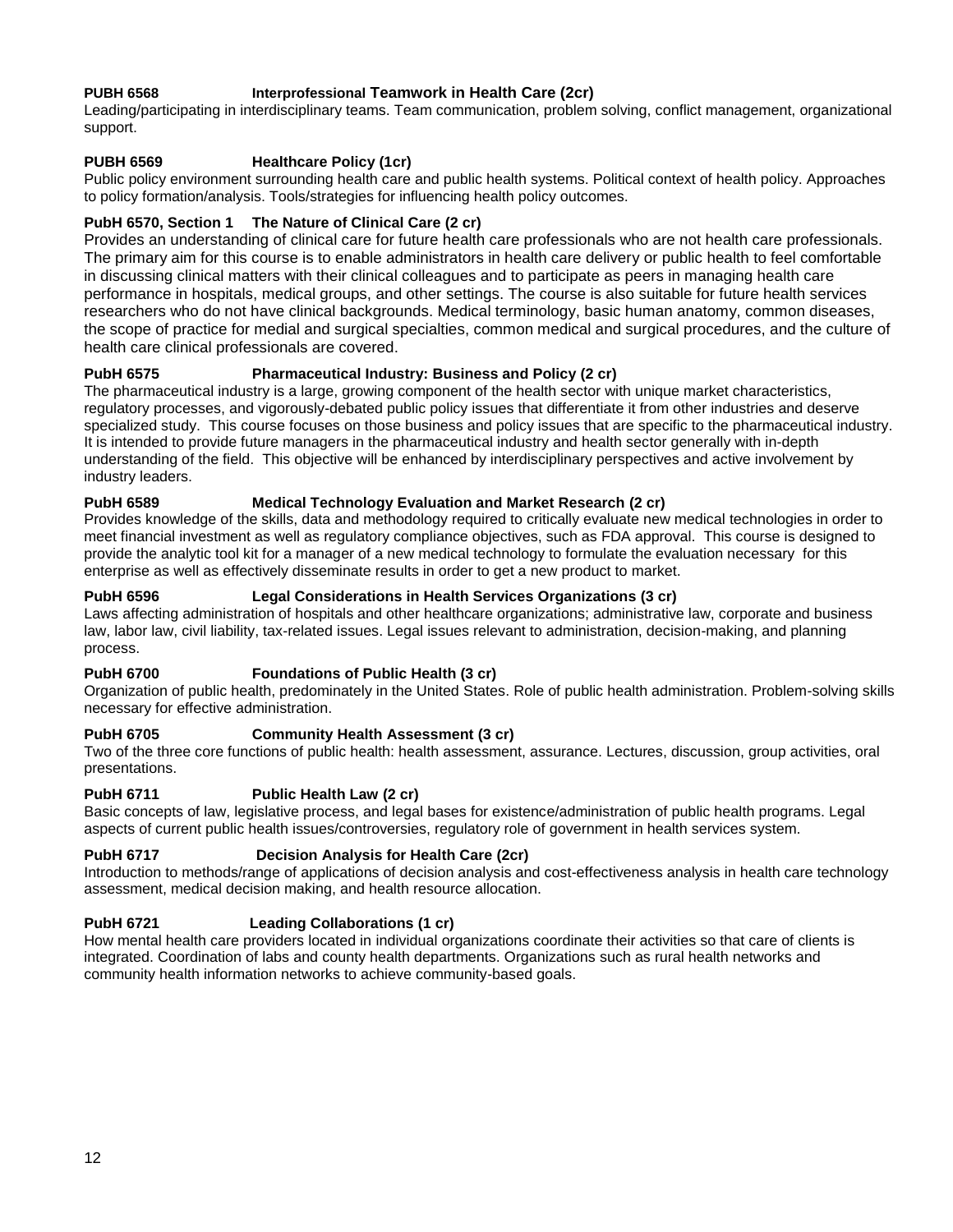## **PubH 6723 Lean Management in Healthcare (1 cr)**

Organizing to maximize customer value while minimizing waste. Lean management applied in Phillips Neighborhood Clinic. Observing waste. Developing basic value flow diagrams. Using problem-solving techniques to improve quality continuously.

## **PubH 6724 The Healthcare System and Public Health (3 cr)**

Overview of health care delivery, finance systems within public health context. Components of health care system: financing, role of employers/public programs, health care delivery system, managed care. Collaborative interventions between managed care, public health.

## **PubH 6726 Medical Device Industry: Business and Public Policy (3 cr)**

Business, public policy, regulatory, technology management issues concerning medical device/biotechnology industries. Nature/effects of private-public sector interactions. Involvement by leaders in Minnesota organizations.

## **PubH 6727 Health Leadership and Effecting Change (2 cr)**

Applications of a broad theoretical base in planned change to solve managerial/organizational problems in health professions.

## **PubH 6730 International Comparative Health Systems (2 cr)**

History/development of health systems from a socio-political perspective. Overview of relative importance and meaning of health outcomes data. Role of WHO. Students use OECD health database.

## **PubH 6732 Topics and Methods in Global Health Assessment (2 cr)**

Evaluation of health populations relative to specific topics important to global health, including methodology appropriate to examining a particular issue. Focuses on developing countries.

## **PubH 6741 Ethics in Public Health: Professional Practice and Policy (1 cr)**

Introduction to ethical issues in public health practice/policy. Ethical analysis, recognizing/analyzing moral issues.

## **PubH 6742 Ethics in Public Health: Research and Policy (1 cr)**

Introduction to ethical issues in public health research/policy. Ethical analysis. Recognizing/analyzing moral issues.

## **PubH 6751 Principles of Management in Health Services Organizations (2 cr)**

Role of health-care services administrators, principles of management, administrative process. Lectures, case studies.

## **PubH 6755 Budgeting and Planning for Public Health (2 cr)**

The basic principles of budgeting, planning, forecasting and analyzing with a focus on nonprofit and government organizations are applied to health care administration and public health in a single course.

## **PubH 6758 Managing Public Health Systems (2 cr)**

Three essential skills are developed within the context of managing and organizing public health core functions and essential services: Problem Solving, Process Management and Quality Improvement, and Collaboration and Partnership Management.

## **PubH 6762 Health Finance Applications (2 cr)**

Top management perspective of healthcare financial management responsibility in context of strategic issues. Emphasizes balancing theory and applications. Capstone course.

## **PubH 6765 Continuous Quality Improvement: Methods and Techniques (3 cr)**

Understanding and applying statistical process control techniques to health care management and clinical problems. Provides a comprehensive overview of the history, methods, and issues in quality within the health care system.

## **PubH 6780 Topics: Public Health Administration and Policy (1-4 cr)**

New courses or topics of interest in public health administration/policy.

## **PubH 6800 Community Mental Health (3 cr)**

Provides an overview of social and social-psychological processes that shape the experience of mental health and illness and the consequences of disorders for individuals, families, and communities, and examines these issues in the context of public health rather than attributes of individuals.

## **PubH 6800 Health Disparities Research: Measures, Methods and Data (2 cr)**

Explore research methods using publicly available data sources. Course covers conceptualization of disparities, measurement and analytic choices, and debates strengths and weaknesses within topic areas to produce sound decisions in disparities research.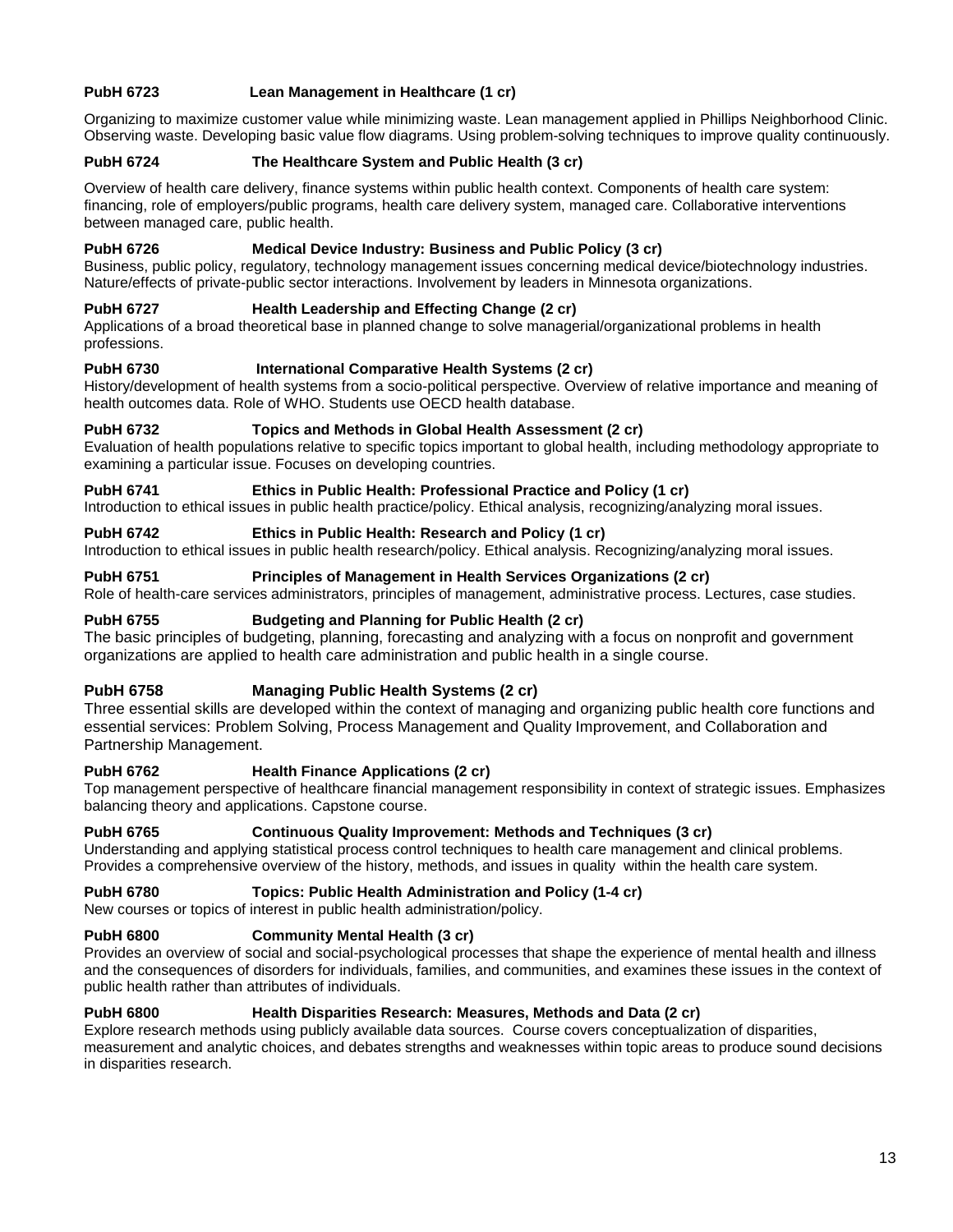## PubH 6801 **Health and Human Rights (2 cr)**

Explores the relationship of health and human rights in the context of public health. It examines philosophical frameworks and groundings of human rights, development of the nexus between health and human rights, and a variety of historical and contemporary topics at the crossroads of health and human rights.

## **PubH 6802 Managing Electronic Health Information (3 cr)**

Overview of data collection tools in health care studies. Workflow design. Scanned/faxed, web-based forms. Voice response, palmtop computers, relational databases. Managing workflow. Selecting tools to ensure data quality and low cost. Case studies.

## **PubH 6803 Conducting a Systematic Literature Review (2cr)**

How to conduct systematic literature review. Draws on skills/experience of staff at Minnesota Evidence-based Practice Center, an AHRQ-funded program

## PubH 6806 **Principles of Public Health Research (2 cr)**

Evaluation of public health research literature and planning for independent research projects. Formulation of research question, research design, sampling techniques, use of research concepts, and data analysis. Data collection techniques, including questionnaires, interviews, and data analysis.

## **PubH 6809 Advanced Methods in Health Decision Science (3cr)**

Methods applicable to issues of medical decision making. Analyses of environmental/safety decisions. How to apply methods at cutting-edge of clinical decision science.

## **PubH 6810 Survey Research Methods (3cr)**

Theory/application of survey research in data collection. Sampling, item development, instrument design/administration to conduct survey or be aware of issues related to design/implementation. Identification of sources of error in survey research.

## **PubH 6832 Economics of the Health Care System (3 cr)**

Development of traditional issues in health economics. Production of health, demand for health capital and health care, insurance theory and markets, managed care, pricing, physician's services, production and costs in health care institutions, role of government, cost effectiveness analysis, reform.

## **PubH 6835 Health Services Policy (2 cr)**

Social, political, and economic context within which U.S. health-care system developed. Influence of these contextual elements on public policies guiding/regulating organization/delivery of health services.

## **PubH 6845 Using Demographic Data for Policy Analysis (3 cr)**

How to pose researchable policy questions, locate existing data, turn data into a usable format, understand data documentation, analyze data, communicate findings according to standards of the professional policy community. Quantitative issues.

## **PubH 6852 Program Evaluation in Health and Mental Health Settings (3 cr)**

Provides an overview of evaluation, models of evaluation, objectives of an evaluative study, sampling of subjects, methods of data collection, methodological designs, interpretation of data, preparation of final report, ethical/political considerations.

## **PubH 6855 Medical Sociology (3 cr)**

Introduction to common theoretical/empirical approaches used by sociologists to study health/illness. How content reflects social inequalities in health/illness. Social processes that shape experience of health/illness.

## PubH 6861 **Health Insurance (2 cr)**

Financing personal health care: theory of insurance, health insurance markets, cost sharing, HMOs, PPOs, public and catastrophic health insurance, and the uninsured. Emphasis on public policy.

## **PubH 6862 Cost-Effectiveness Analysis in Health Care (3 cr)**

Government regulations. New technologies. Diagnosis/treatment protocols. Strengths, limitations, appropriateness of different approaches.

## **PubH 6863 Understanding Health Care Quality (2 cr)**

Introduction to assessing/assuring quality of care. Emphasizes both process and outcomes approaches, paralleling interest in appropriateness/effectiveness of care. Issues around creating needed behavioral changes.

## **PubH 6864 Conducting Health Outcomes Research (3 cr)**

Major concepts/principles in conducting health outcomes research that evaluates medical care. Developing study designs matched to research questions. Frequently used study designs. Evaluating health outcomes. Analytical approaches.

## **PubH 7596 MHA Clerkship (2cr)**

Survey and solution of management problems within a local health services organization, preparation of a formal report.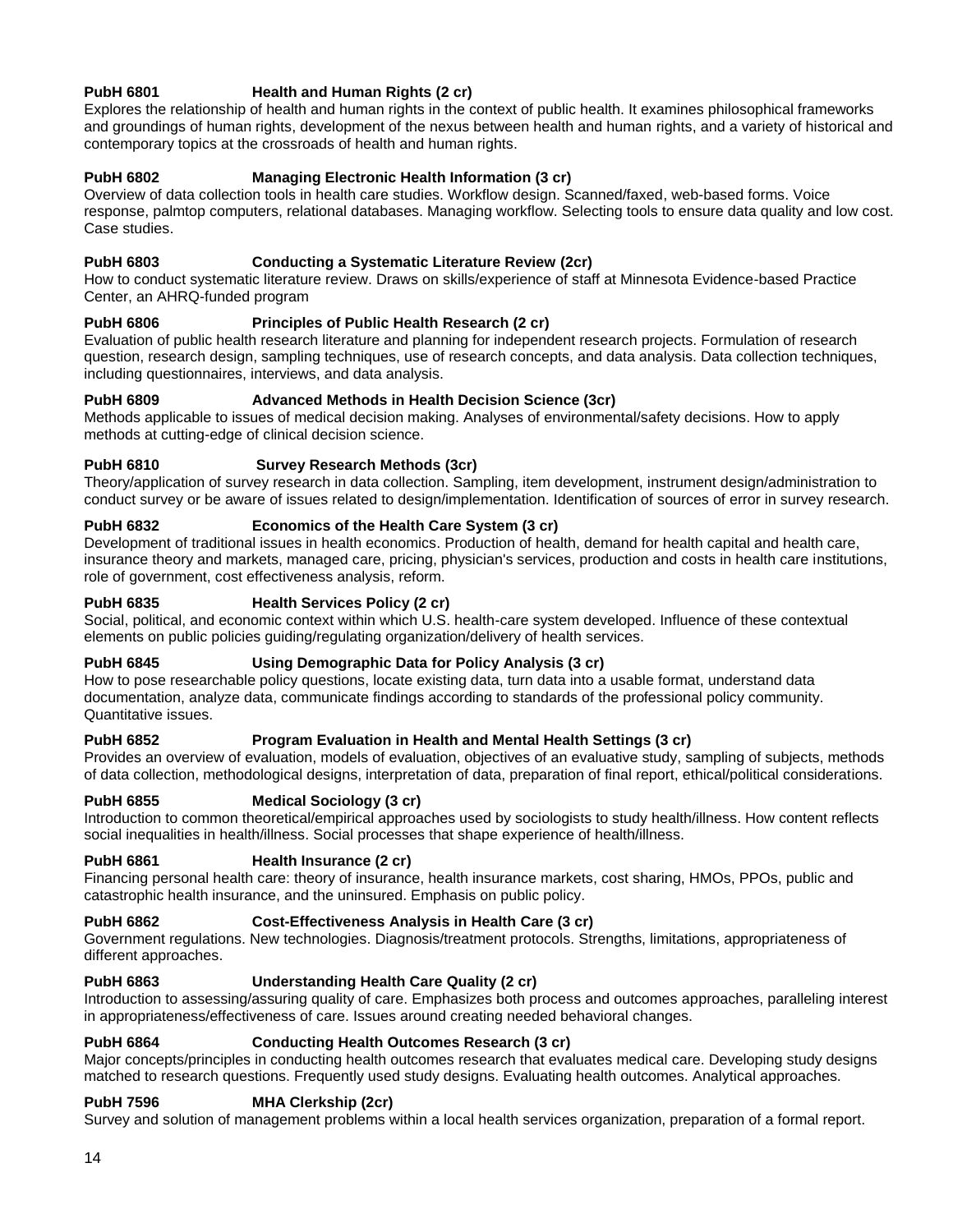## **PubH 7784 Master's Project Seminar: Public Health Administration and Policy (1cr)**

Students participate in exercises to improve written/verbal communication, enhance skills related to giving constructive feedback. Ways that public health administration/policy is practiced. How to integrate knowledge into individually designed master's project.

## **PubH 7794 Master's Project: Public Health Administration and Policy (2 cr)**

Students work with their adviser to complete one of three types of master's projects: research project, critical literature review, or applied field project.

## **PubH 7796 Field Experience: Public Health Administration and Policy (2 cr)**

Supervised public health administration and policy field study in health or public health setting under academic/professional supervision. Emphasizes application of acquired knowledge/skills to relevant issues/problems.

## **PubH 8801 Health Services Policy Analysis: Theory (3 cr)**

Integrated overview of U.S. health services policy. Related theoretical/empirical literature. Analysis of alternative policymaking models, political/philosophical underpinnings of those models.

#### **PubH 8802 Health Services Policy Analysis: Applications (2 cr)**

Emphasizes relationships between health services research and policy, and uses case studies to examine how research influences policy and vice versa.

#### **PubH 8803 Long-Term Care: Principles, Programs, and Policies (2 cr)**

Long-term care policy for functionally impaired persons, particularly the elderly. Team taught from healthcare and social services perspective; grounded in research literature on evidence of program effects. Innovative programs addressing current fragmentation of services.

## **PubH 8805 Sociology of Health and Illness (3 cr)**

Affect of social structure on health outcomes/behaviors. Current/historical events/issues from perspective of sociological/social psychological theories. Students apply theories to a topic they identify.

#### **PubH 8810 Research Studies in Health Care (3 cr)**

Introduction to philosophy of science, conceptual modeling, experimental design, survey/sample design, issues relevant to health services research.

#### **PubH 8811 Research Methods in Health Care (3 cr)**

Research methods commonly used in analysis of health services research and health policy problems.

## **PubH 8813 Measurement of Health-Related Social Factors (3 cr)**

How social factors such as innovativeness, compliance, religiosity, and stress are measured and tested for reliability and validity. Relationships between theory, concepts, variables, data.

## **PubH 8820 Health Economics I (3 cr)**

Application of microeconomic theory to healthcare decisions of consumers and producers under different assumptions about market structure and behavior.

## PubH 8821 **Health Economics II (3 cr)**

Examines application of microeconomic theory to health services research through selected reading from published and unpublished health economics literature.

#### **PubH 8830 Writing for Research (2 cr)**

This is a two-course sequence for doctoral students to develop the requisite skills for writing research grants and articles.

## **PubH 8831 Writing for Research (2 cr)**

This is a two-course sequence for doctoral students to develop the requisite skills for writing research grants and articles.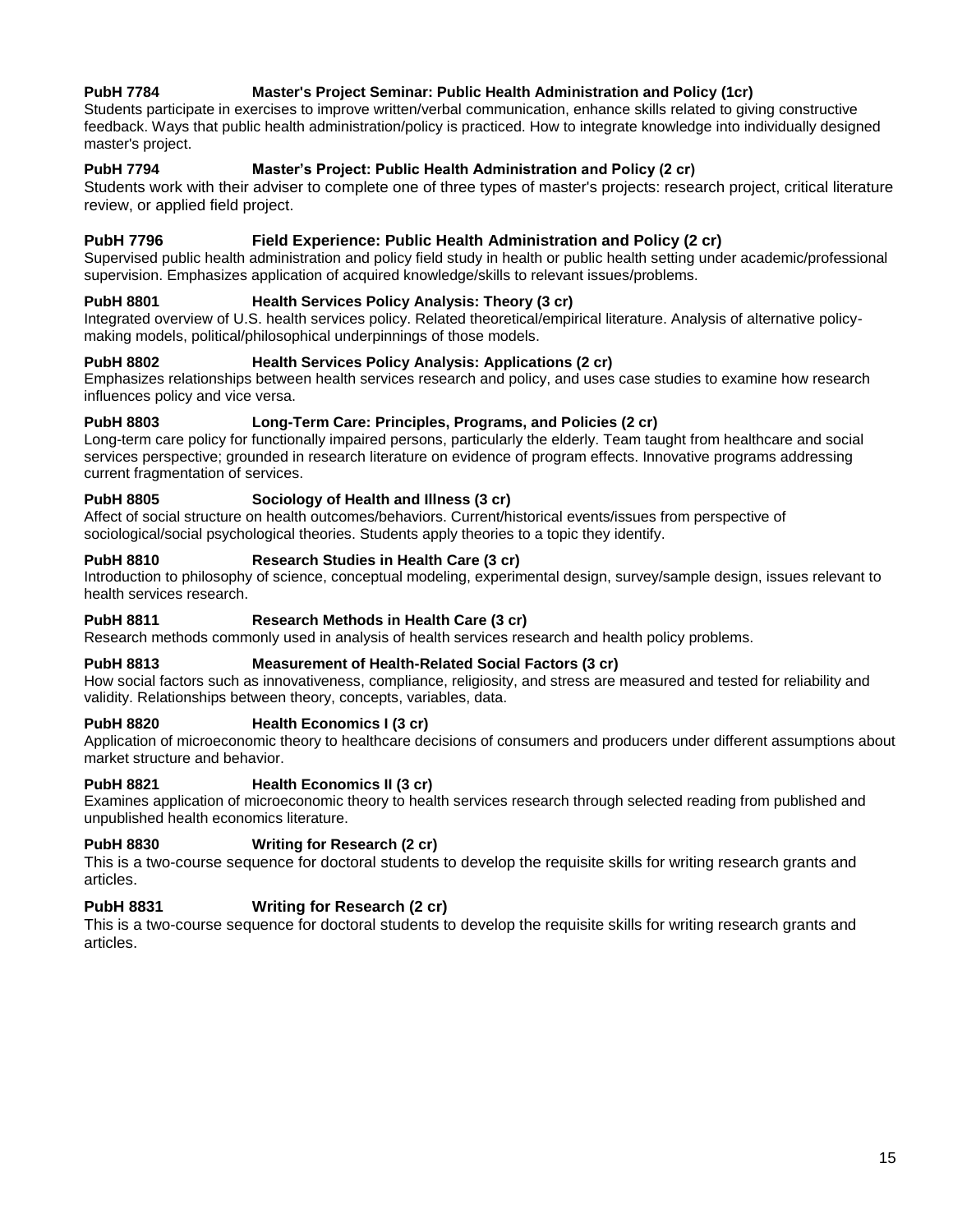## **HEALTH SERVICES RESEARCH POLICY & ADMINISTRATION MS AND PHD DEGREE PROGRAMS**

## **PROGRAM POLICIES**

## **Expectations of Students**

The MS and PhD programs in Health Services Research, Policy, and Administration (HSRP&A) are very rigorous. Students should expect to make a substantial time commitment their program, to fully participate in all aspects of the education to ensure timely completion of the degree. The MS and doctoral programs in HSRP&A are built on a mentoring philosophy. For PhD students these is a great deal of interaction between students and faculty, therefore it is very important for students to spend as much time as possible on campus working with the faculty. In the case of the MS students, interaction with faculty and internship mentors are key to professional development. In addition to the formal coursework, students are expected to participate in the regularly scheduled Division seminars and the adhoc seminars that occur during the year. These activities, coupled with additional responsibilities of work expectations associated with research assistantships, internships, traineeships and fellowships, represent a substantial time commitment. Therefore, full-time students are encouraged to carefully consider their workload before committing to work outside the program.

## **Responsible Conduct of Research**

University of Minnesota policy states that research shall be conducted in a responsible and ethical way. The Division of Health Policy and Management ensures that their researchers, (both students and faculty), obtain adequate training to meet this requirement and several training formats are available. Researchers will be notified when the training is offered.

Students should consult with the principal investigator (PI) of their project whether they need to obtain approval for the research from the University's Research Subjects' Protection Program. Procedures and application materials are available from their office in D528 Mayo, Box 820. Depending on the nature and methodology of their project, students may be able to file for exemption from the Committee review. For further information call 612.626.5654 or go to [www.irb.umn.edu.](http://www.irb.umn.edu/) The nature of the research will determine which form needs to be completed.

## **Ethics Training**

The Graduate School requires that all MS and PhD students complete training in ethics. The curriculum includes a one-credit research ethics course that is required for the MS and PhD degree programs.

## **Incomplete Coursework**

HSRP&A students are expected to complete all courses during the semester they are taken. Those who are unable to complete a course on time may ask the instructor if they are eligible for an incomplete ( grade of "I"). If the instructor is amenable, a formal written contract between the student and instructor is required. The contract should include the assignments for the course that are still due, and a deadline for completion. Missing the deadline may result in the "I" being changed to a fail ("F"). Incomplete coursework will also be included in the annual review of the student's progress.

## **Minimum Grade Requirements**

The MS and PhD programs in HSRP&A require a 3.0 grade point average for students by the time of graduation. (This is a higher requirement than the Graduate School minimum grade point average of 2.8).

See the specific MS and PhD sections for additional grade requirements.

## **Letter Grades Required**

All coursework for the MS and PhD degrees must be taken on a A-F grade basis; no pass/fail (S/N) permitted. This includes elective credits, and those in a minor or supporting program. The one exception is the MS Plan B Project, which will be graded on an S-N (pass/fail) basis.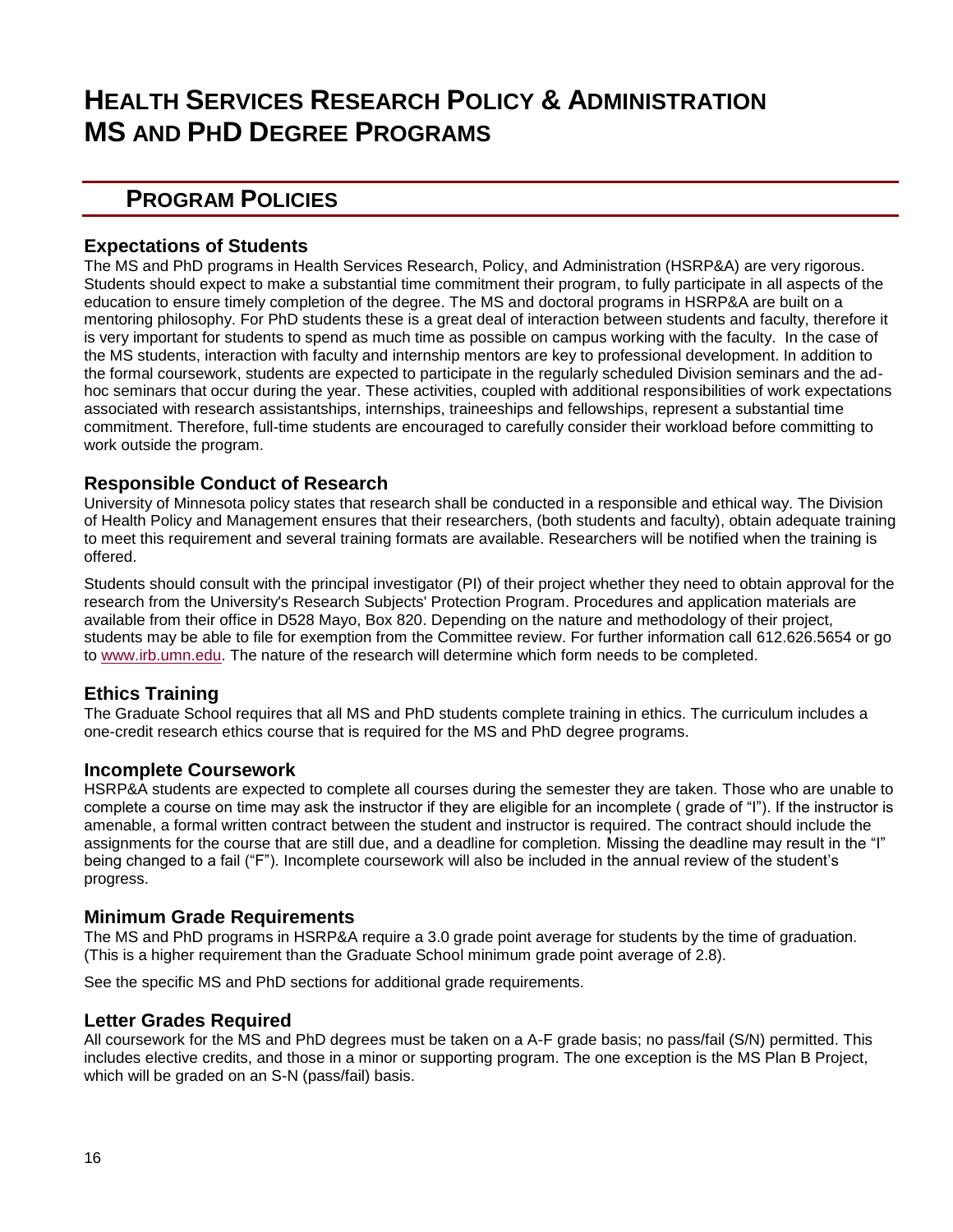## **Leave of Absence**

Students seeking a leave of absence (LOA) from the program may submit a written request to their advisor and the DGS that includes the reason for the LOA request, starting date of the LOA and the date you wish to return. Periods in which a student is on an approved LOA are included in the Graduate School maximum timeframes for completion of the degree. Graduate School policy allows a maximum of seven years to complete the MS degree. PhD students have five years from the date of passing their oral preliminary exam to graduate.

It is recommended that students on an approved LOA maintain their active student status by registering every fall and spring for GRAD 0999. There is no tuition charged or credit earned for this special registration. Students who register under Grad 0999 are not eligible for student loan deferments or to have graduate assistantships. More information about this can be found in the Graduate School Catalog at [www.grad.umn.edu.](http://www.grad.umn.edu/)

## **Advisors**

Each MS and PhD student, upon entering the program, will be assigned an academic advisor. When the student is considering a topic for their MS Plan B project or MS or PhD thesis, they are encouraged to seek a thesis advisor if there is another faculty member with expertise in their topic area. HPM faculty members are from diverse academic and professional backgrounds, and are a rich resource for students in the advisor-advisee relationship.

Faculty membership status in the Graduate School determines the level of advising in which faculty may engage. Program faculty with Senior Member or Affiliated Senior Member status in the Graduate School may serve as academic advisors to both PhD and MS students. Those with Member/Advising or Affiliate Member/Advising status may serve as advisors to MS students, and co-advisors to PhD students. Faculty with Member, Affiliate Member, or Examining status cannot advise students, but may serve on student examining committees.

| <b>Faculty Member</b> | <b>Grad School Appmnt</b> | <b>Faculty Member</b> | <b>Grad School Appmnt</b> |
|-----------------------|---------------------------|-----------------------|---------------------------|
| Abraham, Jean         | Member/Advising           | Kane, Rosalie         | Senior Member             |
| Allison, Kirk         | Member/Advising           | Karaca-Mandic, Pinar  | Member                    |
| Begun, James          | <b>Senior Member</b>      | Kralewski, John       | <b>Senior Member</b>      |
| Blewett, Lynn         | Senior Member             | Kuntz, Karen          | Senior Member             |
| Call, Kathleen        | Senior Member             | McAlpine, Donna       | Member/Advising           |
| Christianson, Jon     | Senior Member             | McBean, Marshall      | Senior Member             |
| Begun, James          | Senior Member             | McCullough            | Member/Advising           |
| Connor, Robert        | Senior Member             | Moscovice, Ira        | Senior Member             |
| Dahl, Tor             | <b>Affiliate Member</b>   | Mosser, Gordon        | Member/Advising           |
| Davern, Michael       | Member/Advising           | Nyman, John           | Senior Member             |
| Dowd, Bryan           | Senior Member             | Parente, Stephen      | Senior Member             |
| Feldman, Roger        | Senior Member             | Potthoff, Sandra      | Senior Member             |
| Finch, Michael        | Senior Member             | Radosevich, David     | <b>Member</b>             |
| Foote, Susan          | Senior Member             | Rockwood, Todd        | Senior Member             |
| Garrard, Judith       | Senior Member             | Riley, William        | Member/Advising           |
| Grant, Leslie         | Senior Member             | Sainfort, Francois    | Senior Member             |
| Holtzman, Jeremy      | Member                    | Town, Robert          | <b>Senior Member</b>      |
| Johnson, Pamela Jo    | Affiliate Member          | Virnig, Beth          | Senior Member             |
| Jonk, Yvonne          | <b>Member Advising</b>    | Weckwerth, Vernon     | Senior Member             |
| Kane, Robert          | Senior Member             | Wholey, Douglas       | Senior Member             |

The student or advisor may propose a change of academic advisor at any time. Contact the academic coordinator if you would like to change advisors.

## **Role of the Academic and Thesis Advisor**

Academic advisors are responsible for providing guidance towards the development of a program of study with the student. They are the student's primary faculty mentor, assuring appropriate exposure to the academic culture and counseling students regarding both career and professional growth. The student and advisor should meet at a minimum of at least once per semester. The academic advisor may also advise the student about employment opportunities within the program (i.e., specific research assistantships) but the advisor has no claim on the student's time and the student has no work responsibilities as part of the advisor/student relationship.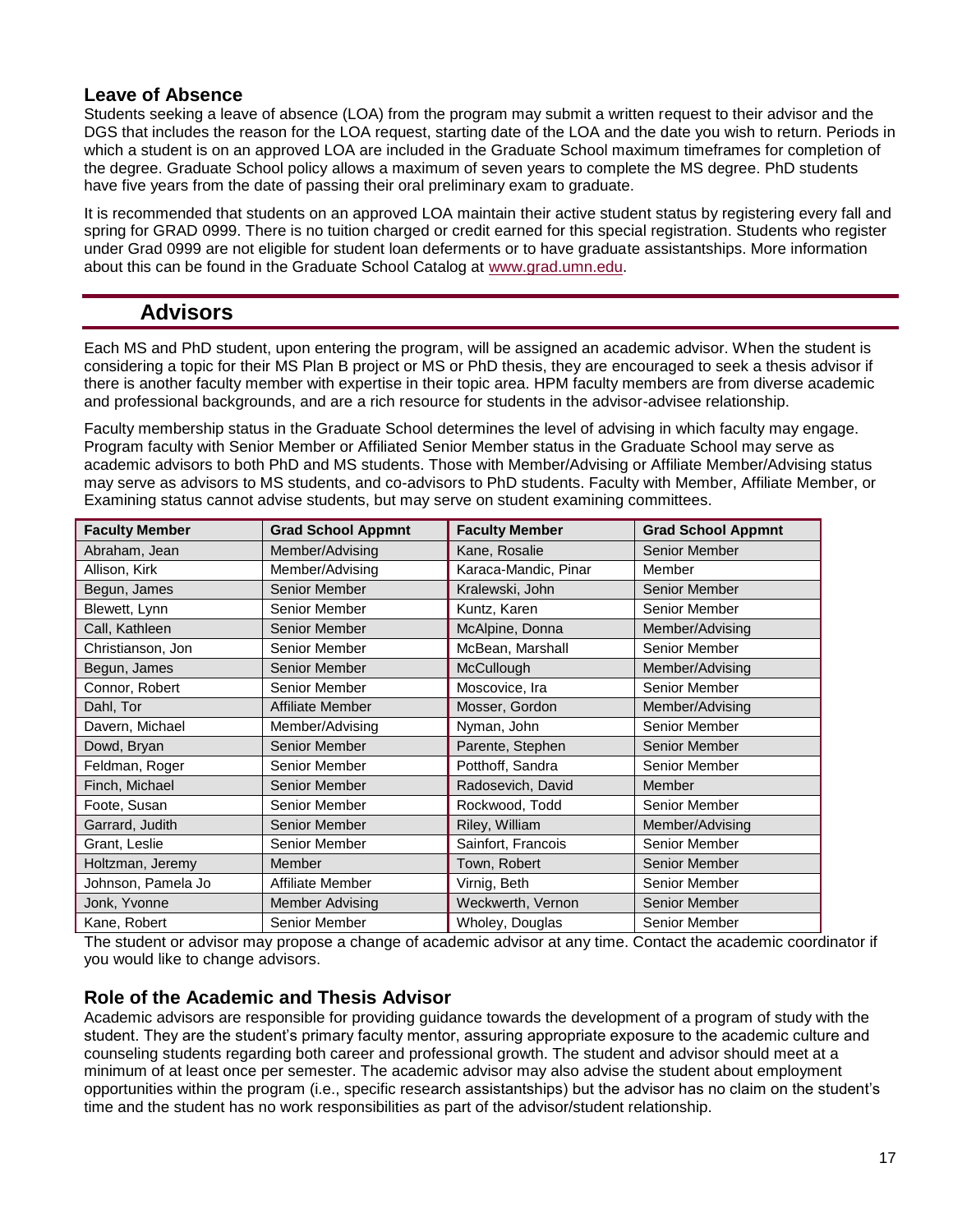The academic advisor is also required to sign-off on various required Graduate School forms that document the student's academic progress though the MS and PhD programs. These documents are to be filed with the Graduate School at various points throughout the program as required by the Graduate School polices. See the Graduate School policies on line at [www.grad.umn.edu.](http://www.grad.umn.edu/)

The thesis advisor is the student's primary consultant for the development of the MS master's project or PhD dissertation thesis. When the topic for the project or dissertation has been identified, the student should begin looking for a faculty member to serve as their thesis advisor. The thesis advisor should have particular knowledge and expertise in the topic area. Students are encouraged to ask their academic advisor for assistance in finding a thesis advisor. In some cases, the academic advisor may be the most appropriate person to serve in this role.

The School of Public Health has advising initiatives in place to facilitate a high quality advising experience. The following are advising guidelines for students. Faculty advisors are expected to follow similar guidelines .

## **SPH GRADUATE STUDENT ADVISING**

## **Student Guide to Mission, Definitions and Expectations of Advising**

## **MISSION STATEMENT**

The School of Public Health strives to provide advising that promotes collaboration among students, staff and faculty to enhance students' academic and professional development in the field of public health. The School's goal is educational and experiential excellence that prepares students for successful careers improving the health of populations.

## **DEFINING ADVISING**

The School of Public Health is committed to creating and sustaining high quality advising in the following four areas:

- 1. **Administrative Advising**: advising on course planning and scheduling, policies, procedures and benchmarks of the degree program, SPH, and the University.
	- *o* Administrative advising is typically provided by Maureen Andrew, coordinator in the MS and PhD programs in Health Services Research, Policy and Administration (HSRP&A).
- 2. **Academic Advising**: general guidance on topics related to program/major including, but not limited to program focus (may include identifying appropriate course work options), project selection and career planning.
	- *o* Academic advising is typically provided by your academic advisor in the MS or PhD program in HSRP&A program.

NOTE: An academic advisor will be assigned to you at the start of the program. Students may change advisors if another faculty member is a better fit. Contact the program coordinator if you want to change advisors.

- 3. **MS Plan B Project/MS Thesis/Doctoral Dissertation Advising**: specific and targeted direction on a MS project, MS thesis, or a PhD dissertation including, but not limited to development, completion and in some cases publication.
	- *o* MS Project/Thesis/Dissertation advising is typically provided by your thesis advisor in the MS or PhD in HSRP&A program.
		- NOTE: Students choose a thesis or dissertation advisor when they begin to determine a topic for the project/thesis.

## **ADVISING EXPECTATIONS FOR STUDENTS**

SPH students are expected to…

- Regularly read and respond to University email (ideally once per day); email is the official mode of communication at the University of Minnesota
- Review program objectives and educational documents at least once per semester, (i.e. Student Guidebook, etc.), or when directed by major coordinator or major chair/DGS; students are responsible for knowing the requirements of the degree program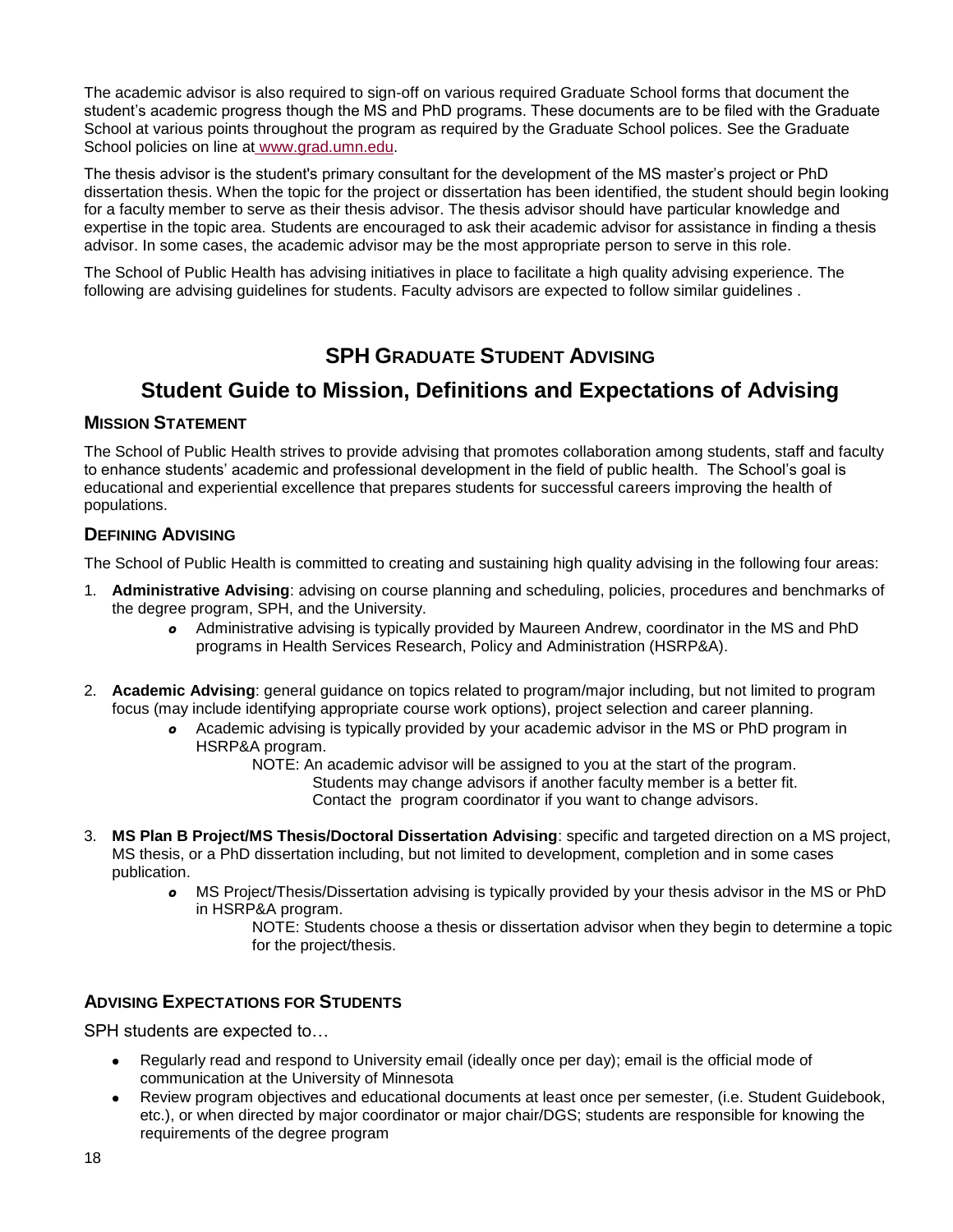- Actively contribute to a welcoming and supportive SPH climate
- Initiate meetings with advisor(s) at least once per semester; regularly communicate with faculty advisor(s) and/or major coordinator about program progress
- Respond to inquiries from faculty or staff in a timely manner (ideally within  $5 7$  business days)  $\bullet$
- Behave in a professional and courteous manner; fulfill educational and advising commitments, such as appointments, project deadlines, etc.

## **Required Forms**

The Graduate School requires the following forms. Failure to submit required Graduate school forms in a timely manner might cause registration holds, de-activation of student status, prevent a student from scheduling an oral exam, or prevent graduation. Most forms can be downloaded from [www.grad.umn.edu/Current\\_Students/forms/index.html.](http://www.grad.umn.edu/Current_Students/forms/index.html)

| <b>Form</b>                                                              |                                                                  | <b>When Needed</b>                                                | Which<br>Program(s)         |
|--------------------------------------------------------------------------|------------------------------------------------------------------|-------------------------------------------------------------------|-----------------------------|
| Degree Program                                                           |                                                                  | After completion of 10 credits                                    | <b>MS</b>                   |
| Degree Program                                                           |                                                                  | At least two terms prior to the oral preliminary<br>exam          | <b>PhD</b>                  |
| <b>Preliminary Written Examination</b><br>Report                         |                                                                  | Upon completion of written prelims (HPM<br>submits to Grad School | <b>PhD</b>                  |
| Preliminary Oral Scheduling Form                                         |                                                                  | At least 1 week prior to taking the prelim oral<br>exam           | <b>PhD</b>                  |
| <b>Preliminary Oral Examination Report</b>                               |                                                                  | Upon completion of exam                                           | <b>PhD</b>                  |
| <b>Thesis Proposal</b>                                                   |                                                                  | After passing preliminary oral exam<br><b>PhD</b>                 |                             |
| <b>Graduation Packet (contains various</b><br>forms)                     |                                                                  | After Grad School approves Degree Program                         | MS and PhD                  |
| Thesis Reviewer's Report                                                 |                                                                  | Prior to Final Exam                                               | MS (Plan A) &<br><b>PhD</b> |
| Final Exam Report                                                        |                                                                  | By last working day of graduation month                           | MS(Plan A) & PhD            |
| Other special purpose forms are:                                         |                                                                  |                                                                   |                             |
| <b>Form</b><br><b>Purpose</b>                                            |                                                                  |                                                                   |                             |
| <b>Registration Exception</b>                                            | For changing registration after published deadlines              |                                                                   |                             |
| Petition<br>To make a change on previously submitted Degree Program form |                                                                  |                                                                   |                             |
| <b>Change of Status</b>                                                  | For readmission to the Graduate School or change of major/degree |                                                                   |                             |

## **Financial Support Options for MS and PhD Students**

## **Graduate Assistantships: Research, Teaching, and General Assistantships**

Both MS and PhD students are eligible for graduate assistantship positions. A graduate assistantship is a part-time on-campus job. Assistantship types fall into three categories:

- 1. Research assistantships (RA): Students work with/for faculty on research projects.
- 2. Teaching assistantships (TA): Students provide teaching and administrative support to professors.
- 3. General graduate assistantships (GA): These jobs provide clerical or other administrative support to departments within the University.

There are many benefits to obtaining an assistantship including:

 Tuition benefits. Graduate assistants receive a tuition subsidy based on the number of hours worked per week, and their rate of tuition. Non-Minnesota residents also receive a waiver that covers the non-resident portion of tuition.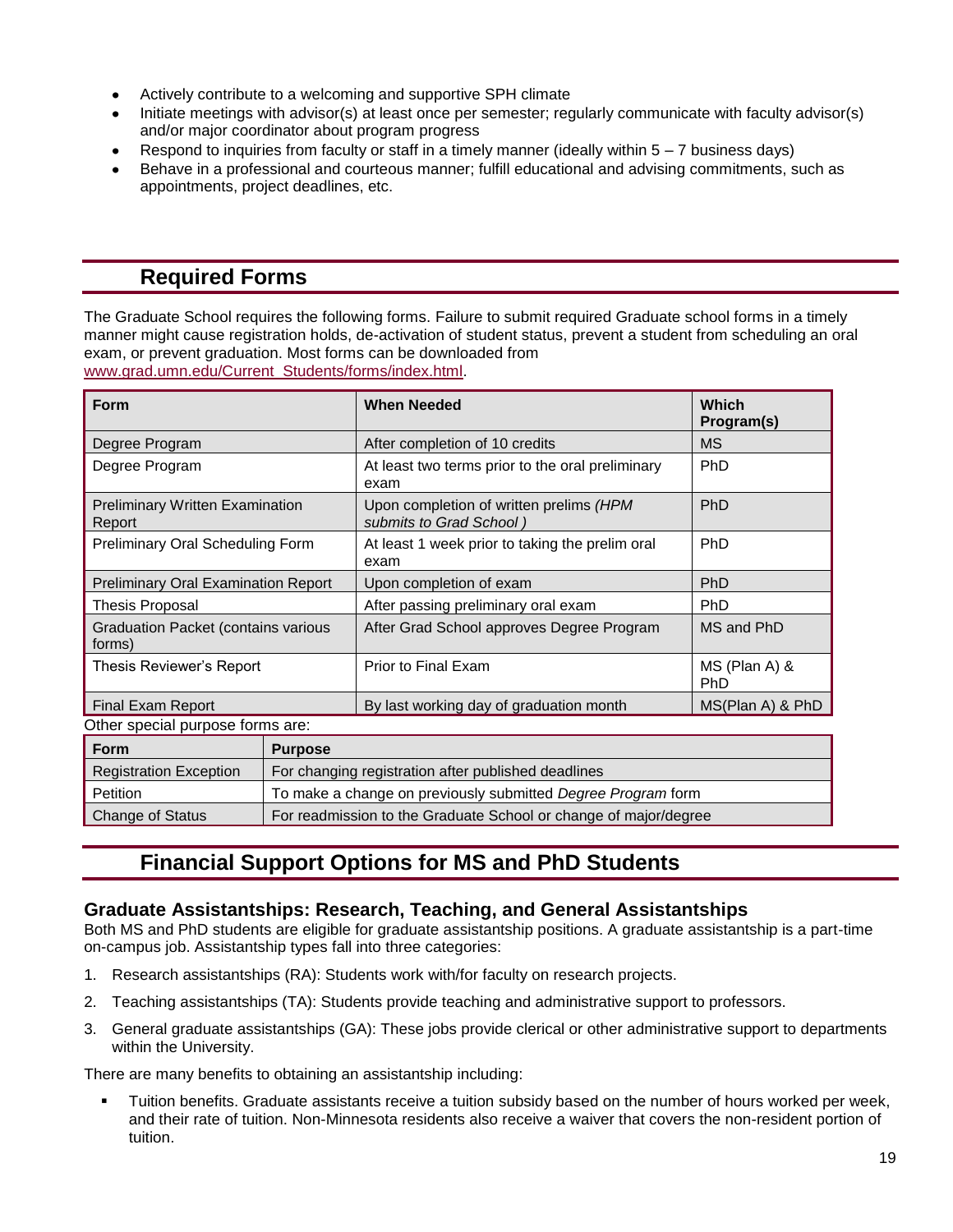- Health insurance coverage of at least 47.5%.
- **Invaluable working experience and opportunity to work on-campus, and work closely with faculty.**
- International students who are in the U.S. on student visas are eligible to work in graduate assistantships jobs.

The Division of HPM has various RA positions available, and a only a few TA positions. Looking for graduate assistantship employment is very competitive, as the students seeking positions far exceed the number of jobs available. Students looking for an assistantship should approach it like any job search, and prepare a brief biography and resume to have available for prospective openings. Computer skills such as SAS, SPSS, and other statistical software skills are in great demand for research assistantships with HPM. Students may also look for graduate assistantship jobs outside of the department, through the University's Office of Human Resources at [www.umn.edu/ohr/gao/](http://www1.umn.edu/ohr/gao/) Other graduate assistantship positions within the School of Public Health are also available in the SPH Career Services Center, which can be viewed at [www.sph.umn.edu/career/.](http://www.sph.umn.edu/career/)

The University requires non-native English speakers who want to obtain a TA position, to first pass an Englishspeaking test. This test is administered by the Center for Teaching and Learning Services, [www.umn.edu/ohr/teachlearn/;](http://www.umn.edu/ohr/teachlearn/) see the relevant section of this guidebook for more information.

## **Fellowships and Traineeships for PhD Students**

## *(MS students are not eligible for internally administered fellowships or traineeships)*

A fellowship is a type of financial support awarded to doctoral students. Fellowships may subsidize tuition, some pay for health insurance, and/or may pay a stipend. Most fellowships do not require the student to work. HPM has funding from a federal training grant (often referred to as a traineeship), that is designed to support doctoral students who will eventually become contributors to the field of health services research. Traineeships usually subsidize tuition and pay the student a stipend. The dollar value of fellowships and traineeships varies. Funds for fellowships and traineeships come from various sources such as government agencies, private organizations, or the University. Most fellowships and traineeships require United States citizenship. The funding levels for fellowships and traineeships are limited, thus are targeted to students who have demonstrated high academic performance and other accomplishments that predict likely success in the program and the field. All newly admitted doctoral candidates are automatically reviewed for fellowship and traineeship eligibility as part of the admissions process.

## **Examples of funding sources for fellowships and traineeships are:**

- National Institutes of Health
- **Agency for Health Care Research and Quality (AHRQ)**
- **National Research Service Award (NRSA)**
- **Howard Johnson Fellowship**
- **University of Minnesota Graduate School**
- Environmental and Occupational Health and HPM Training Grant
- **Graduate School Block Grant Fellowship**
- HPM John Kralewski Fellowship

## **Plan B MS Program Paid Internship**

MS students in the Plan B, Research and Policy concentration have opportunities for an internship. Many of these internship positions are paid. The organizational sponsor provides the funds to pay the student an hourly wage, (12- 20 hours per week), pay for half the tuition and half of the health insurance.

## **Student Loans**

The Office of Student Finance that is housed in the One Stop student center, administers student loan programs. For information contact One Stop at: [www.onestop.umn.edu,](http://www.onestop.umn.edu/) or visit the One Stop walk in center in 200 Fraser Hall on the East Bank campus.

## **School of Public Health Scholarships**

The SPH administers a variety of scholarships. All admitted applicants are automatically considered for SPH scholarships.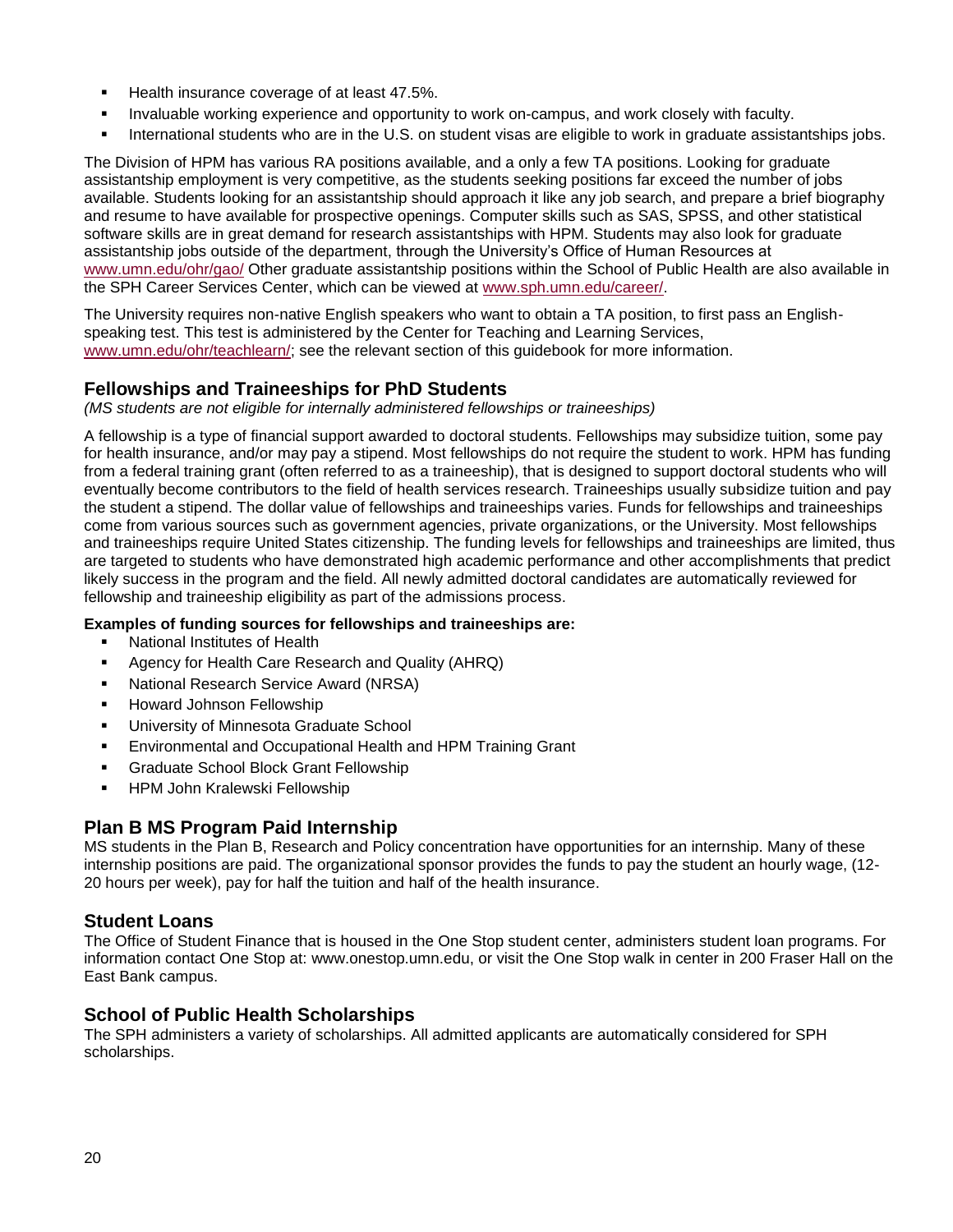## **HSRP&A MASTER OF SCIENCE DEGREE PROGRAM**

## **Plan Options and Degree Requirements**

The MS degree in Health Services Research, Policy and Administration (HSRP&A) prepares graduates for a wide variety of Health Policy and Management roles in the health care field. Students are expected to complete the degree within a two-year time frame. Students unable to finish within two years must petition for an extension.

## **Options**

HPM offers two MS degree concentrations, each with a distinctively different focus to address the needs of individuals across the spectrum of experience.

Students electing the Outcomes Research concentration will be enrolled as Plan A students. The Plan A Outcomes Research concentration was originally designed for physicians and other health professionals. Plan A students are required to write a thesis and pass a final oral exam. Students electing the Research Analysis concentration will be enrolled as Plan B students. Plan B students write a research paper as their Plan B project, pass an oral exam, and complete an internship. Both options are rigorous two-year programs.

## **Outcomes Research Concentration – Plan A**

The Plan A option requires completion of either 49 or 52 credits:

- **33-36 credits in the required core**
- A minimum of 6 elective credits in related field(s) outside the major
- A master's thesis (10 master's thesis credits)
- **Final oral examination**

## **Research and Policy Concentration – Plan B**

The Plan B option requires completion of 45-47 credits:

- 36-38 credits in the required core
- A minimum of 9 elective credits in a structured interest area or design your own
- A Plan B project and internship
- **Final oral examination**

## **Grades**

- The MS program requires that students maintain a grade point average of 3.0 or better.
- The Biostastistics courses must be completed with a grade of no less than a "B-."
- All required courses, including the core courses and electives in the minor or related fields, must be taken on an A-F grade basis, EXCEPT for the Plan B Project credits, in which an S/N (pass/fail) grade is permitted

## **Seminar Requirement for Plan B MS Students**

MS students in the Research and Policy (Plan B) concentration are required to attend a minimum of 4 Division sponsored seminars per academic year. Sign-in sheets will be available at all Division seminars to document attendance. The Division sponsors two seminar series that bring in presenters who speak on timely topics.

## **Health Services Research Seminars (HSR)**

Nationally and internationally known leaders in health services research speak on current topics. These seminars are free and open to the public. Announcements for these seminars will be distributed by email. There are usually 2-3 HSR seminars per academic year. Announcements will be sent via email prior to each HSR seminar.

## **Research in Progress Seminar Series**

Faculty, student, and other person's research is highlighted in this seminar series which provides an excellent forum for ideas and insight into conducting your own future research. Research in Progress seminars are presented weekly in an informal setting. Announcements about each seminar will be sent via email prior to each seminar.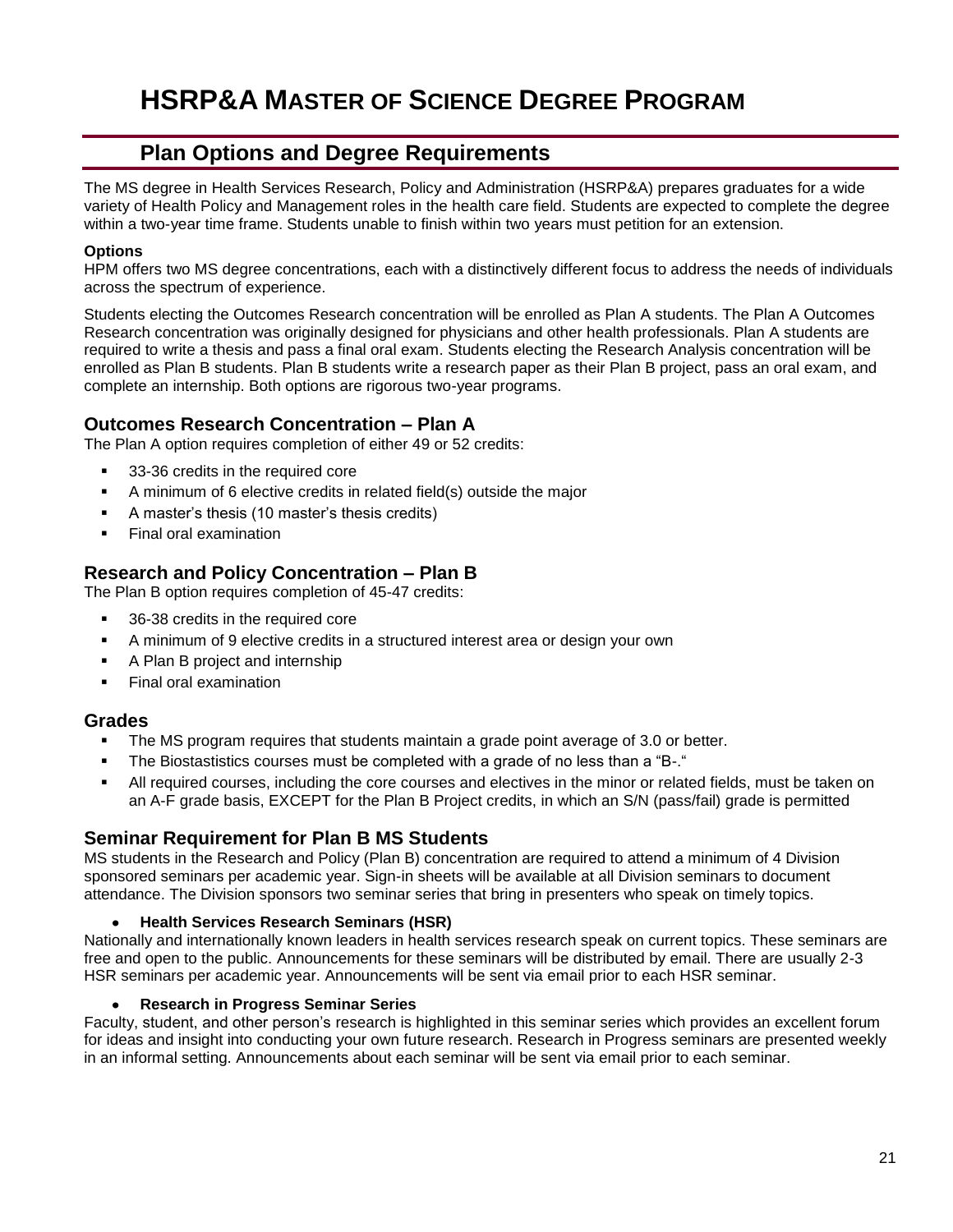#### **2008-09 Research in Progress Seminar Schedule**

Every Wednesday during fall and spring semester the Research in Progress seminar meets from 12:15-1:15 PM. Seminar topics, presenters and location will be announced by email, weekly. Feel free to bring your lunch.

## **Optional Internship for Plan B MS Students**

MS students in the Plan B, Research and Policy concentration have opportunities to work in an internship with an organization in the community that conducts health services research. Internships enrich the student's experience and academic growth by providing an opportunity for experiential learning, and practical application of newly acquired skills.

Internships are obtained in two possible ways: 1) HPM develops paid community internships in which many students will be placed. The paid internships include an hourly wage, and a subsidy that pays for part of the student's tuition and University student health insurance. *Paid internships are not guaranteed and their availability depends on the participation and sponsorship by organizations in the community.* 2) Students may pursue, on their own, an internship in the community, or an appropriate research assistantship in which to obtain some hands-on experience with health services research.

The advisor plays an important role in the success of internships. Students in are expected to check-in with them at least twice per semester regarding their internship experience. In turn, the advisor and MS Program Director will periodically contact the internship site to monitor the student's performance in the internship. These frequent communications are to ensure that the experience is positive for the student and the organization, and if problems or concerns arise, to enable them to be dealt with promptly.

## **Final Examinations for MS Degrees**

Both the Plan A and Plan B MS degree requires a final oral examination. The final exam follows the completion of all coursework, including satisfying any incompletes, and the completion of the Plan A thesis or Plan B project. For Plan A, the final exam will be an oral defense of the Plan A thesis. The For the Plan B, the exam will be a presentation of the Plan B project paper. Final MS examinations are conducted with the student's MS examining committee. The MS degree final oral exams are closed exams and not open to the public.

Students must coordinate the scheduling of the final exam with their examining committee members to ensure all of them are available. In addition, a room in which to take the final oral exam will need to be located and reserved. Students may contact the HSRP&A coordinator to reserve a room. A digital projector and laptop computer may also be available for the final exam. Check with the coordinator to reserve a room and equipment.

#### **The MS Final Oral Exam Committee**

The Final Oral Examination Committee is composed of at least three members, all of whom must have Graduate School appointments. Two are required to have Graduate School appointments in HPM, and one must have an appointment outside of HPM. The outside member should represent the student's Plan B or MS thesis. The names of all the committee members must be reported to the Graduate School on the Degree Program form, well in advance of the exam. The Graduate School levels of appointment eligible to serve on student examining committees are: Senior Member, Affiliate Senior Member, Member/Advising, Affiliate member/Advising, Member, Affiliate Member, and Examining Status. The level of appointment determines the role the committee member may have on the committee. Only faculty with appointment levels of at least Member/Advising are permitted to chair MS examining committees. See the graduate School website for more information about exam committees at [www.grad.umn.edu.](http://www.grad.umn.edu/) A list of HPM and Adjunct faculty levels of appointment is found in this guidebook.

Additional final exam committee members without Graduate School appointments, may be permitted to serve on examining committees. Generally, individuals with particular expertise in the Plan B or thesis topic may be appropriate to serve on the committee. Committee members without a Graduate School appointment cannot vote, but can participate in the oral exam and provide feedback to the student and the other committee members regarding the paper. For more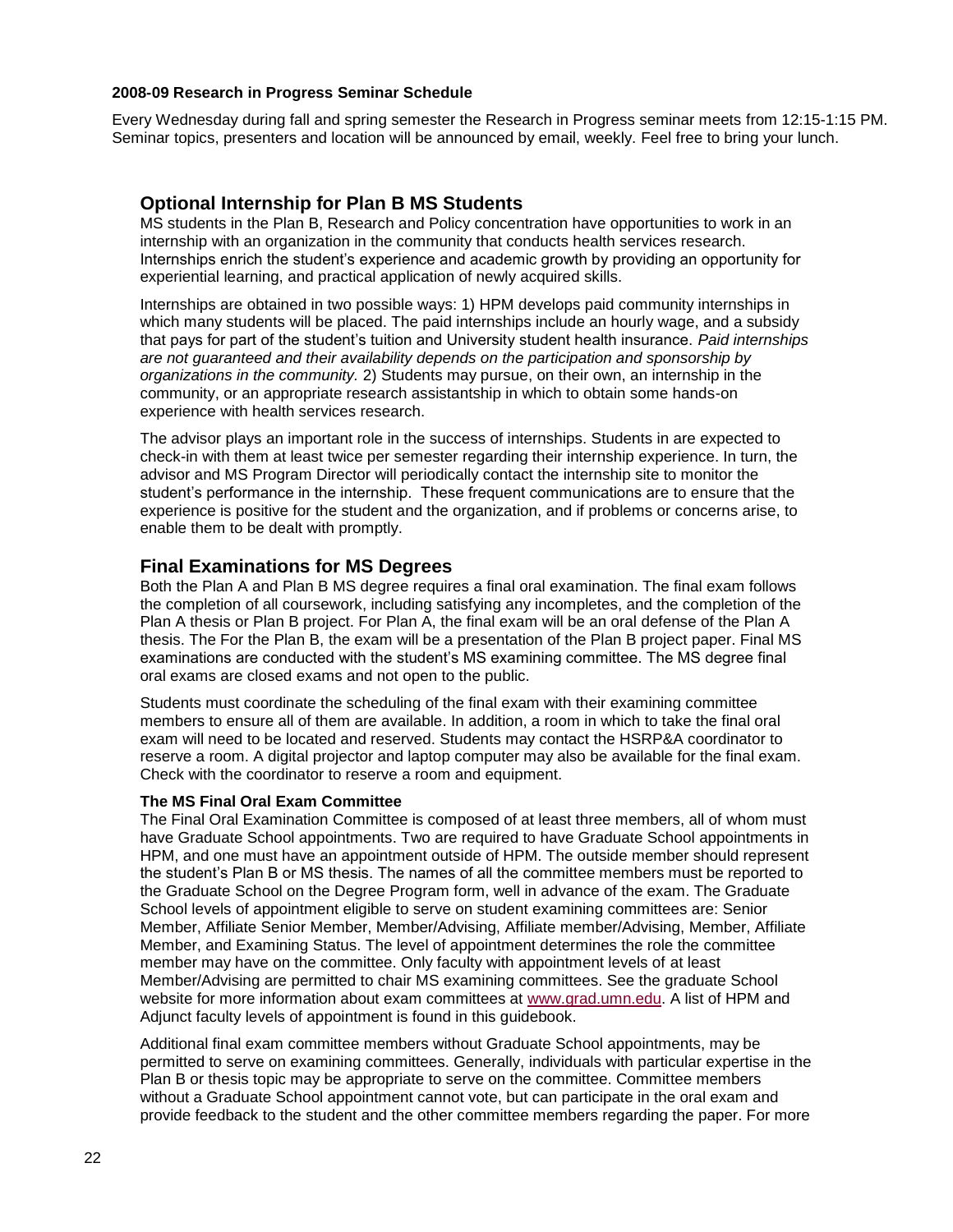information please see the Plan B Guidelines below or contact the HPM coordinator for information about adding final exam committee members.

## **Plan A Master's Thesis Guidelines**

Guidelines for the completion of the Master's Plan A thesis are available on the Graduate School website at: [www.grad.umn.edu.](file:///C:\Documents%20and%20Settings\mandrew\attachments\www.grad.umn.edu)

## **Plan B Project Guidelines**

In the second year, MS students register for credits in PubH 7894, MS Plan B Project, one credit fall, and one credit spring. Also required is the course, PubH 7784, Masters Project Seminar, one credit each, fall and spring.

## **Purpose**

The purpose of the Plan B Project is to have students demonstrate:

- familiarity with the tools of research or scholarship in the field of health services research;
- the ability to work independently;
- the ability to effectively present the results of their investigation in written and oral form.

## **Preparation for the Plan B Project**

Students must discuss their ideas for the Plan B Project with their academic advisor to ensure that their ideas for the project are compatible with the MS degree. Students who plan to use their internship as the basis for their Plan B project also need to discuss their plans with the organizational internship mentor, to ensure that the project does not infringe on the organization's confidentiality clauses and that it is consistent with the student's responsibilities in the internship. In the course, Masters Project Seminar, students will develop their project to keep the progress of the project moving forward.

## **IRB Approval and Potential Time Constraints**

Research projects that involve using human subjects, or data sets that contain information about people, are required to submit their research proposal to the University of Minnesota Institutional Review Board (IRB) for approval. IRB approval can be a lengthy process and students should contact the IRB office prior to beginning the research on their MS Plan B Projects to ensure that their planned project will be approved. The IRB website: [www.irb.umn.edu](http://www.irb.umn.edu/) contains information about the policies, procedures, and forms that are required. Students should consult with their advisors with their proposal before submitting it to the IRB for review.

## **MS Plan B Examining Committee and Final Oral Exam**

The Graduate School requires MS students to convene an examining committee who will grade the Plan B Project and administer a final exam. The final exam consists of a presentation of the Plan B Project, followed by questions from the committee members. Your MS examining committee should be organized as soon as you have a topic identified. Committee members are an excellent resource for suggestions and assistance during the development of the Plan B project. The MS examining committee must have a minimum of 3 members with appointments in the Graduate School. Two committee members must have HPM faculty appointments, one must have a Graduate School appointment outside of HPM. Consult the faculty roster on the Graduate School website [\(www.grad.umn.edu\)](http://www.grad.umn.edu/) to determine if your committee members have eligible appointments. Students whose Plan B Project is based on their internship may include, if they chose, a fourth member from the sponsoring organization. This member will usually be the internship mentor, but could be anyone in the organization with familiarity and involvement with the project. This fourth member is welcome to serve on the committee and attend the final oral exam. No formal approval by the Graduate School is required for the additional member. The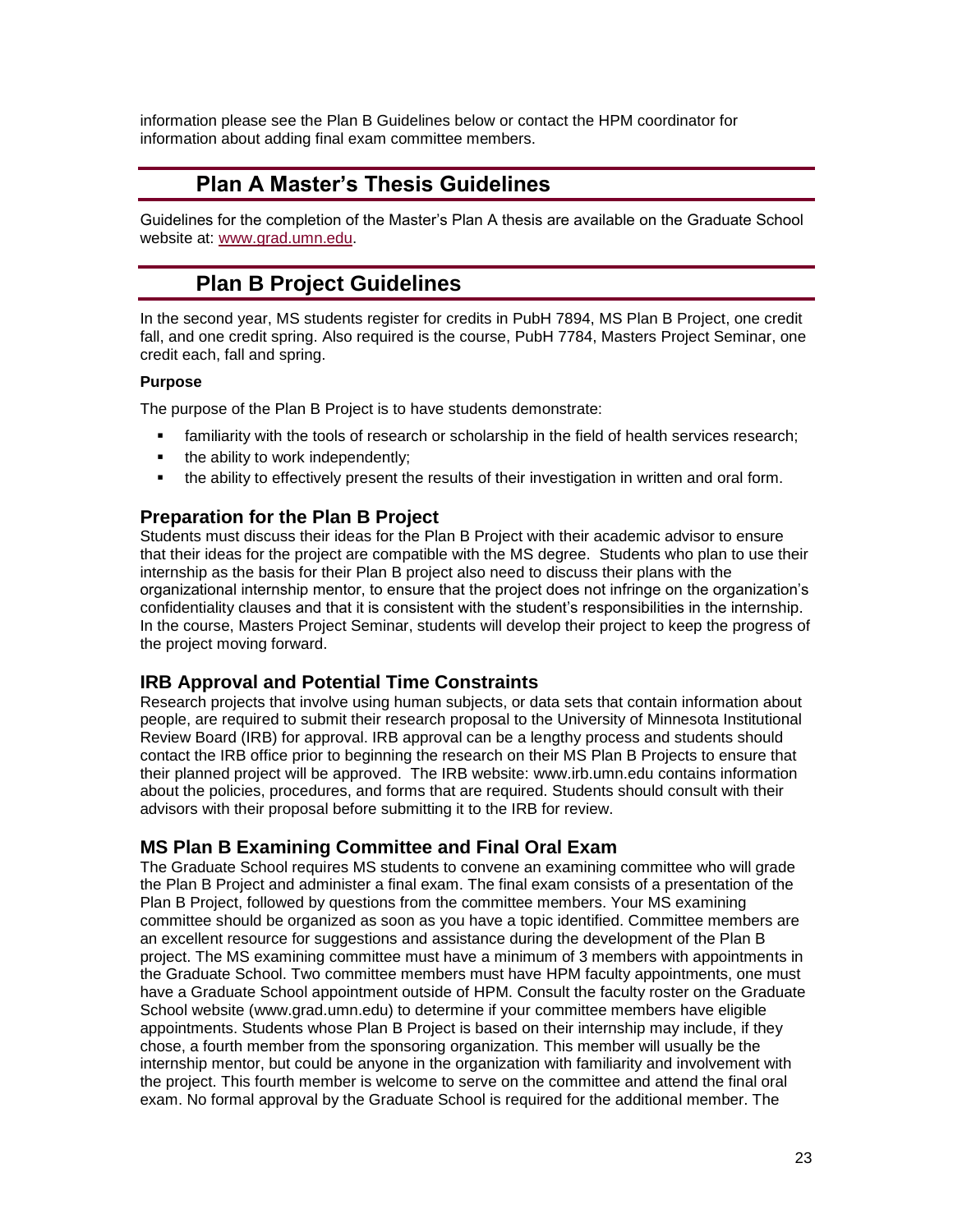additional member will not be listed on Graduate School documents or sign-off on Graduate School forms.

For further information about examining committees, Graduate School faculty committee membership requirements, and faculty appointments, see the Graduate School web site at [www.grad.umn.edu.](http://www.grad.umn.edu/)

## **Registration and Grading of the Plan B Project**

During the fall and spring of the second year of the MS program, students will register for 1 credit in each semester for the MS Plan B Project, PubH 7894. A total of 2 credits of Plan B Project registration is required for the MS degree in HSRP&A. The registration for these credits should correspond to the Plan B Project advisor. A permission number is required. Students may obtain a permission number from the program coordinator. The grading basis for the Plan B project is S/N (pass/fail).

Two terms of registration are required for the Plan B Project, but a final grade will not be entered until the final oral exam has been completed.

During the first term of registration (fall of the second year), no grade will be issued. Instead, a place-holder of "K" will appear on the transcript to indicate that the Plan B project is continuing into the next semester. Upon completion of the second term of Plan B Project registration, and completion of the Plan B project final oral exam, a grade of either S or N (indicating either pass or fail), will be issued for both the fall and spring semester at the end of spring.

## **Submit Bound Copy of Plan B Project**

Provide a bound final copy of your Plan B project to the HSRP&A coordinator. The paper should be bound with a Velo Bind Cover with a clear cover and black vinyl back. MS Plan B projects will be stored in the Division and will be available for review by others upon request.

## **Time Commitment For Plan B Project**

The Plan B Project should represent a minimum of 120 hours effort.

## **Project Options**

The purpose of the Plan B project is to give students the opportunity to demonstrate competence in health services research. The project is usually developed from the internship experience, but may also be a research project, or critical literature review project. Virtually any relevant topic may be considered. Possible topics include:

- **Business plan**
- Cost benefit analysis/cost effectiveness analysis
- Policy analysis
- Clinical trial
- Critical literature review and recommendations

## **Topic Selection**

Students may select topics as a result of their MS program internship, prior experience, coursework, research study of a particular HPM faculty member, or other meaningful and relevant areas of interest. Students are encouraged to discuss ideas with their advisor and internship mentor.

## **Project Ethics**

Students are expected to abide by the University's Student Conduct Code in completing their Plan B Project. Particularly important is the issue of plagiarism. Please see the University's Student Conduct policy at [www.umn.edu/regents/policies/academic/studentconduct.pdf](http://www.umn.edu/regents/policies/academic/studentconduct.pdf)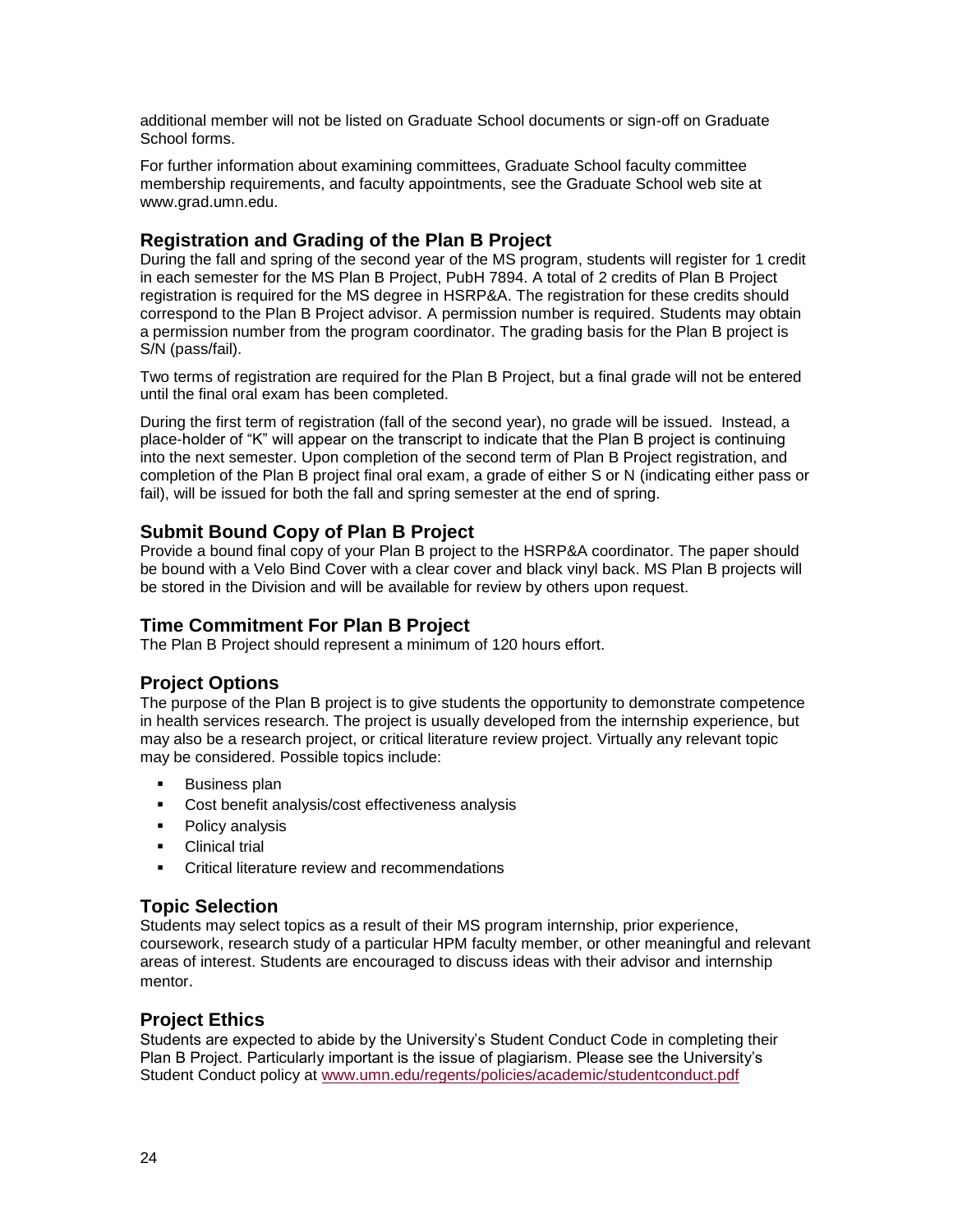Students who conduct research using human subjects, or use data from human subjects, are required to comply with IRB regulations and may be required to obtain approval for their project.

Consult with your Academic Advisor whether you need to obtain approval for your Plan B Project from the University's Research Subjects' Protection Program, (via IRB). Procedures and application materials are available from their office in D528 Mayo, MMC 820. Depending on the nature and methodology of your project, you may be able to file for exemption from the Committee review. For further information call 612-626-5654, or see <http://www.research.umn.edu/subjects/index.html>

Compliance with regulations under HIPAA is also required. For information about HIPAA, see [www.irb.umn.edu/topics/hipaa/](http://www.irb.umn.edu/topics/hipaa/)

## **Plan B Project Format and Style**

Papers should be typed, double-spaced, and normally 30-40 pages in length including references. Tables, charts and conceptual models can be used to illustrate and summarize information.

For reference and guidance on style, the following style manuals are suggested:

- **American Medical Association, American Medical Association Manual of Style.**  $9^{th}$  ed. Chicago, IL: American Medical Association, 1998.
- American Psychological Association, Publication Manual of the American Psychological Association. 5<sup>th</sup> ed. Washington, DC: American Psychological Association, 2001.

Examples of project formats are listed below.

## **Internship Based Project**

HSRP&A MS students who are placed in an internship may base their Plan B Project on their internship experience. The project could address topics of current relevance to the organization or the field of health services research, which may include program evaluation, organizational objectives, community needs assessment, and assessment of current practices or policies, data systems, screening methods, etc.

## **Objectives**

- To determine the student's ability to develop or evaluate program plans and priorities.
- To demonstrate the student's ability to plan and organize a body of technical information into a cohesive and acceptable report format.
- To demonstrate the student's ability for assessing the relevance of the findings of the project and translating this knowledge into policy and programmatic implications.

## **Components**

- I. Title and Approval Page
- II. Abstract not to exceed 250 words
- III. Acknowledgments
- IV. Table of Contents
- V. Introduction
	- A. Statement and development of problem, including its significance to health services research
	- B. Conceptual model or theoretical framework (if appropriate)
	- C. Statement of purpose
- VI. Literature Review and Analysis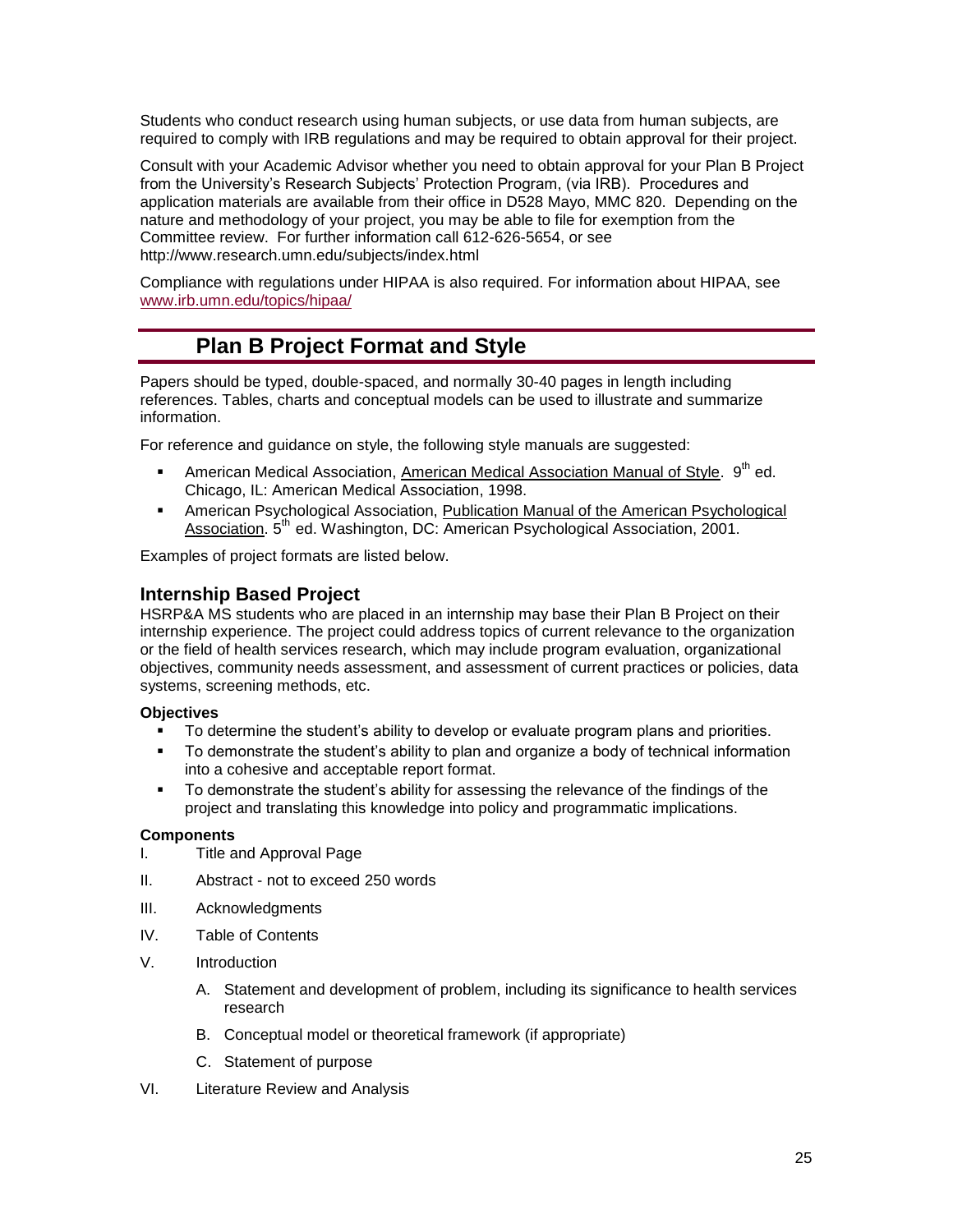- VII. Methodology
	- A. Study design
	- B. Description of data base/population and sample selection procedures including nature of response and non-response, as appropriate
	- C. Analytic technique used quantitative, qualitative, as appropriate
- VIII. Results
- IX. Discussion
	- A. Description of how findings confirm/depart from those of others
	- B. Strengths and weaknesses of study
	- C. Implications for public health administration
	- D. Conclusion
- X. References
- XI. Appendices (include copies of instruments, surveys, records used)

## **Critical Literature Review Project**

This option gives students the opportunity to perform a comprehensive, integrative review of the published literature in a specific area that is relevant to health services research.

## **Objectives**

- To demonstrate the student's ability to initiate and successfully complete a comprehensive review of the literature in an area of health services research.
- To demonstrate the student's ability to critically and systemically evaluate the scientific, programmatic, or practice and policy implications of a literature review to the selected health services research content area.
- To demonstrate the student's ability to recognize gaps in existing knowledge as well as those areas that need further clarification.
- To demonstrate the student's ability to assess the relevance of the existing literature as it pertains to the practice of health services research.

## **Components**

- I. Title and Approval Page
- II. Abstract not to exceed 250 words
- III. Acknowledgments
- IV. Table of Contents
- V. Introduction
	- A. Statement and development of problem, including its significance to health services research
	- B. Conceptual model or theoretical framework (if appropriate)
	- C. Statement of purpose
- VI. Methodology
	- A. Method used to collect articles
	- B. Criteria for including or excluding articles in review
	- C. Criteria for assessing articles
- VII. Integrative Literature Review and Analysis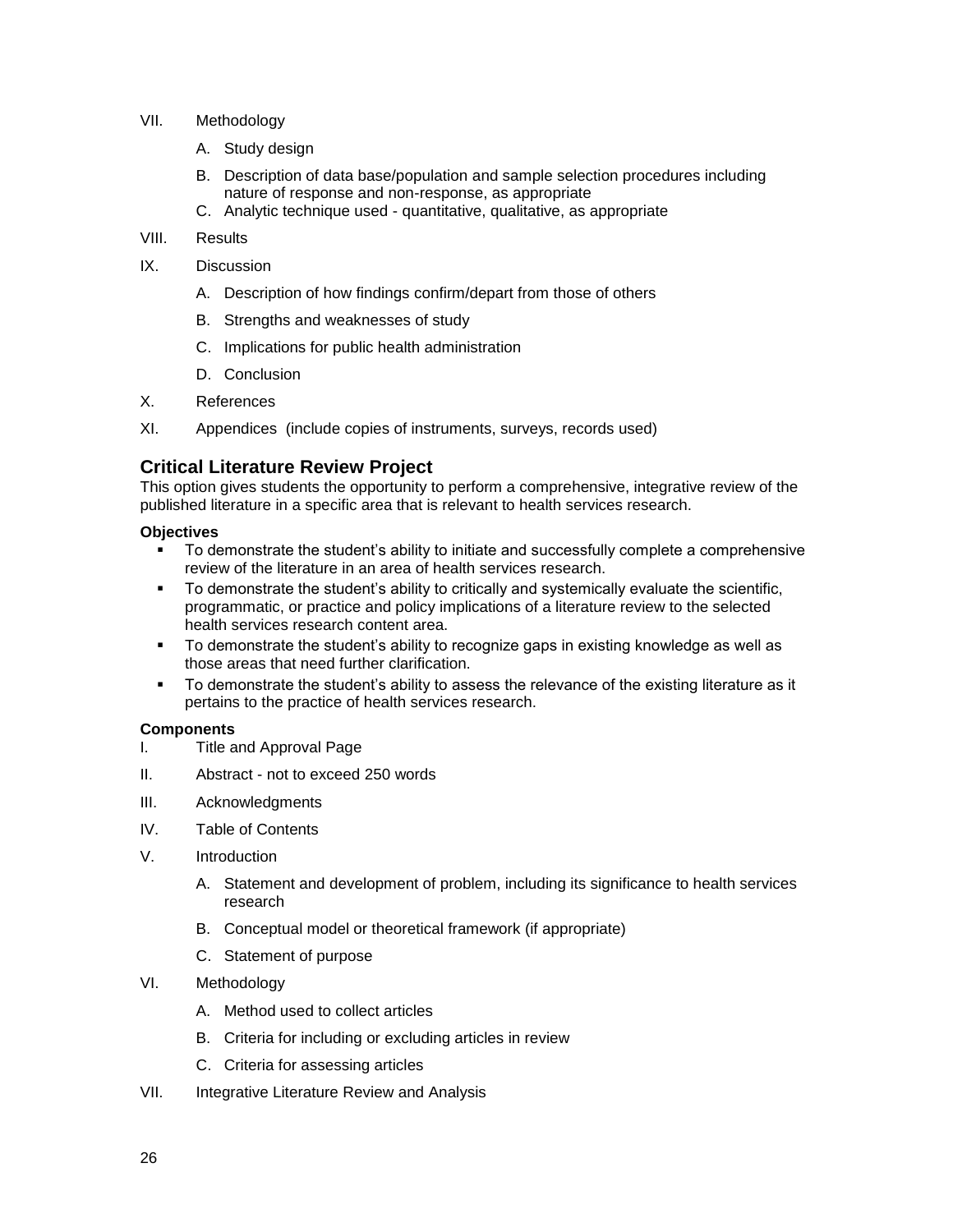## VIII. Discussion

- A. Summary of trends in the literature
- B. Strengths, weaknesses, and gaps in literature including
	- 1) Measurement of concepts (including validity and reliability)
	- 2) Populations and data sources
	- 3) Study designs
	- 4) Analyses and data presentation techniques and their adequacy
	- 5) Appropriateness of conclusions
- C. Implications for health services research
- D. Conclusion
- IX. References
- X. Appendices

## **RESEARCH PROJECT**

This option is available for students who would like to apply research skills and analyze data (either primary or secondary). This project focuses on pertinent questions or issues relating to health services research.

## **Objectives**

- To demonstrate the student's ability to conduct research using scientific methods.
- To demonstrate the student's ability to organize a body of information into a cohesive and acceptable analytic format.
- To demonstrate the student's ability for assessing the relevance of the findings of the project and translating this knowledge into future research, policy, and programmatic implications.

## **Components**

- I. Title and Approval Page
- II. Abstract not to exceed 250 words
- III. Acknowledgments
- IV. Table of Contents
- V. Introduction
	- A. Statement and development of problem, including its significance to health services research
	- B. Conceptual model or theoretical framework (if appropriate)
	- C. Statement of purpose
- VI. Literature Review and Analysis
- VII. Methodology
	- A. Study design
	- B. Description of data base/population and sample selection procedures including nature of response and non-response, as appropriate
	- C. Analytic technique used quantitative, qualitative, as appropriate
- VIII. Results
- IX. Discussion
	- A. Description of how findings confirm/depart from those of others
	- B. Strengths and weaknesses of study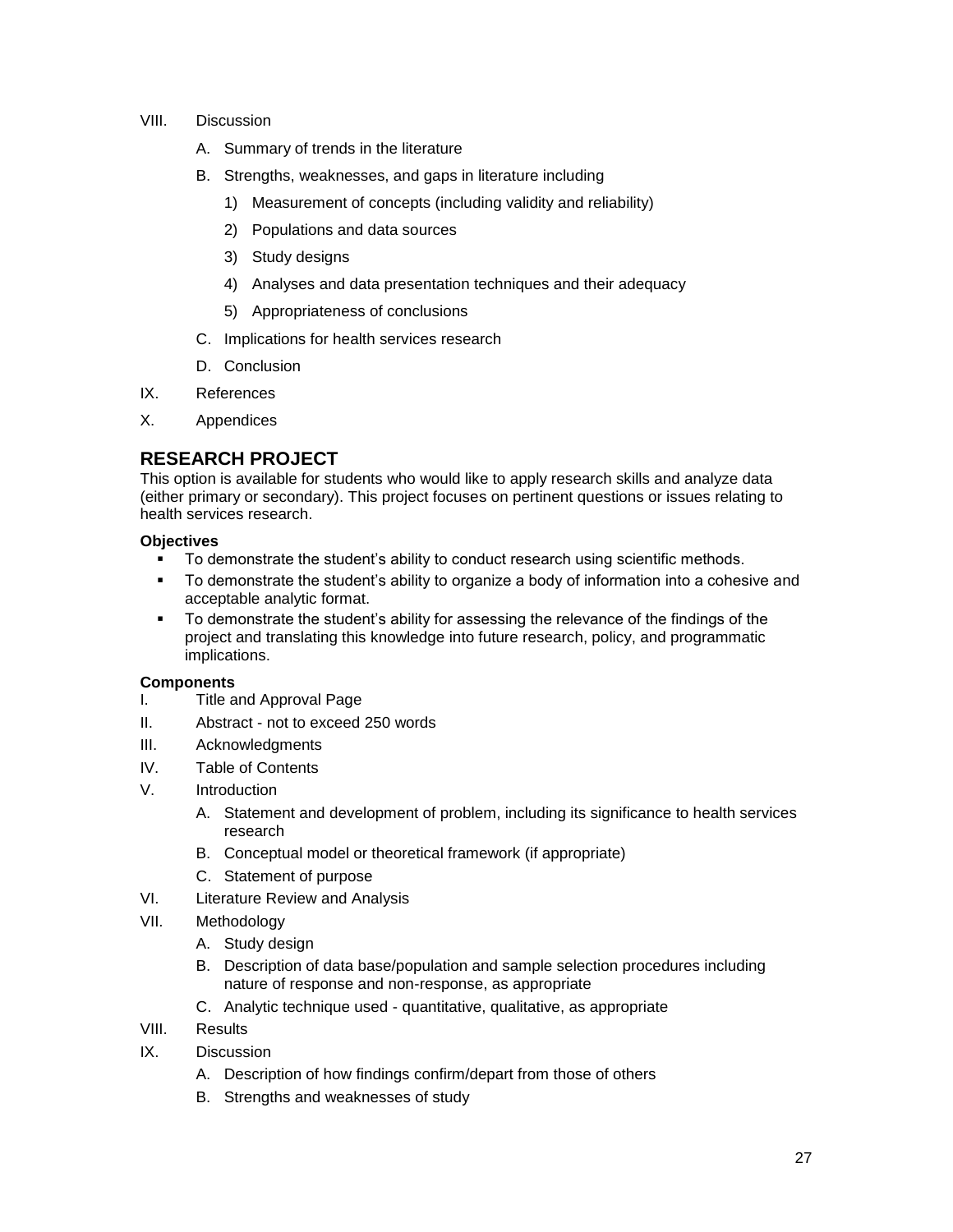- C. Implications for health services research
- D. Conclusion
- X. References
- XI. Appendices (include copies of instruments, surveys, records used)

## **Outcomes Research Concentration (Plan A) Curriculum**

|                                                             | <b>Coursework</b>                                                                                         |             |                               |                |
|-------------------------------------------------------------|-----------------------------------------------------------------------------------------------------------|-------------|-------------------------------|----------------|
| <b>Course</b>                                               | <b>Title</b>                                                                                              |             | <b>Offered</b>                | <b>Credits</b> |
| <b>PubH 6341</b>                                            | Epidemiological Methods I                                                                                 | Fall        | 3                             |                |
| PubH 6342                                                   | Epidemiological Methods II                                                                                | Spring      | 3                             |                |
| PubH 6343                                                   | Epidemiological Methods III                                                                               |             | Fall                          | $\overline{4}$ |
| PubH 6450                                                   | <b>Biostatistics I</b>                                                                                    |             | Fall/Spring                   | 4              |
| <b>PubH 6451</b>                                            | <b>Biostatistics II</b>                                                                                   |             | Spring                        | 4              |
| PubH 6724                                                   | The Health Care System and Public Health (optional per advisor)                                           |             | Fall/Spring                   | 3              |
| <b>PubH 6742</b>                                            | Ethics in Public Health: Research and Policy                                                              | Fall/Spring | 4                             |                |
| <b>PubH 6862</b>                                            | Cost-Effectiveness Analysis in Healthcare                                                                 | Spring      | 3                             |                |
| PubH 6863                                                   | <b>Understanding Health-Care Quality</b><br>Fall                                                          |             |                               |                |
| <b>PubH 6864</b>                                            | <b>Conducting Health Outcomes Research</b><br>Spring                                                      |             |                               |                |
| PubH 8810                                                   | Seminar: Research Studies in Healthcare<br>Fall                                                           |             |                               |                |
| <b>PubH 8813</b>                                            | Measurement of Health-Related Social Factors (Offered alternating<br>Spring 2010,<br>2012, etc.<br>years) |             |                               | 3              |
| Electives*                                                  | Varies                                                                                                    |             | Varies                        | 6              |
| <b>PubH 8777</b>                                            | <b>Thesis Credits: Master's</b><br><b>Fall/Spring</b>                                                     |             |                               | 10             |
| *Electives may be completed at any time during the program. |                                                                                                           |             |                               |                |
|                                                             |                                                                                                           |             | <b>TOTAL CREDITS 49 or 52</b> |                |

## **Plan A Yearly Core Course Schedule**

|                 | <b>Fall</b>                                                                                                                                                                                                                            | <b>Spring</b>                                                                                                                                                                                                                   |
|-----------------|----------------------------------------------------------------------------------------------------------------------------------------------------------------------------------------------------------------------------------------|---------------------------------------------------------------------------------------------------------------------------------------------------------------------------------------------------------------------------------|
| <b>Year One</b> | PubH 6450, Biostatistics I (4)<br>PubH 6341, Epidemiological Methods I (3)<br>PubH 6724, The Health Care System and<br>Public Health (3) Optional per<br>advisor recommendation<br>PubH 6863, Understanding Health Care Quality<br>(2) | PubH 6451, Biostatistics II (4)<br>PubH 6342, Epidemiological Methods II (3)<br>PubH 6864, Conducting Health Outcomes<br>Research (3)<br>Elective Credits (3)*                                                                  |
| Year<br>Two     | PubH 8810, Research Studies in Healthcare<br>(3)<br>PubH 6343, Epidemiological Methods III(4)<br>Elective Credits (3)*<br>PubH 8777, Thesis (5)                                                                                        | PubH 6742, Ethics in Health Care:<br>Research and Policy (1)<br>PubH 6862, Cost-Effectiveness Analysis in<br>Health Care (3)<br>PubH 8813, Measurement of Health-<br><b>Related Social Factors (3)</b><br>PubH 8777, Thesis (5) |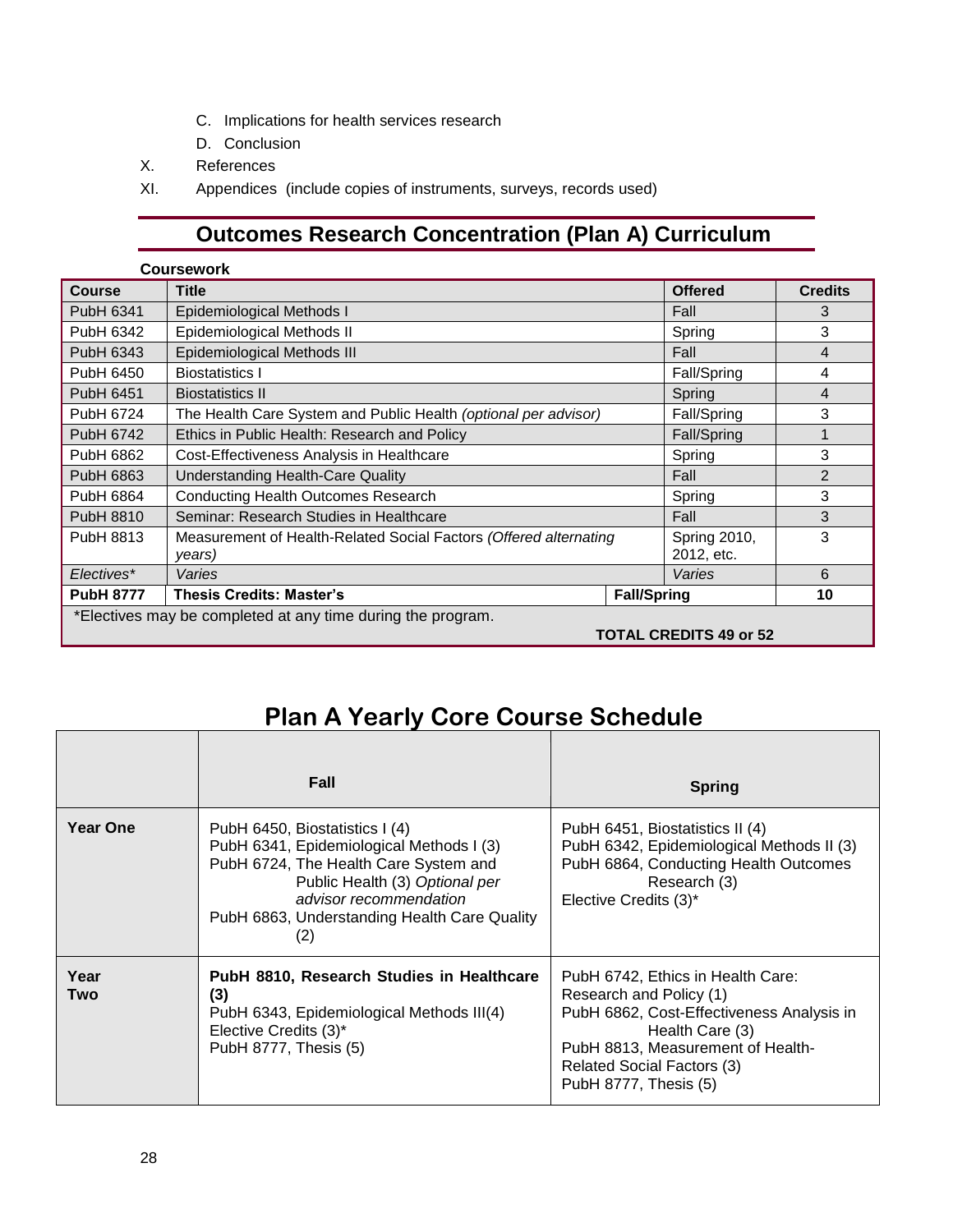## **Research and Policy Concentration (Plan B) Curriculum**

| Coursework<br><b>Course</b> | <b>Title</b>                                         | <b>Offered</b>             | <b>Credits</b> |
|-----------------------------|------------------------------------------------------|----------------------------|----------------|
| <b>PubH 6450</b>            | <b>Biostatistics I</b>                               | Fall                       | 4              |
| PubH 6451                   | <b>Biostatistics II</b>                              | Spring                     | 4              |
| PubH 6724                   | The Health Care System and Public Health             | Fall                       | 3              |
| PubH 6752                   | Public Health Management                             | Fall                       | 3              |
| PubH 6742                   | Ethics in Public Health: Research and Policy         | Fall/Spring/Summer         | $\mathbf 1$    |
| <b>PubH 6802</b>            | Managing Electronic Health Information               | Fall                       | 3              |
| PubH 6832                   | Economics of the Health Care System                  | Fall                       | 3              |
| PubH 6835                   | Principles of Health Policy                          | Spring                     | $\overline{2}$ |
| <b>PubH 6341</b>            | Epidemiological Methods I                            | Fall                       | 3              |
| PubH 6855                   | <b>Medical Sociology</b>                             | Spring                     | 3              |
| <b>PubH 6806</b>            | Principles of Public Health Research                 | Fall                       | 2              |
| PubH 7894                   | MS Plan B Project                                    | Fall                       |                |
| <b>PubH 7894</b>            | MS Plan B Project                                    | Spring                     |                |
| PubH 7784                   | <b>Masters Project Seminar</b>                       | Fall                       |                |
| <b>PubH 7784</b>            | <b>Masters Project Seminar</b>                       | Spring                     |                |
| Required<br>Electives*      | Choose a structured Interest Area or design your own | Varies                     | 9              |
|                             |                                                      | <b>TOTAL CREDITS 45-47</b> |                |

## **Plan B Yearly Core Course Offering Schedule**

Г

|                 | Fall                                                                                                                                                                                                                       | <b>Spring</b>                                                                                                                                                   |
|-----------------|----------------------------------------------------------------------------------------------------------------------------------------------------------------------------------------------------------------------------|-----------------------------------------------------------------------------------------------------------------------------------------------------------------|
| <b>Year One</b> | PubH 6450, Biostatistics I (4cr)<br>PubH 6806, Principles of Public Health<br>Research (2cr)<br>PubH 6802 Managing Electronic Health<br>Information (3cr)<br>PubH 6724, The Health Care System<br>and Public Health (3 cr) | PubH 6451, Biostatistics II (4cr)<br>PubH 6835, Principles of Health Policy (2cr)                                                                               |
|                 | <b>Total Core Credits: 12</b>                                                                                                                                                                                              | Total Core Credits: 6                                                                                                                                           |
|                 | <b>Fall</b>                                                                                                                                                                                                                | <b>Spring</b>                                                                                                                                                   |
| <b>Year Two</b> | **PubH 6751, Principles of<br>Management (2cr)<br>PubH 6832, Economics of the Health<br>Care System (3cr)<br>PubH 6341, Epidemiological Methods I<br>(3cr)<br>PUBH 6470 SAS Procedures and Data<br>Analysis (3cr)          | PubH 6855, Medical Sociology (3cr)<br>PubH 7894, Plan B Project (1cr)<br>*PubH 6742, Ethics in Public Health: (1cr)<br>PubH 7784, Masters Project Seminar (1cr) |

٦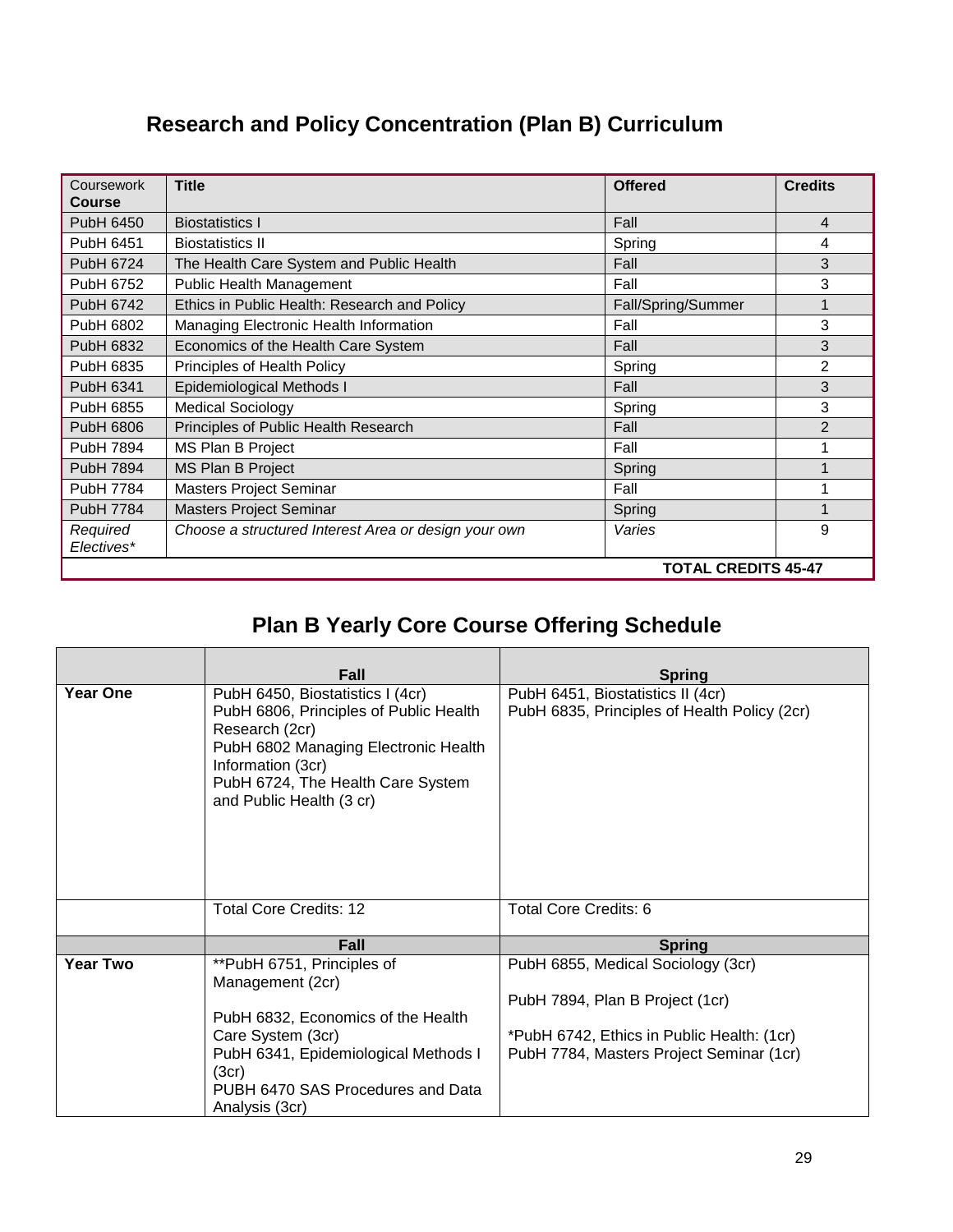| PubH 7894, Plan B Project (1cr)<br>PubH 7784, Masters Project Seminar<br>(1cr) |                       |
|--------------------------------------------------------------------------------|-----------------------|
| Total Core Credits: 13                                                         | Total Core Credits: 6 |

## **Interest Areas for the MS Plan B**

## **Research Design and Analysis**

This interest area builds on the foundation of quantitative and analytic courses required in the MS degree program, but allow students to purse the courses that best meet their interest and desired area of competency. (Students may request consideration of other courses from MS Program Chair and their Advisor.)

## **Courses are offered in the terms indicated**

## **Select a minimum of 9 credits from the following list Offered Fall Semester:**

- PubH 6343 Epidemiological Methods III (4) [prereq 6342 and 6451]
- PubH 6344 Epidemiological Methods IV (2) [prerequisite 6342, 6343 & 6451]
- PubH 6800 Topics: Health Disparities Research: Measures, Methods & Data (2)  $\bullet$ (Offered alternating years-2009, 2011, etc.)
- PubH 6717 Decision Analysis for Health Care (2)
- PubH 8140 Validity Concepts in Epidemiologic Research (2)
- PubH 6863 Understanding Health Care Quality (2)  $\bullet$

## **Offered Spring Semester**

- PubH 6862 Cost-Effectiveness Analysis in Health Care (3)
- PubH 6845 Using Demographic Data in Policy Analysis (3)
- PubH 6342 Epidemiological Methods II (3) [prerequisite 6341]
- PubH 6852 Program Evaluation in Health and Mental Health Settings (2)
- PubH 8142 Epidemiologic Uncertainty Analysis (2) [prerequisite PubH 8140]
- PubH 8141 Observational Inference (2) [prerequisite PubH 8140] *Fall and Spring*
- Nurs 8171 Qualitative Research Design and Methods (3-4) [prerequisite Nurs 8170 or  $\bullet$ equiv]
- PubH 6864 Conducting Health Outcomes Research (3)
- $\bullet$ PubH 8813 Measurement of Health-Related Social Factors (3) *Spring*\*(offered alternating years: 2010, 2012, etc.)

 \*The following measurement courses can be substituted if PubH 8813 is not offered: EdPsych or SAPH8840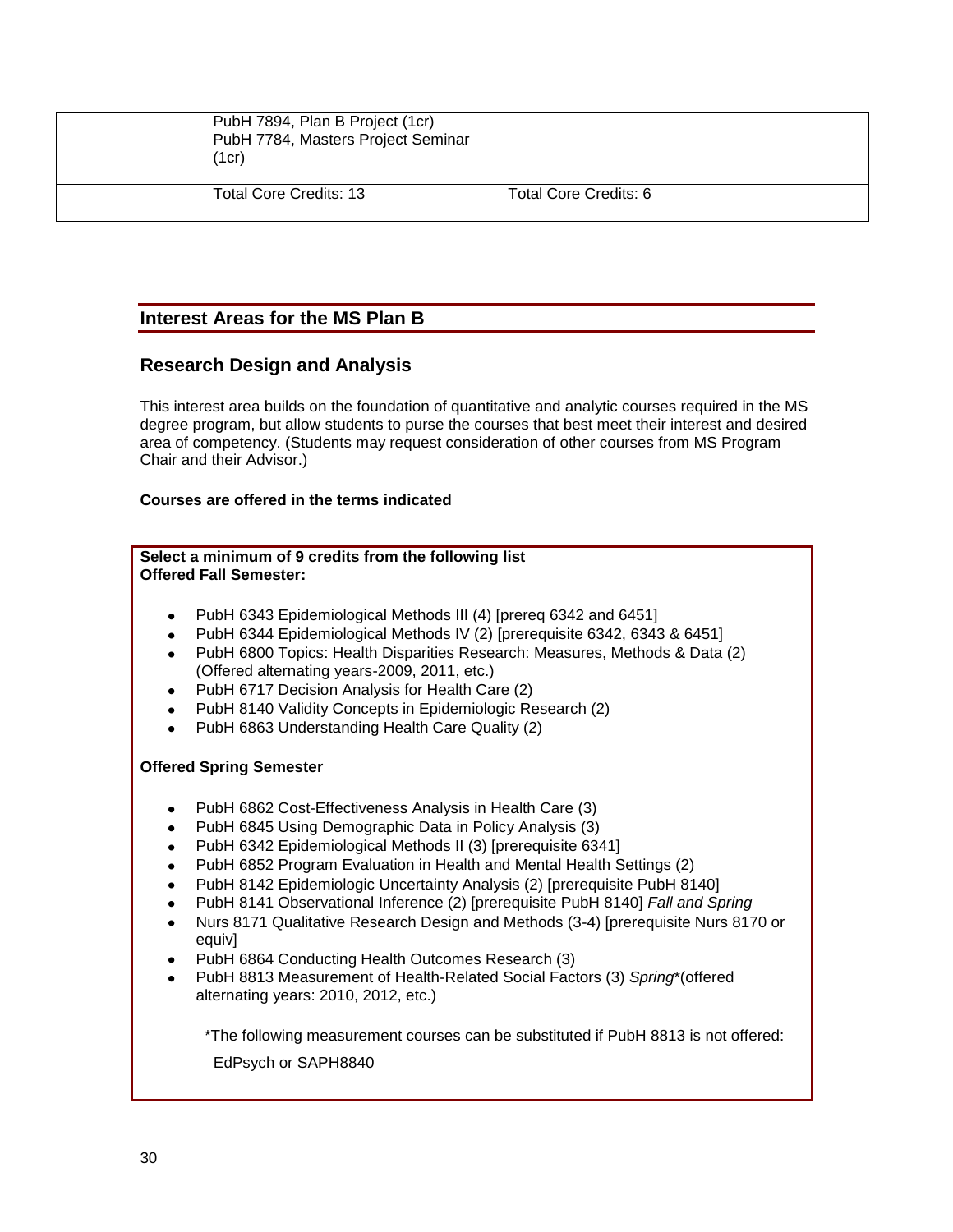## **Analytic Management in Health Care**

This interest area builds on process improvement and systems engineering skills introduced in PubH 6752 Public Health Management, to develop industrial engineering, operations management, and quality improvement analytic skills. Introduction to Operations Research provides a foundation in operations research models and methods such as linear programming, integer programming, networks, forecasting, Markov chains, and queuing systems. PubH 6765 Continuous Quality Improvement provides a foundation in quality improvement and statistical process control in health care settings.

## **Courses are offered in the terms indicated**.

## **Required Courses (6 credits)**

- IE 5112 Introduction to Operations Research (3) *Fall*
- PubH 6765 Quality Improvement in Health Care: Methods and Techniques (3) *Fall*

**Select a minimum of 3 additional credits from the list below**

## **Offered Fall Semester**

- PubH 6560 Operations Research and Quality in Healthcare (2)  $\bullet$
- PubH 6717 Decision Analysis for Health Care (2)
- PubH 6565 Health Care Delivery, Design and Innovation (2)

## **Offered Spring Semester**

PubH 6723 Lean Management in Health Care (1)

## **HSRP&A DOCTORAL DEGREE PROGRAM**

## **Overview and Degree Requirements**

The doctoral program in Health Services Research, Policy and Administration (HSRP&A) is designed primarily for students interested in academic careers or senior research positions in government or the private sector. The core of the curriculum is a multidisciplinary examination of the social, political, and economic forces that affect the organization, financing, and delivery of health care services. There is a strong emphasis on theory, modeling, and quantitative methods. In addition to the core coursework, students will choose an Area of Emphasis that is concentrated in a specific field. Each Area of Emphasis is overseen by a team of faculty who are experts in that particular area.

The program prepares graduates to conduct sophisticated empirical studies and formulate policy options using a wide range of quantitative and qualitative analytic techniques. The coursework is supported by the student's ongoing involvement with the faculty on research projects and is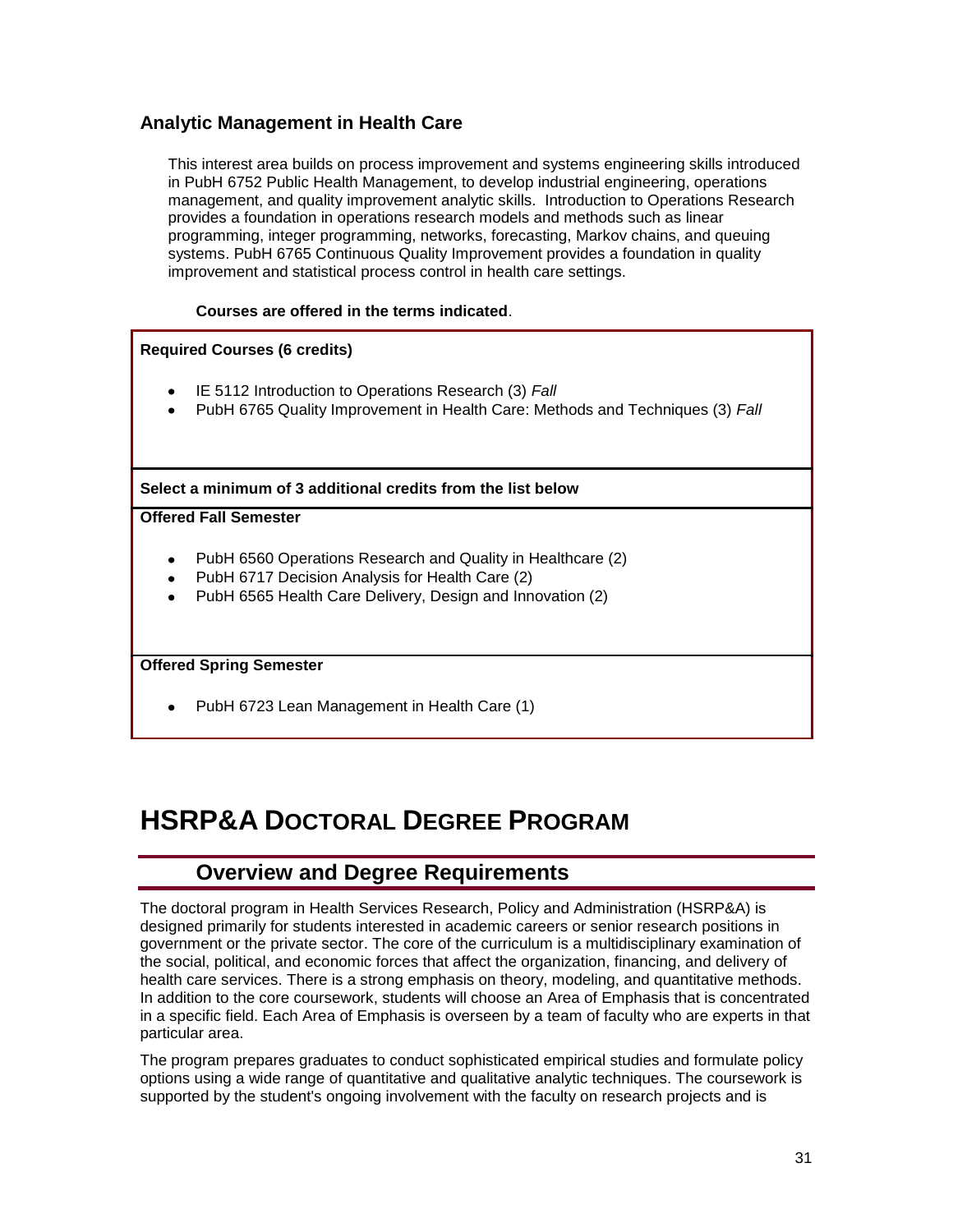linked to the health care field by these projects, and by coursework focused on health and health services. In addition to the coursework, supervised research and teaching experiences, the program provides students with an opportunity for further interchange with faculty through a series of research seminars and doctoral colloquia.

The doctoral program includes core coursework from various disciplines including: statistics, health services research methods, economics, epidemiology, research ethics, and social/psychological theories to health. In addition to the required core coursework, students will select an Area of Emphasis of their choice that will become the theme for their remaining academic work. The Area of Emphasis includes courses specific to a particular field. The supporting program will also be in the Area of Emphasis. PhD students also are required to pass 2 written preliminary exams. One of the exams is in research methods, and all doctoral students will take that exam. The other exam relates to the student's chosen Area of Emphasis. An oral preliminary exam is required prior to beginning the dissertation. When the thesis is finished, a final oral defense is required.

The Division's goals for the PhD degree emphasize timely completion of coursework, preliminary exams, prompt notification of academic progress benchmarks to the Graduate School, and completion of the dissertation thesis. Earning a doctoral degree is a challenging and rewarding endeavor that requires a high level of discipline and personal commitment. To ensure that your degree is completed within targeted time frames, an effective start is essential; therefore, we strongly recommend that all required coursework be completed during the first two years in the program. It is also recommended that Area of Emphasis coursework begin as soon possible.

## **Grades and Other Requirements at a glance**

- The doctoral program in HSRP&A requires a grade point average of 3.0 or better. (This exceeds the Graduate School minimum of GPA of 2.8).
- All required courses must be taken on an A-F grade basis. This includes core courses and those in the supporting program or minor, and the optional course, Grad 8101, which is used as a substitute for the teaching requirement.
- All required core courses must earn a grade of B- or better. Those not meeting this minimum may be repeated once to improve the grade.
- PhD students must fulfill a teaching requirement.
- PhD students must pass written and oral preliminary exams by specified deadlines.
- PhD students must register for 4 credits per academic year during advanced writing of dissertation. The course number that will be available to fulfill this requirement is currently under development.
- PhD students must formally declare a chosen Area of Emphasis by the end of spring of their first year. (A form is available for this purpose).

## **Student Progress Review Process for Doctoral Students**

The progress of each student through his or her program of study will be reviewed by the program faculty during the spring semester of each year. A student progress report will be prepared by the academic advisor and the student for review by the Student Progress Review Committee (SPRC) and the faculty as a whole. Once a student is "all but dissertation" (ABD), this report need not be completed but progress will continue to be monitored by the advisor and faculty. The report lists the student's completed coursework, plans for future coursework, status of preliminary written examinations and the preliminary oral examination, and progress towards completion of the degree (e.g., selection of thesis topic, committee members, and progress on the research and writing of the dissertation, and use of pre-thesis credits). If the committee, in its review, deems the student's progress unsatisfactory, the committee recommends to the full faculty that the student be informed in writing of the specific tasks required to bring the progress to a satisfactory level. If unsatisfactory progress is ongoing, termination from the program can be recommended. The faculty will vote on the recommendation and the DGS will inform the student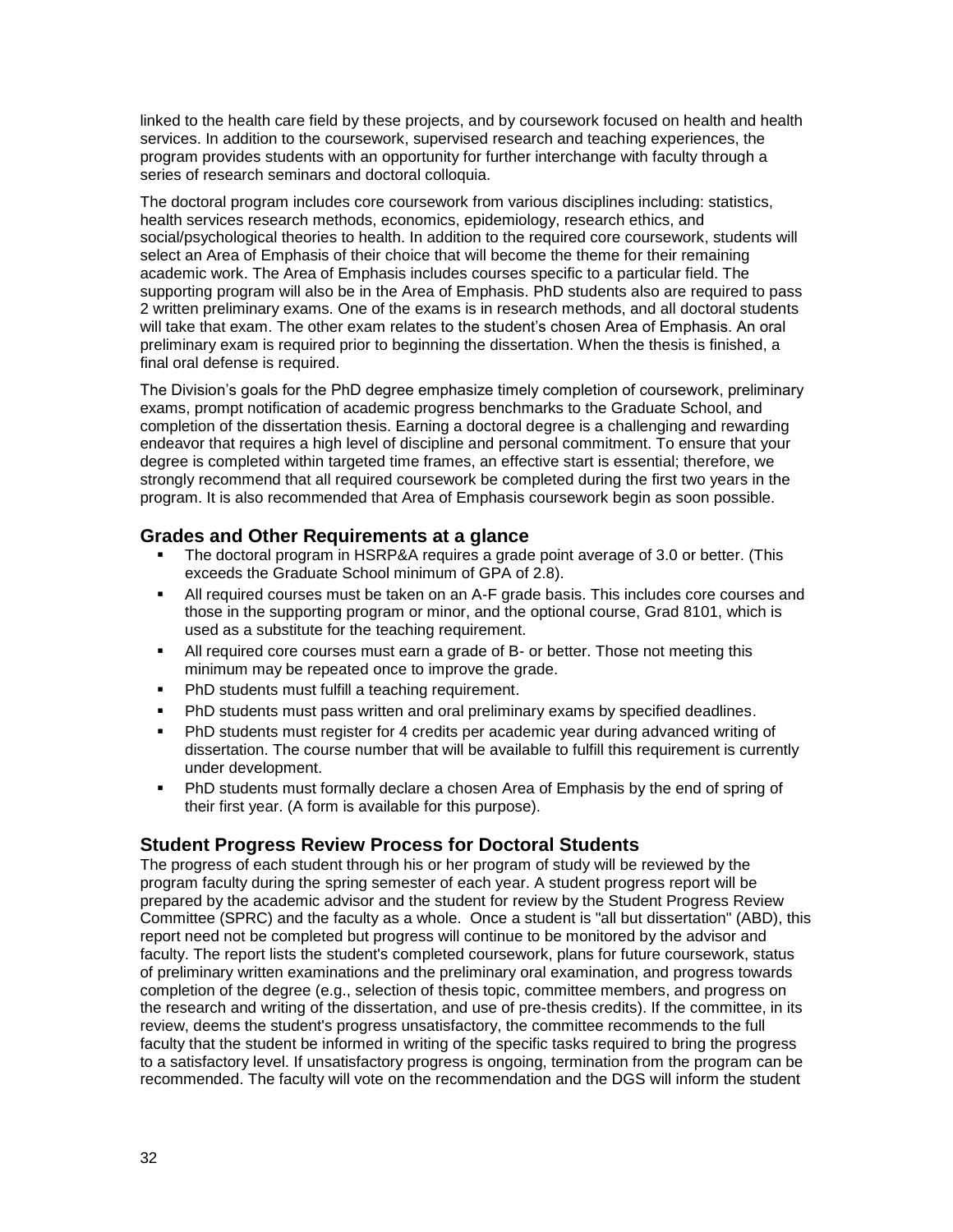in writing of the faculty's decision. All students receive a letter from the DGS noting the status of their progress. The review is a part of the student's permanent file.

## **Limited Use of Doctoral Pre-Thesis Credits**

Pre-thesis credits (PubH 8666) may be used by PhD students to maintain full time student status, who have completed all their coursework, but have not passed the preliminary oral exam. Beginning summer, 2007, the Graduate School will limit to 6 credits of PubH 8666 for which a doctoral student may register in any fall, spring or summer term. This applies to all students without regard to when they entered the program. The Graduate School will also limit registrations of PubH 8666 to two instances and 12 credits without department permission. Students who have not passed the oral prelim by that point must obtain consent from the department to register for additional terms of PubH 8666, for a total maximum accumulation of 24 credits. Students admitted prior to fall, 2007 may accumulate a maximum of 60 credits of PubH 8666. The use of pre-thesis credits will be part of the annual student progress review.

## **Mandatory Registration for Advanced PhD students**

Doctoral students are required to register for 24 thesis credits following the passing of their oral preliminary exam. Students who are not finished with their dissertation upon completion of the 24 thesis credits are required to register for 4 credits per academic year until finished.

## **Five Year Limit Following Oral Preliminary Exam**

Students must complete their dissertation and all other degree requirements within a maximum of five calendar years from the semester following completion of the preliminary oral exam. To maintain "active" student status, students must register each fall and spring semester. Summer registration is not required. Failure to register each fall and spring semester will cause the student's status to revert to "inactive." Inactive status requires readmission to the Graduate School.

## **Graduate School and HSRP&A Academic Progress Benchmarks and Reporting**

Graduate School policy requires students to maintain academic progress by successfully completing all benchmarks, and submitting various forms that document their progress at various points throughout the program. The table below illustrates HPM and Graduate School academic progress benchmarks.

| 2 <sup>nd</sup> Year<br>1 <sup>st</sup> Year            |                                                                                                           | 3rd Year                                         | 4 <sup>th</sup> Year                                              |  |
|---------------------------------------------------------|-----------------------------------------------------------------------------------------------------------|--------------------------------------------------|-------------------------------------------------------------------|--|
| Take core coursework<br>and Area of Emphasis<br>courses | Complete core<br>coursework and Area of<br>Emphasis courses                                               | Teaching Experience*                             | Submit Thesis Proposal<br>forms to the Graduate<br>School         |  |
|                                                         | Submit proposal to the<br>Area of Emphasis<br>faculty for supporting<br>program or minor                  | Select examining<br>committee for oral<br>exams  | <b>Obtain Graduation</b><br><b>Packet from Graduate</b><br>School |  |
|                                                         | Begin written preliminary<br>examinations (all must<br>be passed by the end of<br>summer of the 3rd year) | Submit Degree Program<br>form to Graduate School | Schedule PhD defense                                              |  |

## **Four-Year Timetable and Benchmarks for the PhD Degree**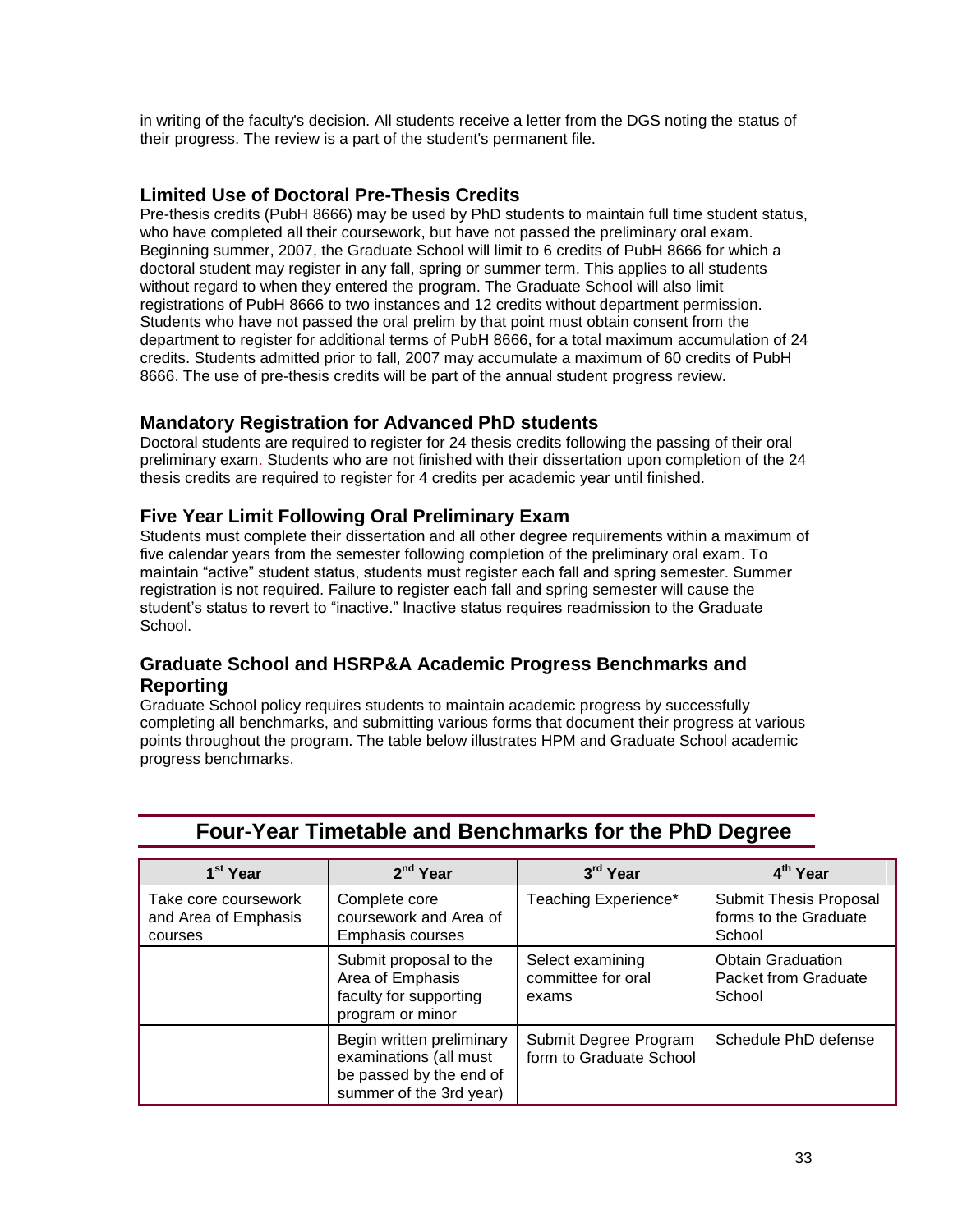|  | Submit thesis proposal<br>to examining committee<br>for approval                               | Defend dissertation |
|--|------------------------------------------------------------------------------------------------|---------------------|
|  | Schedule preliminary<br>oral exam and submit<br>scheduling form to<br>Graduate School          | <b>GRADUATE!!</b>   |
|  | Take preliminary oral<br>examination (absolute<br>deadline Dec. 30 of 5 <sup>th</sup><br>year) |                     |

\*2nd or 3rd year.

## **PhD Curriculum**

All doctoral students will complete the core courses, additional required Area of Emphasis courses, and supporting program or minor courses. The supporting program or minor is required to contain a minimum of 12 credits. The supporting program will be within the chosen Area of Emphasis. If a student instead chooses to minor, it must be approved in advance by the Area of Emphasis faculty.

| <b>Course</b>                         | Title                                           | <b>Offered</b> | <b>Credits</b> |
|---------------------------------------|-------------------------------------------------|----------------|----------------|
| PubH 7401                             | <b>Fundamentals of Biostatistical Inference</b> | Fall           | 4              |
| PubH 7402                             | <b>Biostatistical Modeling and Methods</b>      | Spring         | 4              |
| PubH 8810                             | Seminar: Research Studies in Healthcare         | Fall           | 3              |
| <b>PubH 8811</b>                      | Research Studies in Healthcare                  | Fall           | 3              |
| PubH 8830                             | <b>Writing for Research</b>                     | Fall           | 2              |
| <b>PubH 8831</b>                      | <b>Writing for Research</b>                     | Spring         | $\overline{2}$ |
| PubH 6832                             | Economics of the Health Care System             | Fall           | 3              |
| PubH 6341                             | Epidemiological Methods I                       | Fall           | 3              |
| PubH 6855                             | <b>Medical Sociology</b>                        | Spring         | 3              |
| PubH 6742                             | Ethics in Public Health: Research and Policy    | Fall/Spring    |                |
| PubH 6835                             | Principles of Health Policy (2) OR              | Spring         | $\mathcal{P}$  |
| OR.                                   |                                                 |                | OR.            |
| PubH 8801                             | Health Services Policy Analysis (3)             | Fall           | 3              |
|                                       | SEE AREA OF EMPHASIS FOR ITS REQUIRED POLICY    |                |                |
|                                       | <b>COURSE</b>                                   |                |                |
| <b>Total Core Credits</b><br>30 OR 31 |                                                 |                |                |

## **Core Courses Required For All Doctoral Students**

## **Areas of Emphasis**

Students will select an area of emphasis that includes course options within a particular theme.

Multidisciplinary Social Sciences $\bullet$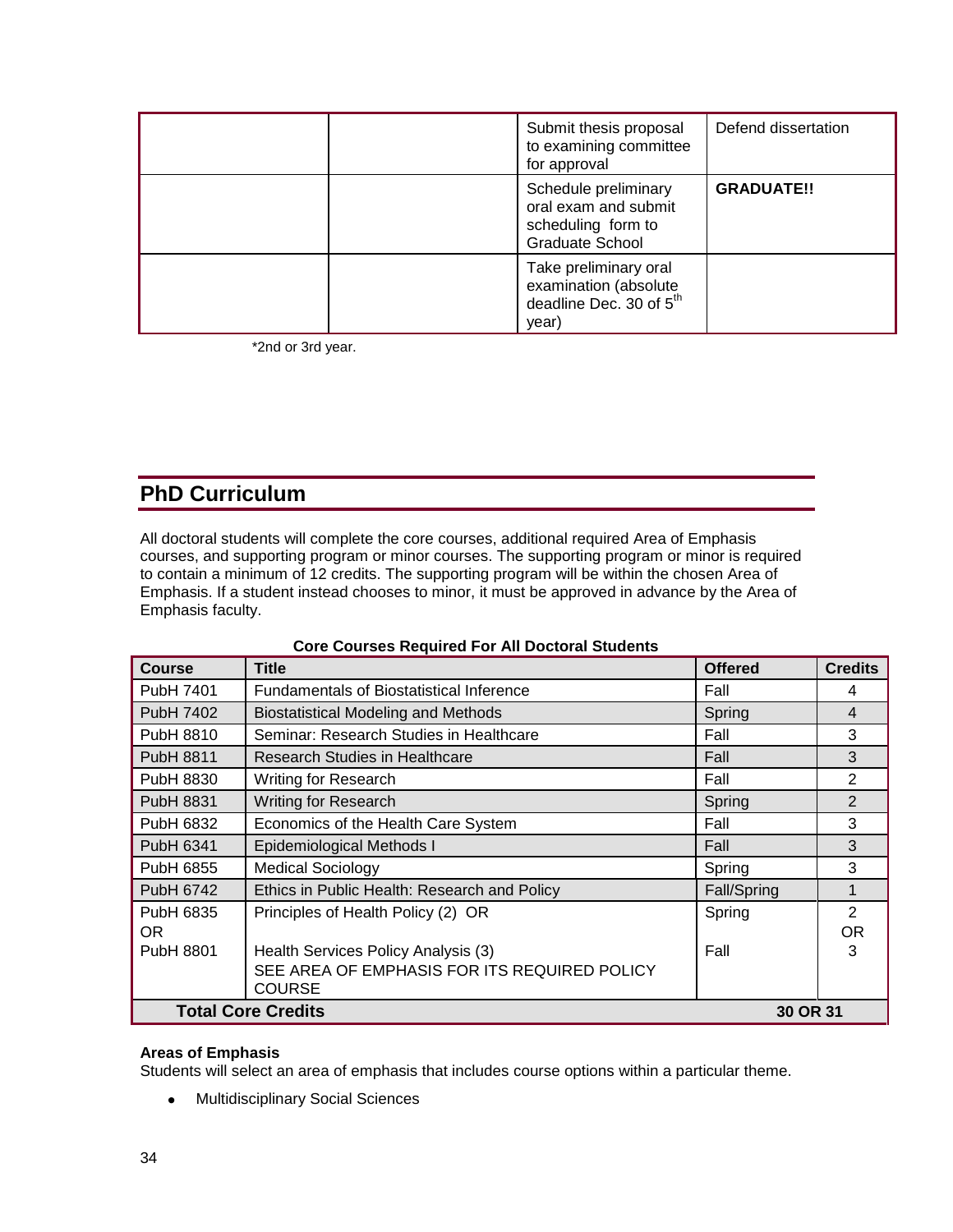- Sociology of Health and Illness  $\bullet$
- Health Decision Science  $\bullet$
- Health Organization and Management Science  $\bullet$
- Clinical Outcomes Research
- Health Policy  $\bullet$
- Health Economics  $\bullet$

## **See the following tables for each Area of Emphasis**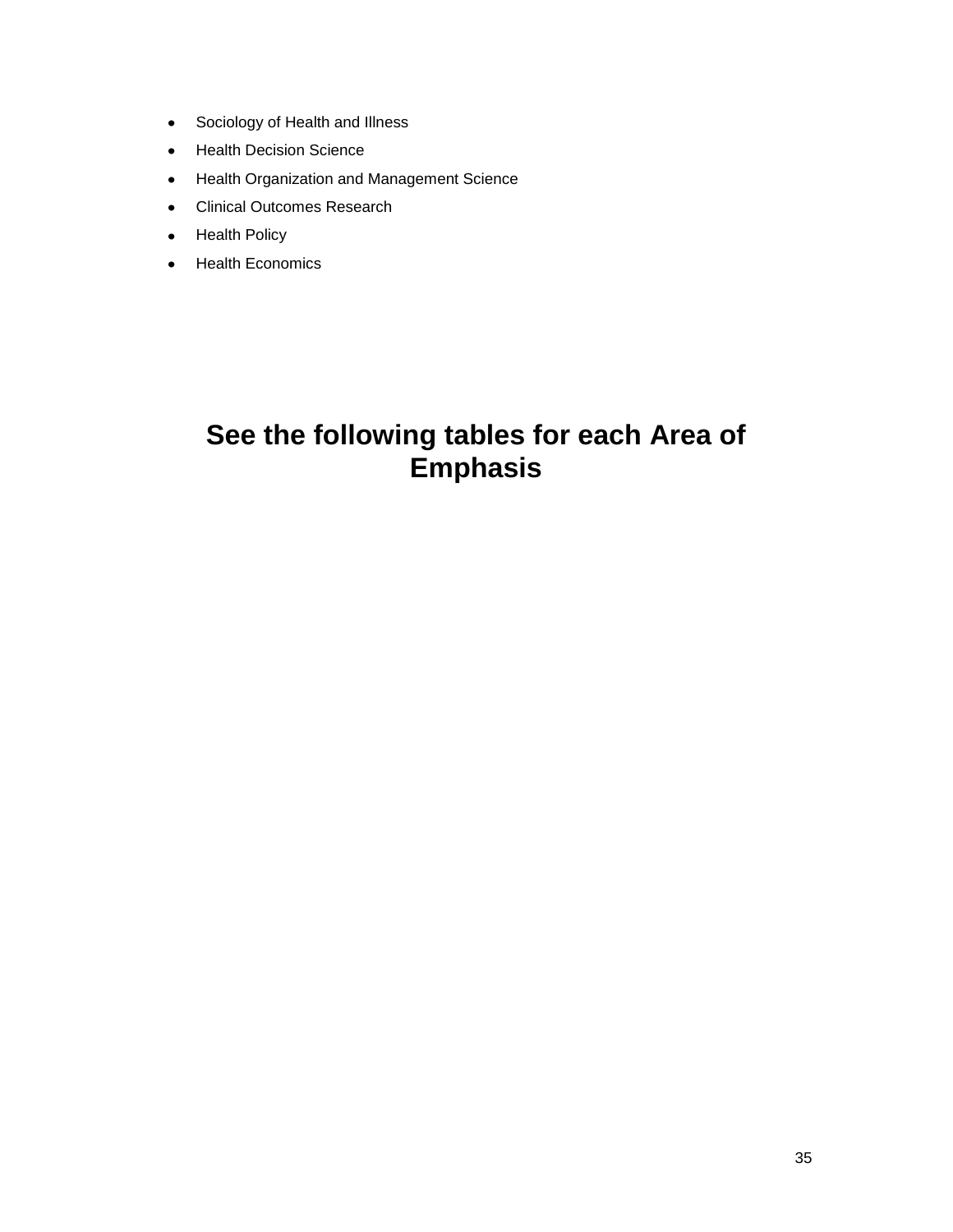## **Multidisciplinary Social Sciences**

The multidisciplinary social sciences (MULTI) area of emphasis is designed for doctoral students who want a broad introduction to analytic perspectives from economics, sociology and political science, along with statistics and econometrics. In addition to the core coursework, students are required to take a second course in economics and sociology or organization theory, a course in American politics, and a third course in either economics or sociology/organizations, depending on their choice of preliminary written examination.

| <b>Multidisciplinary Social Sciences</b>                                                                                                                                                                           |
|--------------------------------------------------------------------------------------------------------------------------------------------------------------------------------------------------------------------|
| <b>Required Core Policy Course</b>                                                                                                                                                                                 |
| PUBH 8801 - Health Services Policy Analysis: Theory (fall) (3)                                                                                                                                                     |
|                                                                                                                                                                                                                    |
| <b>Area of Emphasis Required Coursework</b>                                                                                                                                                                        |
| POL 8301 - American Politics (3) (fall/spring offered when feasible)                                                                                                                                               |
| PUBH 8820 - Health Economics I (3) (spring)<br>EITHER:                                                                                                                                                             |
| OR: APEC 5151 - Applied Microeconomics: Firm and Household (3) (fall)                                                                                                                                              |
|                                                                                                                                                                                                                    |
| Choose one additional theory course-to be decided with your advisor                                                                                                                                                |
| Sample options:                                                                                                                                                                                                    |
| PubH 6861-Health Insurance (2) (spring)                                                                                                                                                                            |
| PubH 6862- Cost Effective Analysis in Health Care (3) (spring-not offered spr 2008)                                                                                                                                |
| PubH 8821- Health Economics II (3) (spring)                                                                                                                                                                        |
| APEC 8203- Applied Welfare Economics and Policy (3) (spring)                                                                                                                                                       |
| <b>Supporting Program</b><br>Student chooses a minimum of 12 credits for the<br>supporting program with the approval of the MULTI<br>faculty. It also has to be submitted to the Graduate<br>Faculty for approval. |
| <b>Total Course Credits 50-52</b>                                                                                                                                                                                  |
| (includes core and Area of Emphasis)                                                                                                                                                                               |
| <b>Prelim Exams:</b> Methods and a choice between the in-house econ exam which is a 5 hour<br>classroom format OR the sociology exam which is the writing of a research paper.                                     |
| MULTI Faculty: Bryan Dowd, lead member, and all other Graduate Faculty in the<br><b>Division of HPM</b>                                                                                                            |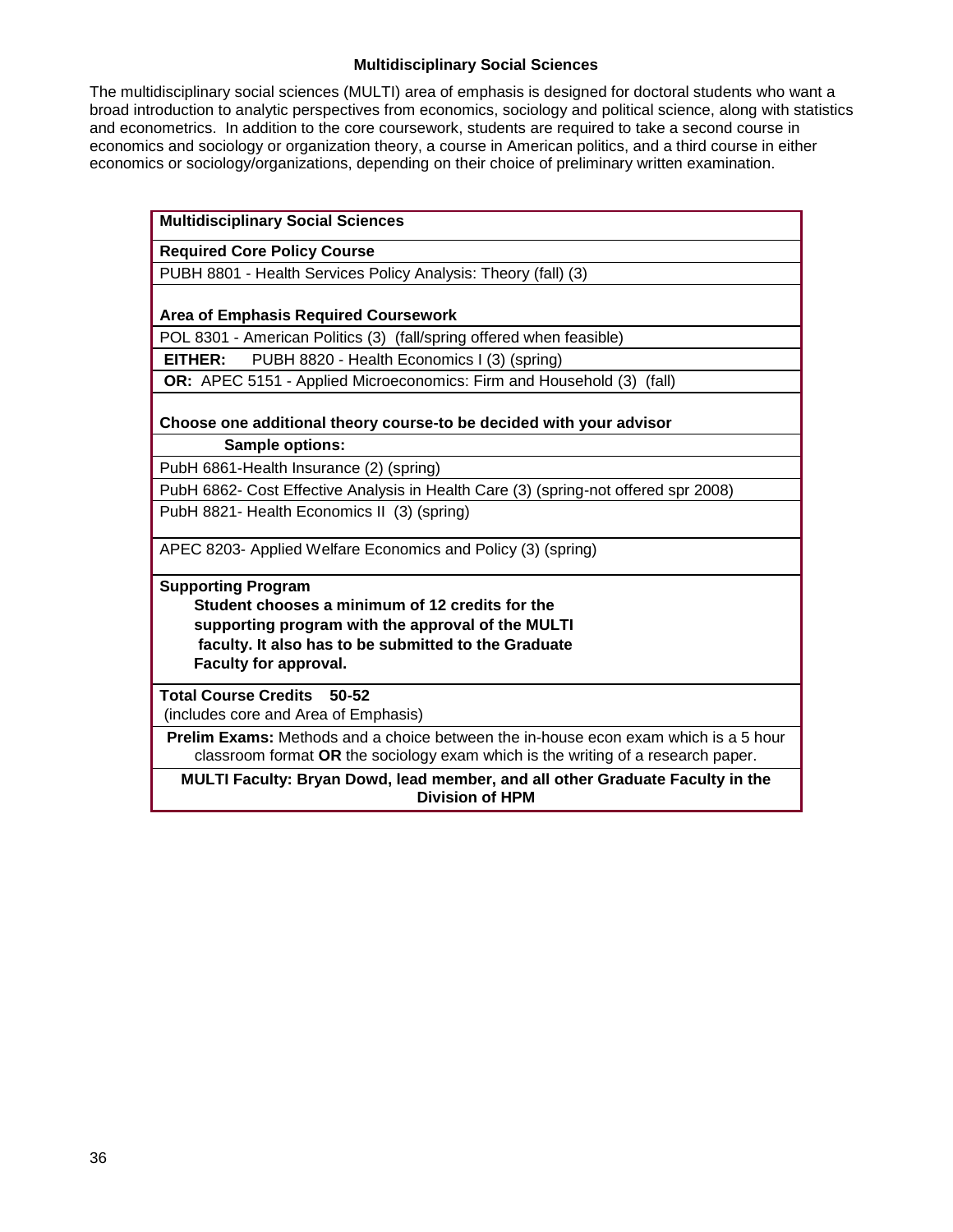## **The Sociology of Health and Illness**

The sociology of health and illness supporting project emphasizes fundamental issues in medical sociology, such as social stratification, the social construction of health and illness, population dynamics and demographic forces. A supporting program in this field prepares students for research focused on how social structures, organizations and relationships shape the experience of health and illness. Students may instead choose a minor in sociology (Sociology department), or demography (Minnesota Population Center). Students will also learn about methods appropriate for analyses of social behavior. Examples of research topics in the Sociology of Health and Illness include: analysis of health disparities; social predictors of health care utilization and costs; analysis of social stress; and understanding variation in illness behavior.

| <b>Sociology of Health and Illness</b>                                        |
|-------------------------------------------------------------------------------|
| <b>Required Core Policy Course</b>                                            |
| <b>EITHER:</b> PUBH 8801 - Health Services Policy Analysis: Theory (3) (fall) |
| OR PubH 6835- Principles of Health Policy (2) (spring)                        |
| <b>Area of Emphasis Required Coursework</b>                                   |
| <b>Theoretical Foundations (6 credits)</b>                                    |
| Sample courses. Area faculty must approve.                                    |
| PubH 8805-Sociology of Health and Illness (3) (spring-alternating years)      |
| SOC 8701- Sociological Theory (4) (fall)                                      |
| SOC 8711- Theories of Social Organization (3)                                 |
| SOC 8721- Theories of Social Psychology (3)                                   |
|                                                                               |
| Supporting Program (Must total minimum of 12 credits)                         |
| Minimum of 8 credits in area of specialization                                |
| (disparities, demography, social networks, family, etc.)                      |
| AND 4-6 credits in advanced methodology                                       |
| Sample specialization courses (8-9 cr)                                        |
| SOC 8201-Social Stratification and Mobility (3) (Spring alternating years)    |
| SOC 8490- Advanced Topics in Social Organization (3)                          |

SOC 8501- Sociology of the Family (3)

SOC 8221- Sociology of Gender (3)

 **Sample advanced methodology courses (4-6 cr)**

PubH 8813- Measurement of Health Related Social Factors (3) (spring alternating years)

STAT 8201- Topics in Sampling (3)

POL 8126- Qualitative Methods (3)

PubH 6845- Using Demographic Data for Policy Analysis (3) (spring)

PSY 8881- Seminar in Quantitative and Psychological Measurement (1) (Fall)

**Total Course Credits 48-52**

(Includes core and Area of Emphasis)

**Prelim Exams:** Methods and Sociology exam, which is a paper with sociology focus

**Sociology Faculty: Kathleen Call, Jim Begun, Mike Davern, Rosalie Kane, Donna McAlpine, Todd Rockwood, Doug Wholey**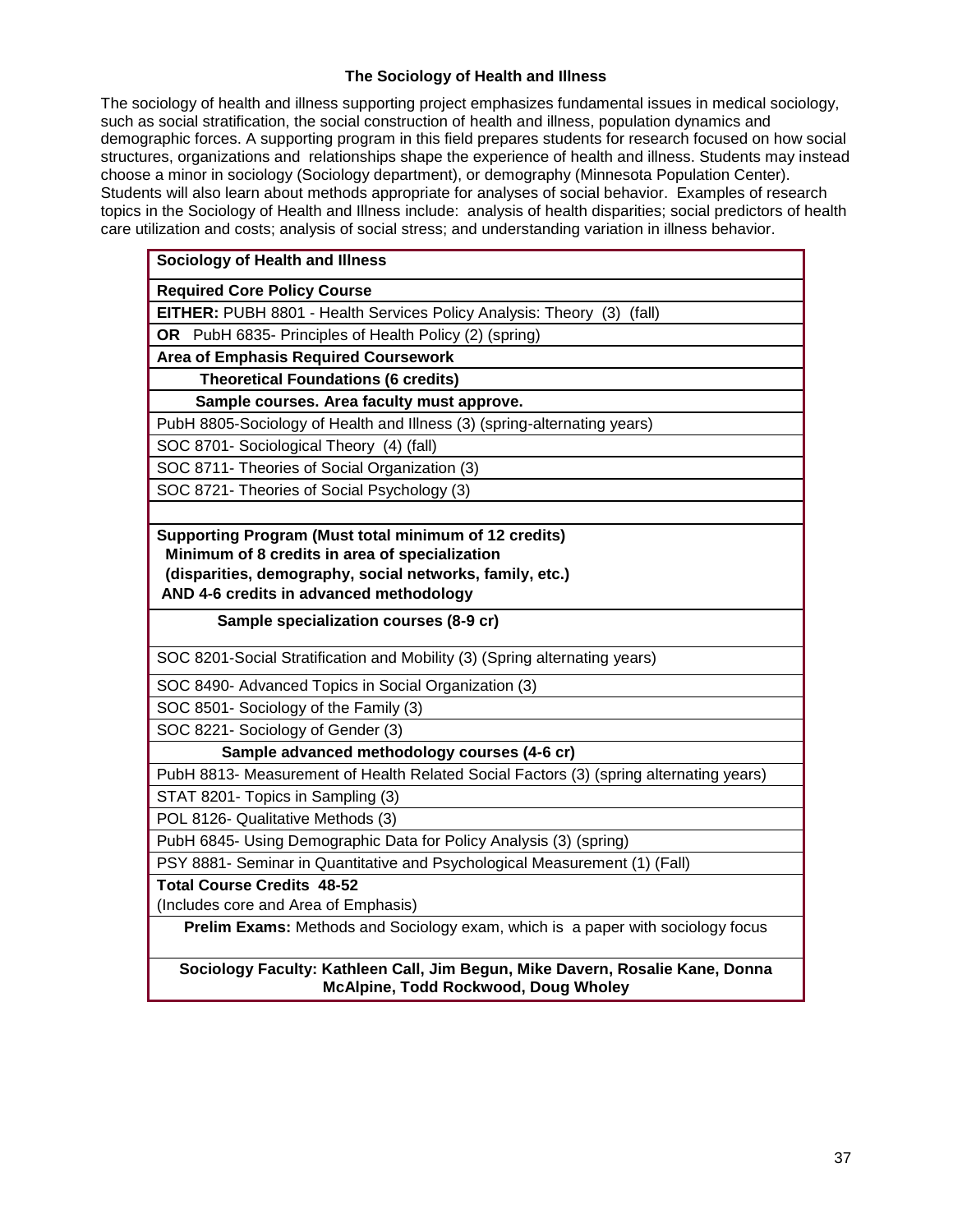## **Health Decision Science**

The field of health decision science consists of a collection of quantitative methods used to evaluate decision making under uncertainty. There are many areas relevant to medical decision making, which include decision analysis, meta-analysis, predictive modeling, disease simulation modeling, cognitive psychology, shared decision making, quality-of-life assessment, utility elicitation, health outcomes assessment, cost-effectiveness analysis, health economics, pharmacoeconomics, technology assessment, evidence-based medicine, medical informatics, and discrete event simulation. The concentration in decision sciences prepares students for research careers that involve the application of these methods to public health and clinical problems. Examples of research topics in health decision sciences include: cost-effectiveness analysis of medical technologies and pharmaceuticals; optimal screening policies for cancer and other chronic diseases; measurement and evaluation of health outcomes, including quality of life; policy simulation modeling of diseases such as coronary heart disease, cancer, and asthma; and optimal resource allocation for biomedical research.

## **Health Decision Science**

**Required Core Policy Course**

PubH 6835- Principles of Health Policy (2) (Spring)

## **Area of Emphasis Required Coursework**

PubH 6717- Decision Analysis for Health Care (2) (Fall)

PubH 6862- Cost Effectives Analysis in Health Care (3) (Spring-not offered spring 2008)

PubH 6809 Advanced Methods in Health Decision Science (planned), (3) (Spring)

**Choose a minimum of 2 credits from the following**

IDSC 8721- Behavioral Decision Theory (2) (Offered alternating even years)

IDSC 8722- Heuristic Decision Making (2) (Offered alternating odd years)

IDSC 8511- Conceptual Topics and Research Methods in Information and Decision Sciences (4)

## **Supporting Program must total a minimum of 12 credits**

## **Sample supporting program courses**

IE 5112- Introduction to Operations Research (3)

PubH 7450- Survival Analysis (3)

PubH 7420- Clinical Trials: Design, Implementation and Analysis (3)

PubH 7440- Introduction to Bayes Analysis (3)

**Total Course Credits 52-53**

(Includes core and Area of Emphasis)

**Prelim Exams:** Methods and Decision Science exam which is a 5 hour classroom format.

## **Decision Science Faculty: Karen Kuntz and John Nyman**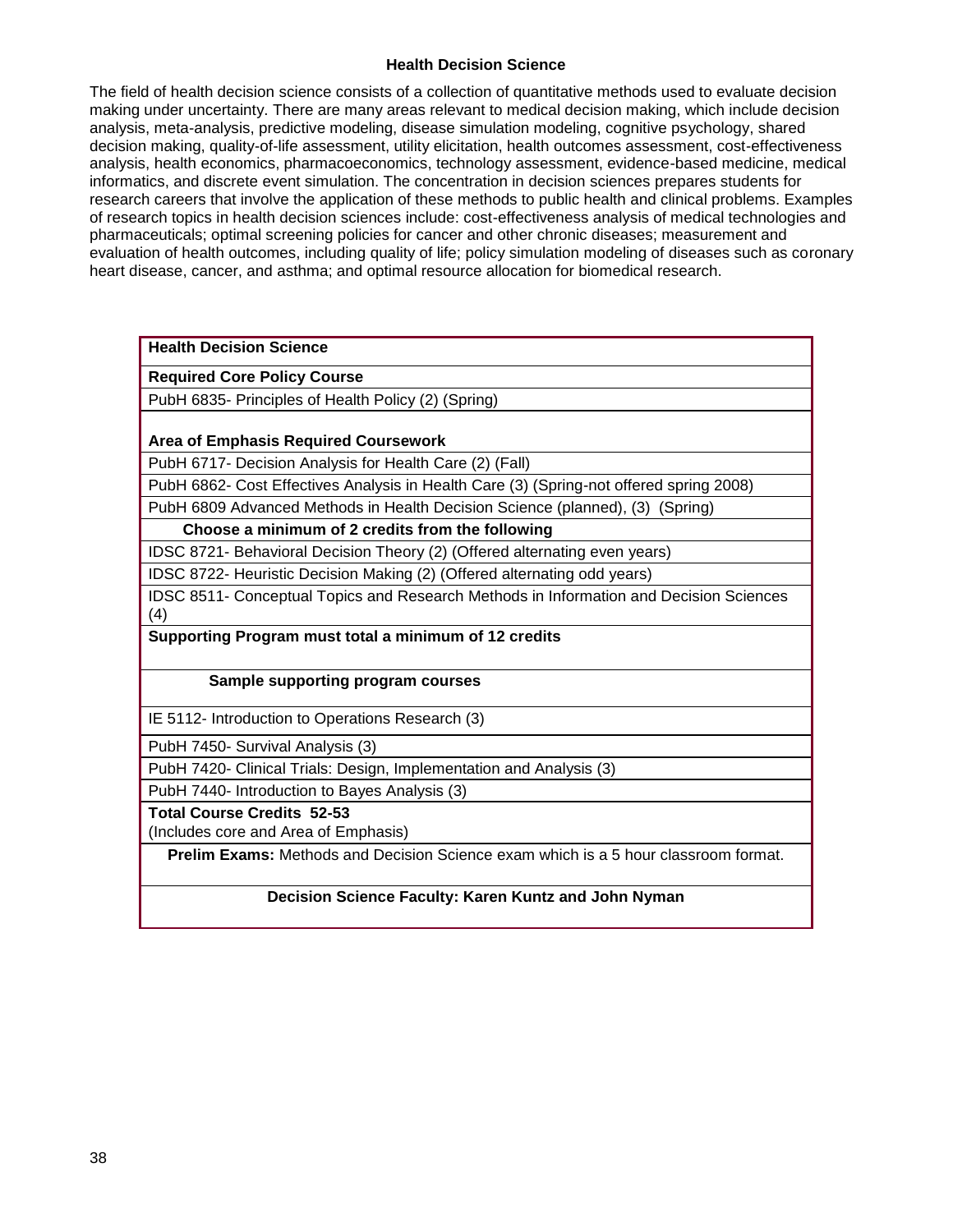## **Health Organizations and Management Science**

The Health Organization & Management Science doctoral track is designed for doctoral students interested in research and/or academic careers in the organizational and management sciences. HOMS is collaborative effort between Health Policy & Management faculty and faculty in other University of Minnesota departments to provide you access to national leaders in organizational and management sciences. The HOMS core provides you a theoretical foundation in two of the core management areas - organizational theory, organizational behavior, decision-making, or operations management – and assists in developing your methodological skills in social networks and/or qualitative research. HOMS students are expected to use their supporting programs to develop more expertise in organizational and management sciences and apply this material in a health care setting of their choice.

## **Health Organizations and Management Science**

## **Required Core Policy Course**

**EITHER:** PUBH 8801 - Health Services Policy Analysis: Theory (3) (Fall)

**OR** PUBH 6835 - Principles of Health Policy (2) (Spring)

**Area of Emphasis Required Coursework**

Sample courses. Area of Emphasis - faculty must approve.

## **Theoretical Foundations (6-8 credits)**

MGMT 8301 - Seminar in Organizational Behavior (4) (Fall, alternates years with MGMT 8302)

MGMT 8302 - Seminar in Organizations Theory (4) (Fall, alternates years with MGMT 8301)

HRIR 8840- Organizational Behavior ( 1-4) (spring)

SOC 8490 - Theories of Organizations (3) (Fall, taught when SOC 8412 is not offered)

IDSC 8511 - Conceptual Topics and Research Methods in Information and Decision Sciences (4) (Fall)

IDSC 8711 - Cognitive Science (4) (Fall)

OMS 8721 - Management of Technical Operations (3) (Spring)

IE 5111 - Systems Engineering (2) (Fall)

## **Methods Foundations (3 credits)**

SOC 8412 - Social Network Analysis (3) (Fall, taught when SOC 8490 is not offered)

NURS 8171 - Qualitative Research Design and Methods (3-4) (Spring)

SOC 8890 - Advanced Topics in Research Methods (3) (Spring)

**Supporting Program (must total minimum of 12 credits) Student selects courses with their advisor and obtains approval from the Area of Emphasis faculty.**

**Total Course Credits: 51-54** (Includes core and Area of Emphasis)

**Prelim Exams:** Methods and HOMS prelim exam which requires a paper in this area.

**HOMS Faculty: Jim Begun, Jon Christianson, Mike Davern, John Kralewski, Gordon Mosser, Sandy Potthoff, Vern Weckwerth, Doug Wholey**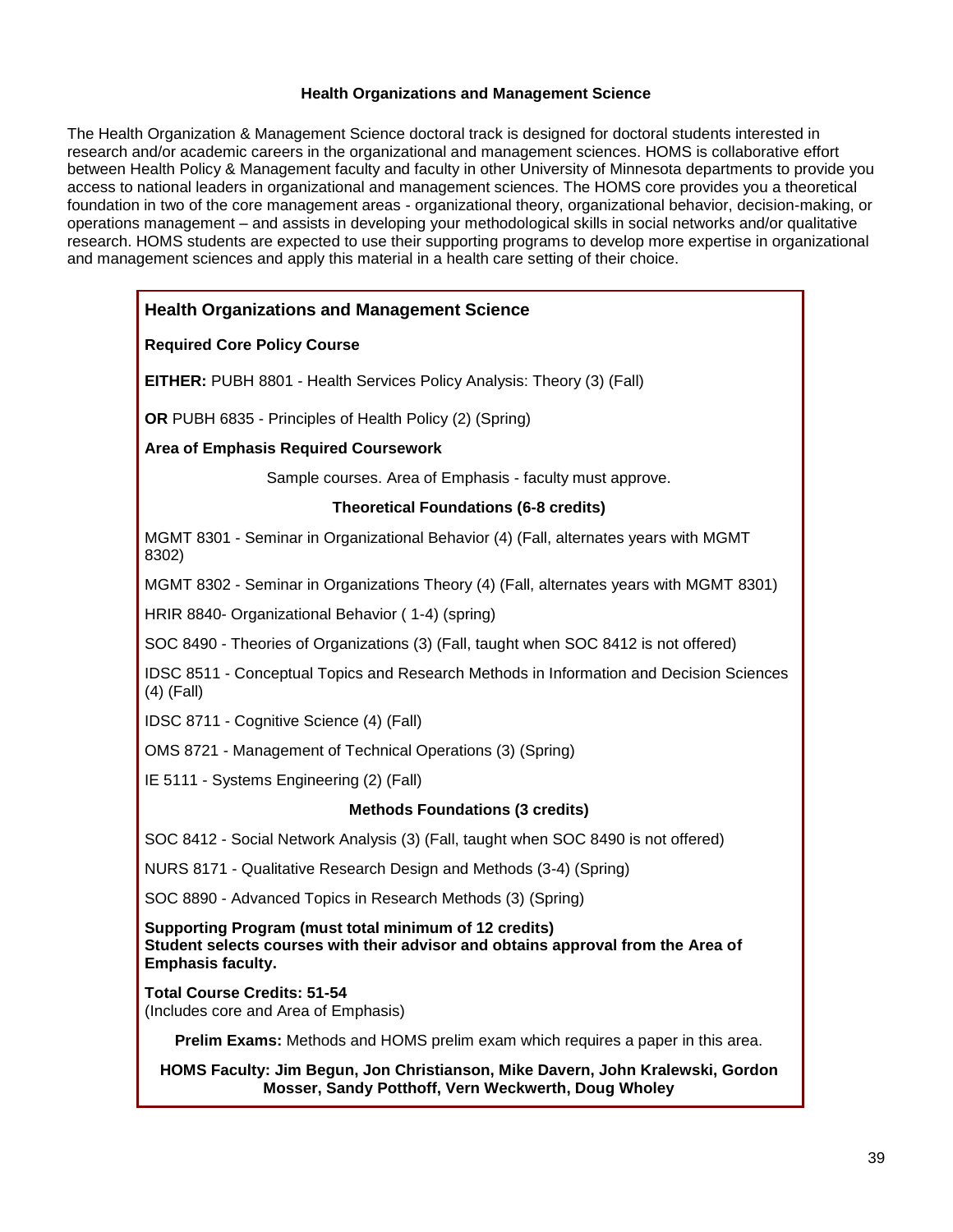## **Clinical Outcomes Research**

The Clinical Outcomes Research track is designed to train health services researchers who wish to study clinical care, costs and outcomes. Their research may be conducted using observational (quasi-experimental) studies, randomized clinical trials or analyses of secondary data sets, including administrative data. Honing these skills requires a combination of epidemiology, statistics, measurement, and interpretative expertise. These individuals would develop their epidemiology skills and take courses to expand their understanding of how to measure outcomes of health care. Many will want to include work in cost-effectiveness as well.

| <b>Clinical Outcomes Research</b>                                                                        |
|----------------------------------------------------------------------------------------------------------|
| <b>Required Core Policy Course</b>                                                                       |
| <b>EITHER:</b> PUBH 8801 - Health Services Policy Analysis: Theory (3) (Fall)                            |
| OR PubH 6835- Principles of Health Policy (2) (Spring)                                                   |
|                                                                                                          |
| <b>Area of Emphasis Required Coursework</b>                                                              |
| PubH 6342- Epidemiology (2)                                                                              |
| PubH 6343- Epidemiology (3)                                                                              |
| PubH 6864- Conducting Health Outcomes Research (3)                                                       |
| PubH 6863- Understanding Healthcare Quality (2)                                                          |
| <b>Supporting Program (Must total minimum 12 credits)</b>                                                |
| Courses not listed here may be used with approval of the Area of Emphasis director or                    |
| designee.                                                                                                |
| PubH 6717- Decision Analysis for Healthcare (2)                                                          |
| PubH 6862- Cost Effectiveness Analysis in Health Care (3)                                                |
| PubH 8813- Measurement of Health-Related Social Factors (3)                                              |
| PubH 6802- Conducting a Systematic Literature Review (3)                                                 |
| PubH 7430- Statistical Methods of Correlated Data (3)                                                    |
| PubH 6810- Survey Research Methods (3)                                                                   |
| <b>Total Course Credits 52-53</b>                                                                        |
| (Includes core and Area of Emphasis)                                                                     |
| <b>Prelim Exams:</b> Methods and the Clinical Outcomes exam which is a 4 hour, classroom format<br>exam. |
| Clinical Outcomes Faculty: Bob Kane, Beth Virnig, Marshall McBean, John Kralewski                        |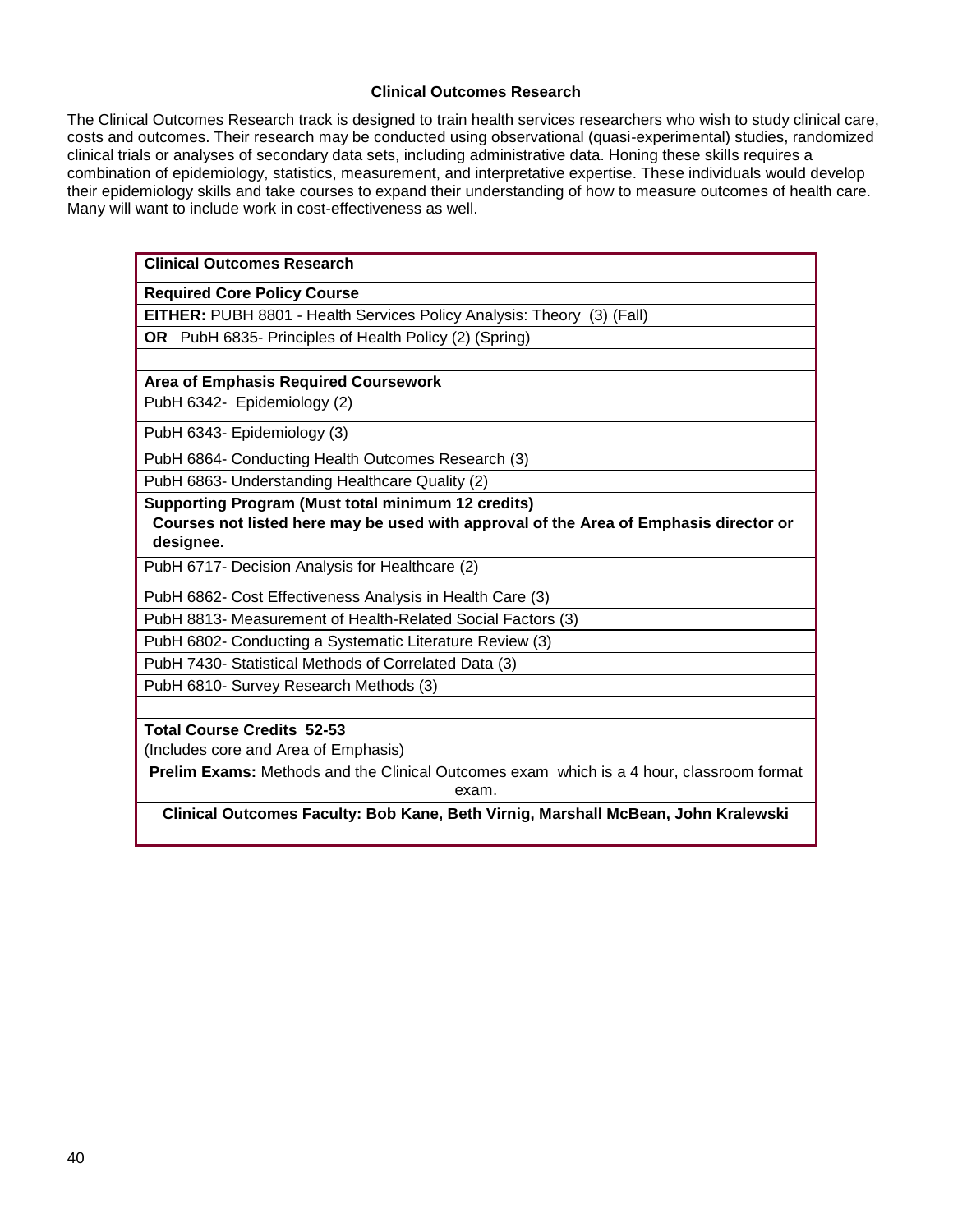## **Health Policy and Analysis**

The emphasis area in Health Policy is designed to prepare students for careers in research, teaching, and public service in academic, governmental and public policy settings. The focus of this area includes multi-disciplinary training in the social sciences; application of quantitative research methods; rigorous writing and communication skill-based training. Students will receive the core doctoral-level training in health services research with an emphasis on U.S. Health Policy and applied Policy Analysis. It is expected that graduates will play key leadership roles in creatively addressing the current state and national issues in health policy including efforts to improve the health of populations; approaches to measuring and assuring quality of care; and efforts to improve health care financing, delivery and access to care.

| <b>Health Policy and Analysis</b>                                                                                      |
|------------------------------------------------------------------------------------------------------------------------|
| <b>Prerequisites</b>                                                                                                   |
| PubH 6724- Public Health and the US Health Care System (3)                                                             |
| Take or test out by end of 1 <sup>st</sup> year                                                                        |
| PubH 6835- Principles of Health Policy (2) (spring)                                                                    |
| <b>Required Core Policy Course</b>                                                                                     |
| PUBH 8801 - Health Services Policy Analysis: Theory (3) (Fall)                                                         |
| <b>Area of Emphasis Required Coursework</b>                                                                            |
| PubH 8802- Applications in Health Services Policy (2) (Spring)                                                         |
| PubH 6845- Using Demographic Data for Policy Analysis (3) (Spring)                                                     |
| Supporting Program (must total minimum 12 credits)<br>Choose one political science course from the selection<br>below. |
| PoliSci 8301 - American Politics (3)                                                                                   |
| PoliSci 8312- Legislative Process (3)                                                                                  |
| PA 8490 - Welfare State Theories and Policy (3)                                                                        |
| Focus on Methods: Choose 9 credits from the list<br>Below.                                                             |
| PubH 6717- Decision Analysis for Health Care (2) (Fall)                                                                |
| PubH 6862- Cost Effectiveness Analysis (3) (Spring-not offered spring 2008)                                            |
| PubH 8813- Measurement of Health Related Social Factors (3) (Spring alternating years)                                 |
| PubH 6800- Health Disparites in Research: Measures, Methods, & Data (2) (Fall)                                         |
| <b>Topic Area Focus</b>                                                                                                |
| PubH 6861- Health Insurance (2) (Spring)                                                                               |
| PubH 8803- Long Term Care Policy (3) (Spring alternating years)                                                        |
| PubH 6726- Medical Device Industry: Business and Public Policy (3) (Spring)                                            |
| PubH 8820- Health Economics I (3) (Spring)                                                                             |
| PubH 8821- Health Economics II (3) (Fall)                                                                              |
| <b>Total Course Credits 47-48</b>                                                                                      |
| (Includes core and Area of Emphasis)                                                                                   |
| Prelim Exams: Methods exam and Policy exam which is under development                                                  |
| Policy Faculty: Lynn Blewett, Bob Kane, Rosalie Kane, Susan Foote, Ira Moscovice, Bryan<br><b>Dowd</b>                 |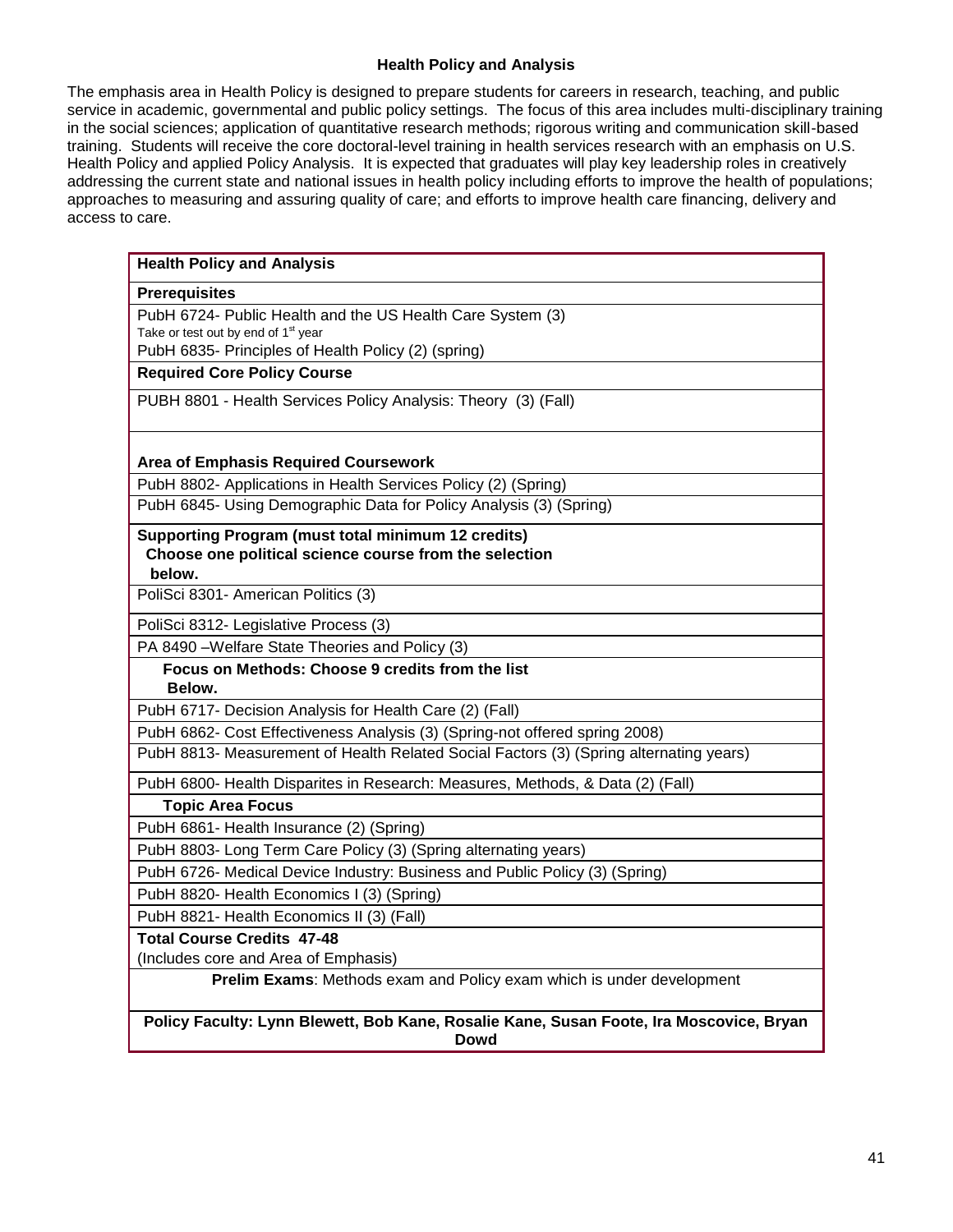**Health Economics**

**Prerequisites**

## **Health Economics**

The goal of this Area of Emphasis is to train health economists who will out-compete PhDs from the top economics departments for all jobs except those in economics departments. The curriculum includes a broad menu of health economics related courses in addition to the multidisciplinary core courses.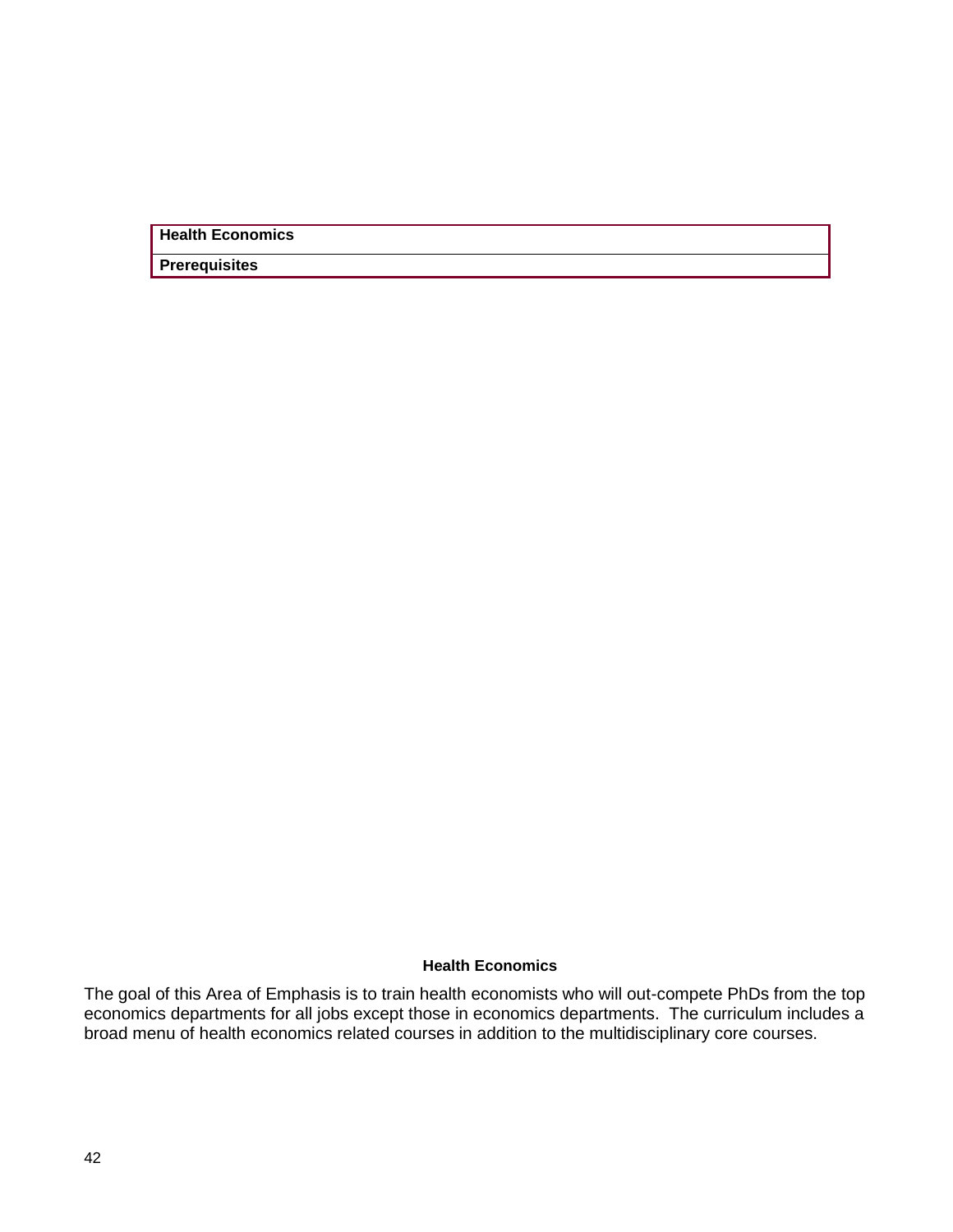Calculus and micro-economics

**Required Core Policy Course**

PUBH 8801 - Health Services Policy Analysis: Theory (3) (Fall)

## **Area of Emphasis Required Coursework**

PubH 6832- Economics of the HealthCare System (3) (Fall)

PUBH 8821- Health Economics II (3) (spring offered alternating years)

ECON 8001-2-3-4- Microeconomic Analysis (8)

**Supporting Program (must total minimum 12 credits) Choose two methods courses from the selection below.** 

ApEc 8211-12- Econometric Analysis (4)

Econ 8205-6-7-8- Applied Econometrics (4)

HRIR 8811- Advanced Quantitative Research Methods in HRIR (2-4)

Econ 8117-8- Non-cooperative Game Theory (4)

ApEc 8202- Mathematical Optimization in Applied Economics (3)

ApEc 8205- Applied Game Theory (3)

ApEc 8991- Dynamic Optimization (3)

**Additional Supporting Program Options**:

Econ 8xxx- Graduate Courses in in Economics (3)

ApEc 8xxx- Graduate Field courses in Applied Economics (3)

PubH 6862- Cost Effectiveness Analysis in Health Care (3)

**Area of Emphasis Credits** 

## **Required Core Credits**

**Total Course Credits 56-57**

(Includes core and Area of Emphasis)

**Prelim Exams:** Methods and the Econ Area exams (2): a 5 hour classroom format exam AND the micro economics exam for econ minors (in the econ department)

**Econ Faculty: Roger Feldman, John Nyman, Bob Town, Jean Abraham, Jon Christianson, Jeff McCullough, PinarKaraca-Mandic** 

## **Doctoral Supporting Program or Minor**

The Graduate School requires that students are to complete their choice of either a supporting program **or** minor of at least 12 credits. Most HSRP&A students complete a supporting program. The minor or supporting program provides an opportunity to expand knowledge and skills as needed for the dissertation, and to build skills to achieve desired career goals. Minor or supporting program course work is taken primarily in other Divisions of the School of Public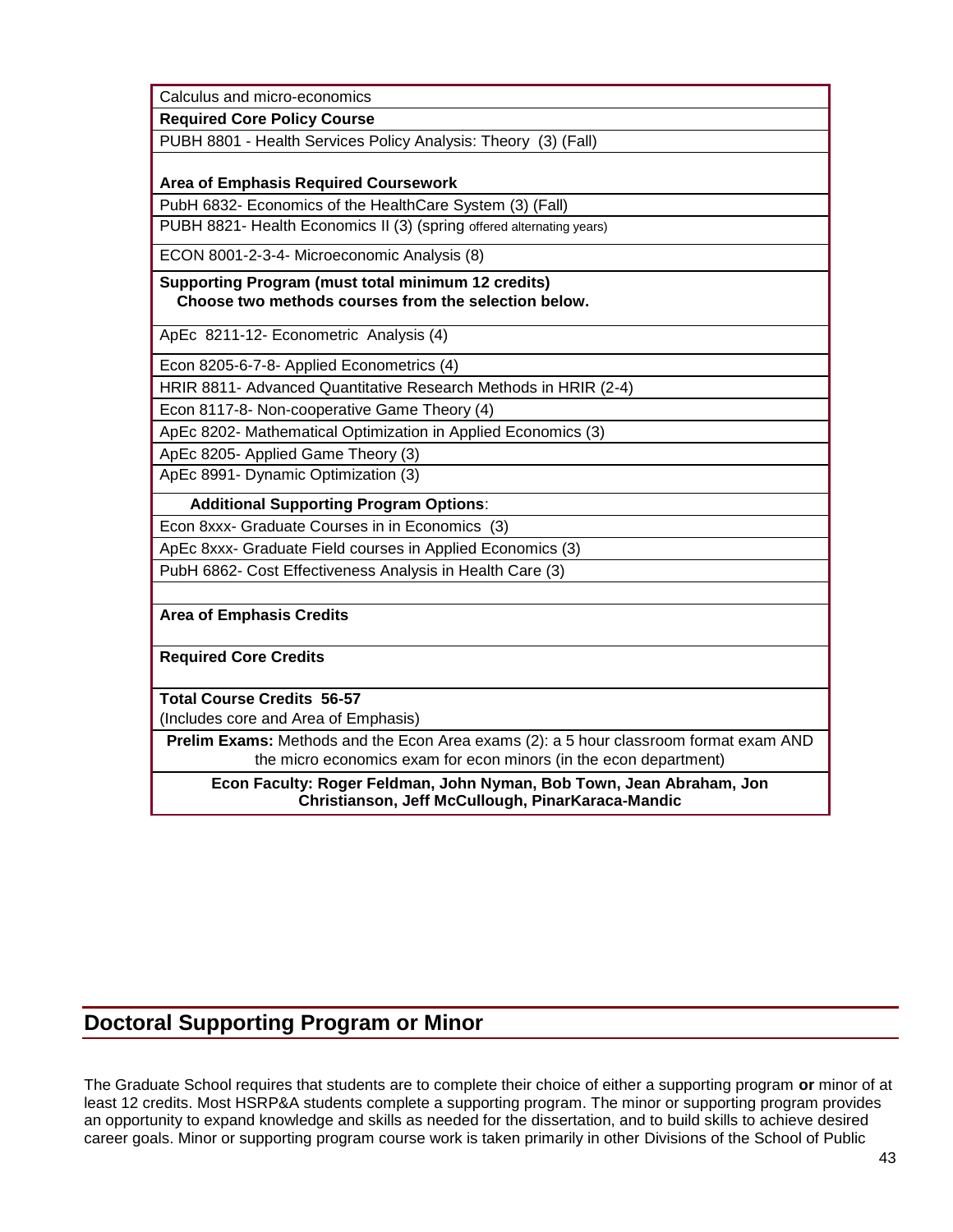Health and units throughout the University, such as the Carlson School of Management, the Departments of Economics, Statistics, Sociology, Political Science, Information and Decision Sciences, and Applied Economics.

Students design the supporting program with the advice and approval of their Area of Emphasis faculty. It is recommended that the supporting program be approved by the Area of Emphasis faculty PRIOR to taking courses that comprise the supporting program.

Students who instead chose to minor should discuss this with their Area of Emphasis faculty and obtain approval PRIOR to taking classes for the minor to ensure that the minor fits the Emphasis Area theme. Minors are available in many academic departments outside of HPM, such as Epidemiology, Environmental and Occupational Health Sciences, and other University departments outside of the School of Public Health. Most minor programs are very prescribed, and generally require the student to already possess competency in the discipline. The department where the minor resides also has to approve it.

## **Proposal for Supporting Program or Minor**

The supporting program and minor must be approved by the Area of Emphasis faculty. The student should contact the Area of Emphasis faculty and submit a selection of courses they would like included in the supporting program or minor. There is a form in the Appendix for the Area of Emphasis Supporting program that you should use. Students are advised to not take those courses until Area of Emphasis faculty have approved the supporting program or minor. When approved, the student should provide a signed copy of their supporting program or minor to the program coordinator to be retained in the student file.

Students in the Multidisciplinary Social Sciences Area of Emphasis and Health Organization & Management Sciences also must have their supporting program or minor approved by the full Graduate faculty. After the Area of Emphasis faculty has reviewed the proposed supporting program or minor, a formal proposal should be submitted to the program coordinator for review by the faculty a monthly Graduate Faculty meeting. Proposals are due at least one week before the meeting. The proposal should include your rationale for the chosen courses, and a list of all the course numbers, titles, number of credits, and if available, the grades earned.

## **Grading Requirement for PhD Supporting Program or Minor**

All course work in the PhD supporting program or minor must have a letter grade, A-F. Pass/Fail (S/N) is not acceptable.

## **Teaching Requirement**

Doctoral students must obtain some training and experience in teaching during the course of their studies and there are two options available to satisfy this requirement:

- 1. Complete the Graduate School course, Grad 8101 Teaching in Higher Education, taken for an A-F letter grade basis; **OR**
- 2. Teach a class while serving as a TA, or teach and advise while participating in the ISP program.

The student's advisor will determine which of these choices is most appropriate, and will certify fulfillment of the teaching requirement on the HPM Annual Progress Report. No additional faculty approval is required.

Eligible teaching experiences include placement in a position as a teaching assistant (TA). Some TA positions are available through HPM. Other TA positions can be found through the University's Office Of Human Resources at [www.umn.edu/ohr/gao/,](http://www1.umn.edu/ohr/gao/) and the SPH Career Services at [www.sph.umn.edu/career.](http://www.sph.umn.edu/career/) Also available are teaching opportunities in the Independent Study Program (ISP) within the University. If a student has had a previous teaching experience, HPM has a process through which a student may request to petition out of the teaching requirement by way of submitting a formal proposal to the faculty for their approval. This should be done in consultation with the student's advisor.

Students who have had previous teaching experiences may request a waiver of the above options to fulfill the teaching requirement policy. To request a waiver to the teaching requirement, a formal proposal must be submitted to the entire Graduate Faculty at one of their monthly meetings for review and vote. The request must be in writing and should include documentation that substantiates the previous teaching experience, including the time period that the teaching occurred.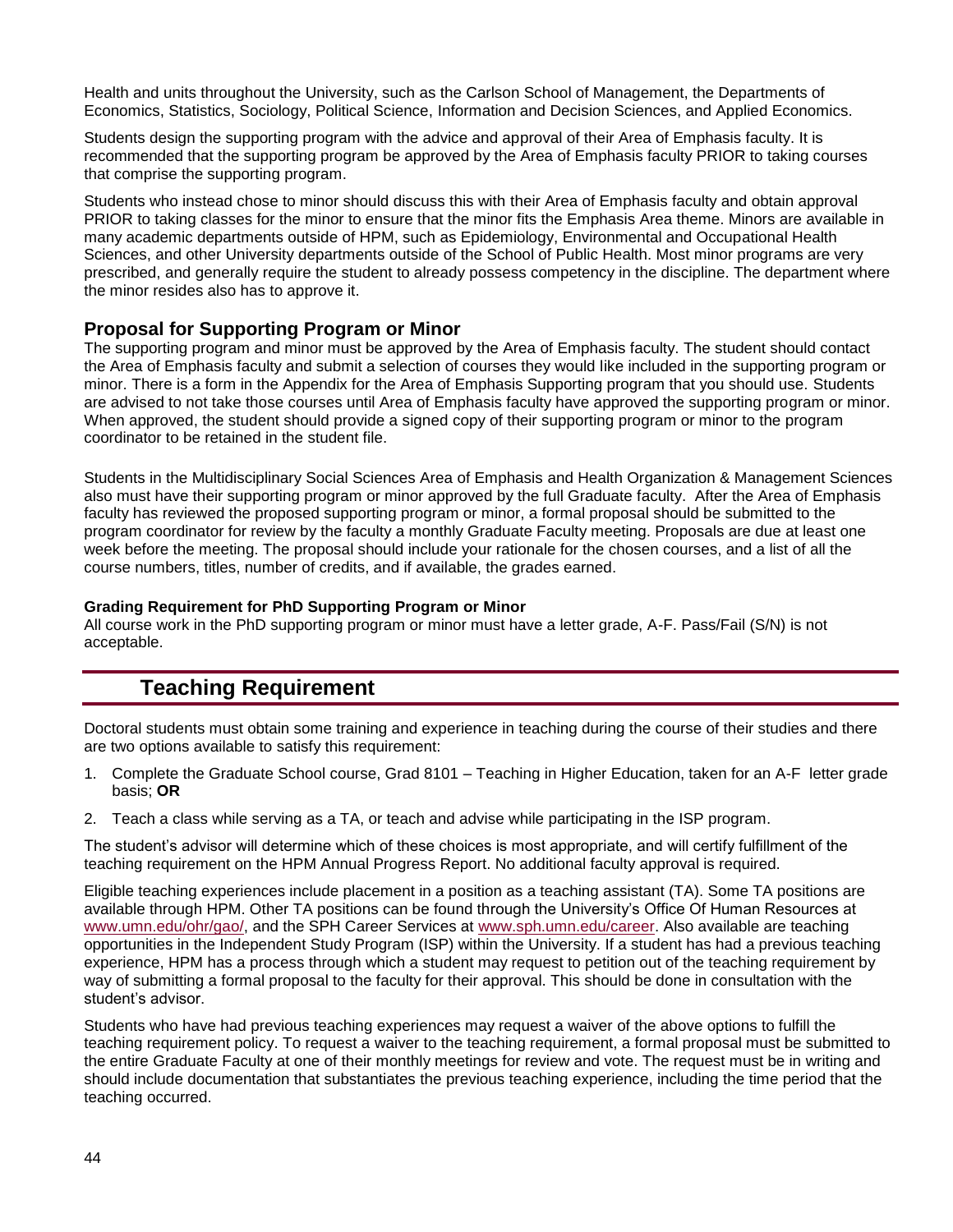## **Test for Non-native English Speaking Students Who are Prospective Teaching Assistants**

University of Minnesota policy requires that all non-native English speaking TAs or prospective TAs who are or will be assigned to teaching, tutoring, or advising duties (including office hours) must: 1) Take the SPEAK Test that is administered by the Center for Teaching and Learning Services, and 2) Score 55 or 60 on the SPEAK Test. Students are encouraged to contact the Center for Teaching and Learning, 120 Fraser Hall, 612.625.3041, website: [www.umn.edu/ohr/teachlearn/](http://www.umn.edu/ohr/teachlearn/) as soon as possible once on campus.

## **Student Examinations for the PhD Program**

Doctoral students are required to complete and pass preliminary written and oral exams, and a final oral examination. The examinations are designed to cover areas of study in a comprehensive, integrative manner, rather than focusing on specific courses. Exams may draw from information available in the larger body of literature, and extend beyond standard texts. Each examination will indicate the format of the exam: research paper, in classroom, or take home.

## **Preliminary Written Examination**

The Graduate School requires that PhD students must complete and pass a written preliminary exam as designed by the individual department. The purpose of the written prelim is to evaluate the student's comprehensive knowledge of the subject matter. The HSRP&A written preliminary exam is split into two different subject areas. Students must complete and pass both exams by the deadlines.

## **Timeframe for Completion**

All the written preliminary exams must be completed before the end of summer (August 30), of the third year. This includes re-takes of failed exams. Students who delay taking the exams will not be permitted to re-take a failed exam if the 3 year timeline requirement has been exceeded. To ensure that students meet this timeline, preliminary written examinations should be started as soon as it is feasible in the second year. Preparing for written prelims and possible re-takes of failed exams is essential in order to meet the timeline. Failure to meet this timeframe will result in termination from the program. In cases of extenuating circumstances, students may submit an appeal to request additional time for completion of the written prelim exam.

A "completed" exam is defined as having been written by the student and submitted to the examining committee by the due date.

## **Written preliminary exams may be taken twice**.

If a written preliminary exam is failed, the exam committee will determine the timeframe of the make-up exam. The make-up exam is subject to the same timeline requirement for written prelim exams. Any written prelim that is failed twice will result in termination from the program.

## **Written Preliminary Exam Availability ALL STUDENTS TAKE TWO WRITTEN PRELIMINARY EXAMS:**

- Methods Exam: January or on an individual basis to be scheduled with Examining Committee. 72 hour take home exam format.
- Area of Emphasis exam. Student should contact the faculty of their chosen Area of Emphasis to schedule the exam.

**NOTE:** The Economics Area of Emphasis also requires students to take the Economics Department exam for Minors in addition to the Area-specific exam. The Econ Exam for Minors may be taken as many times as necessary until it is passed, but it must be passed within the same timetable as the written prelim exams.

The examining committees have a three week deadline to notify the student of the exam results. The notification will be in writing.

## **Preliminary Oral Examination**

The preliminary oral examination is the student's oral defense of their dissertation topic. It completed after the written exams, but prior to beginning the writing on the dissertation. The student assembles an examining committee to whom the student presents their thesis proposal. The purpose of the preliminary oral exam is to confirm that student is ready to begin work on the dissertation. The Graduate School requires that students formally schedule the preliminary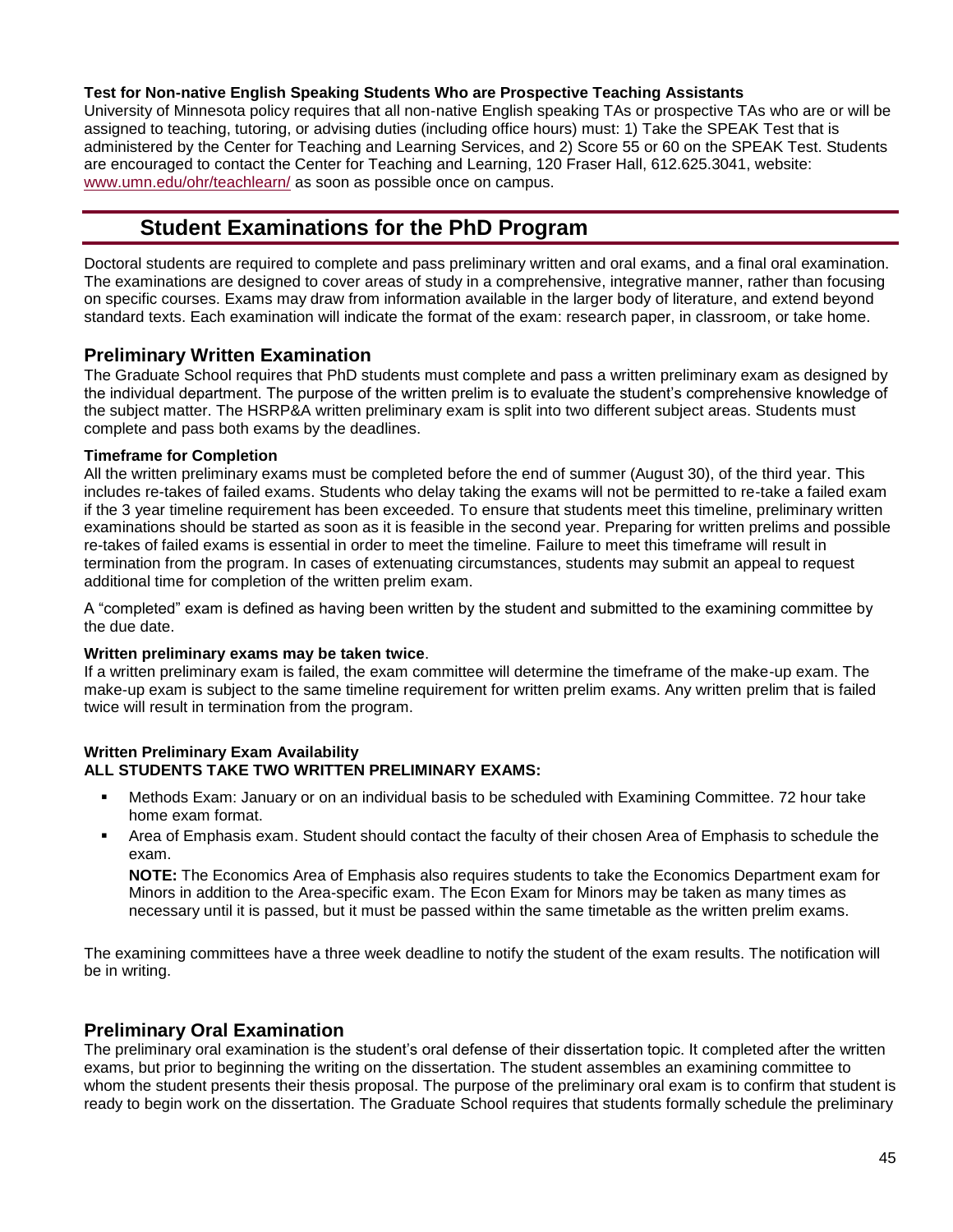oral at least one week in advance of taking the exam. A Graduate School form is available for this purpose at: www.grad.umn.edu.

## **Dissertation Proposal Guidelines**

## **Purpose of the dissertation proposal defense**

The dissertation proposal defense (as opposed to the defense of the dissertation itself) serves as the preliminary oral examination. In theory, the dissertation committee members could ask about any topic related to the student's educational program, but in the HSRP&A program, the dissertation proposal defense has evolved into a process for vetting the dissertation, rather than a broader examination.

The purpose of the dissertation proposal defense is for the dissertation committee is to evaluate a student's dissertation topic chosen by the student in consultation with his or her advisor and other committee members. The dissertation committee can approve, approve with reservations, or not approve. Approval constitutes a mutual understanding

between the student and dissertation committee that if the work as proposed in dissertation proposal is completed, the dissertation will be deemed to be completed. For students who are obtaining an official minor their dissertation topic must relate to their minor field. Approval should be based on the following criteria:

- 1. The topic is interesting and important enough to warrant expenditure of the student's time and effort to write a dissertation on it. There are several sub-dimensions to this criterion.
	- a. The topic is original enough to represent a substantial contribution to the literature.
	- b. The topic would be considered important by experts in the general area addressed by the dissertation. One test of this concept would be that a paper on this topic would have a good chance of being published in a reputable journal.
	- c. The topic fits well with the student's research interests.
	- d. The topic will serve the student well in the short-run (possible dissertation grant funding, placement in first post-doctoral job, and publications) and the longer term (providing a foundation for the students initial reputation in the field and possible continued research for the first few years of their career – particularly if they are seeking academic employment).
- 2. There are no fatal flaws in the research design, data availability, or analysis plan
- 3. The student is prepared academically (e.g., coursework and methods) and financially (e.g., arrangements to acquire expensive data) to complete the dissertation.

The approval process is not foolproof, and passing the dissertation proposal defense does not guarantee successful completion of the dissertation. However, the possibility of undesirable outcomes can be minimized by a detailed proposal. The proposal should follow the same outline as any research proposal and thus should contain the following sections:

- 1. Statement of purpose, including hypotheses to be tested (if applicable) or specific aims.
- 2. Background, importance of topic. The study should be grounded in a policy, practice, or theoretical context. There should be some indication of how the findings might be used, for example, to make management or policy decisions, or how the findings will make a theoretical contribution. The proposal should demonstrate the study's significance and demonstrate its contributions in policy, practice, or theory.
- 3. A thorough literature review that explains what is known about the topic, what is important but unknown, and exactly what gaps the dissertation will fill. This does not rule out a dissertation that examines hypotheses tested in previous research, but in that case, this section should explain the advantages of the proposed test over previous tests. This section might also address methodological issues, for example, how a technique used elsewhere will be employed here in a creative way.
- 4. A clear exposition of the theory relevant to the topic, including a conceptual model. The exposition of the theory should take into account theoretical foundations in related literatures.
- 5. A clear exposition of the methodology used in the data collection and analysis.
- 6. For empirical dissertations, a description of the data that will be used in the dissertation, including a clear exposition of the way in which theoretical constructs are actually measured, or "operationalized" in the data. Ideally, the student would prepare a table showing the source of each major dependent and independent variable and its form. The student also should provide evidence that the key variables in the analysis are empirically useful (have adequate variance, few missing values, etc.). For projects involving primary data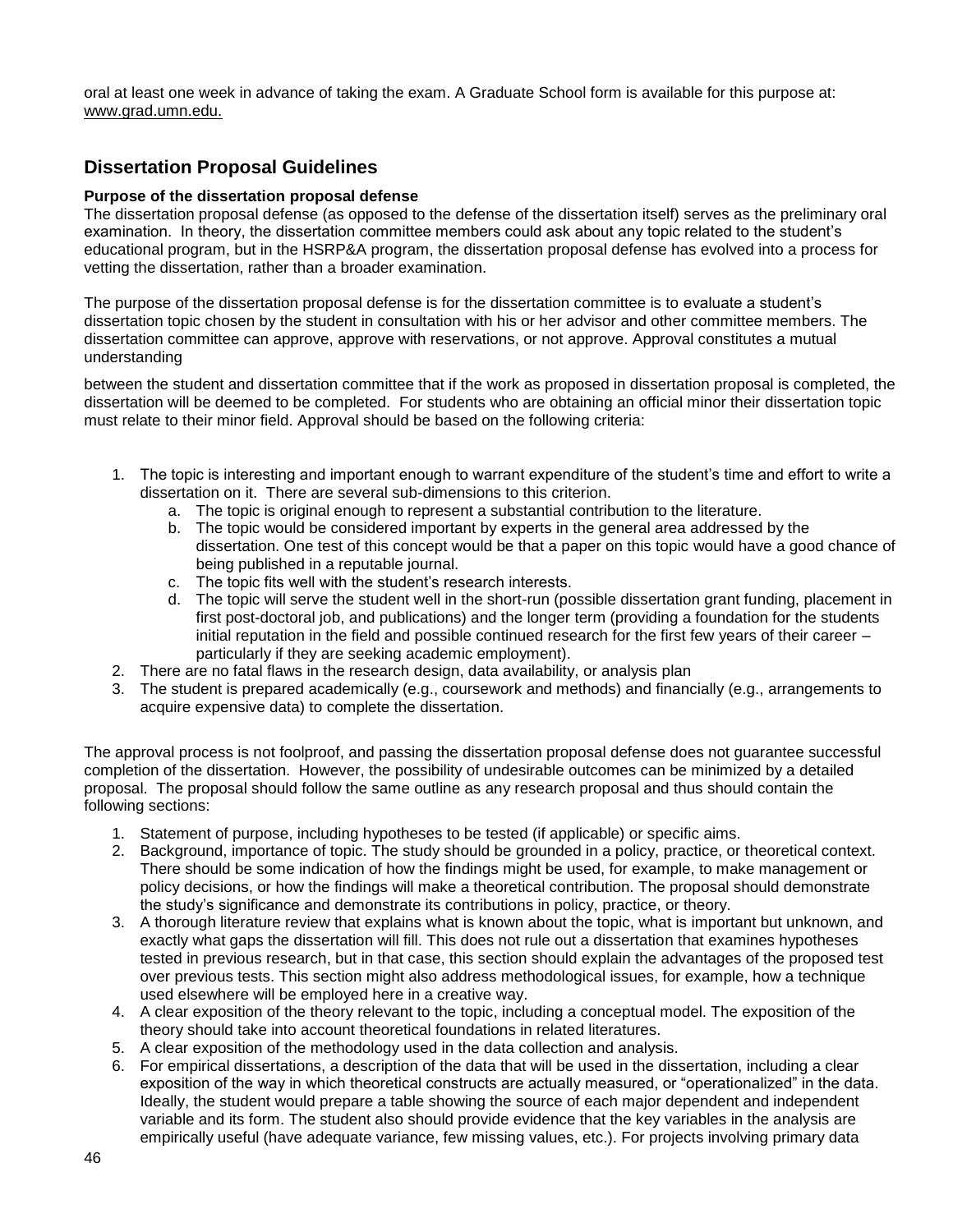collection, the student should describe how the data will be collected. For secondary analyses, the student should describe the current state of the data and how it can be used for the proposed analysis.

7. For empirical dissertations, an analysis plan should anticipate and address estimation problems that are likely to be encountered in the analysis. There should be an analysis plan for each research question or hypothesis.

## **Faculty Roles and Obligations**

HSRP&A dissertation committees are composed of five faculty members: three with Graduate School appointments within the HSRP&A program (major field) and, two with Graduate School appointments outside the HSRP&A program (minor or related fields), with preference for outside committee members without a dual appointment in HSRP&A. These five faculty members are selected based on their individual and collective substantive or methodological contributions to the student's dissertation research.

The dissertation advisor plays the greatest role in guiding the student through the various phases of their dissertation research. The advisor provides guidance as the student selects a topic and refines the research question(s); works with the student to formulate their dissertation committee; reviews all drafts of the dissertation proposal and helps determine when it is developed enough to involve other committee members in the review and refinement process; and, works with the student and other committee members to determine whether the proposal meets the criterion outlined above and is ready for defense.

The dissertation chair runs and moderates the formal oral defense meetings. For the prelim oral defense, the student's dissertation advisor can serve as chair of the committee. According to Graduate School rules, the dissertation advisor may not serve as chair at the final dissertation oral defense. Typically another faculty member with a Graduate School appointment within HSRP&A chairs the final oral defense.

## **Timeframe for Completion of the Preliminary Oral Exam**

The preliminary oral exam should be scheduled as soon as possible after passing the written prelims, and passed absolutely no later than December 30 of the fifth year. Failure to meet this timeframe will result in termination from the program. In cases of extenuating circumstances, students may submit an appeal to request additional time for completion of the oral prelim exam.

## **The Preliminary Oral Exam Committee**

The preliminary oral exam committee is composed of five members who are selected by the student. It is the responsibility of the student to identify the committee members and ascertain their availability and willingness to serve. Three of these must have Graduate School appointments in the HSRP&A academic major, and two must have Graduate School appointments in programs outside of HSRP&A. The outside committee members should have particular knowledge and expertise in the student's supporting program or minor. The HSRP&A five-person committee requirement exceeds the Graduate School policy of four committee members. Confirming the participation of committee members and scheduling the oral exam to accommodate committee member's schedules can be time consuming. Students should be certain to allow adequate time to organize the preliminary oral exam.

Committee members must have eligible Graduate School appointments. In some cases, the fifth member need not have a Graduate School appointment if he or she has particular expertise in the dissertation topic. To facilitate including an "outside" person on the examining committee, the DGS has to submit a petition to the Graduate School on the student's behalf. To initiate the process, the student should send a written request via email, to the DGS, (be certain to also cc the program coordinator), asking to include the person on the committee. Please provide a justification why that person should serve on your committee. Attach that individual's CV or resume. The Graduate School makes the final decision. Getting approval for an outside committee member can take several weeks. A substantial advance notice is recommended in the event the petition is rejected.

To change the composition of a previously approved committee, follow a similar process. Send an email request to the DGS requesting a committee substitution, (be sure to cc the program coordinator). Include the justification for the change. If the new committee member has a Graduate School appointment, it is not necessary to attach a CV. If the new committee member does not have a Graduate School appointment, follow the procedure in the previous paragraph. The Graduate School makes the final decision regarding committee substitutions.

The Graduate School levels of appointment eligible to serve on student examining committees are: Senior Member, Affiliate Senior Member, Member/Advising, Affiliate member/Advising, Member, and Affiliate Member. The level of appointment determines the role the committee member may have on the committee. Only faculty with appointment levels of Senior Member and Affiliate Senior member are permitted to chair examining committees. See the graduate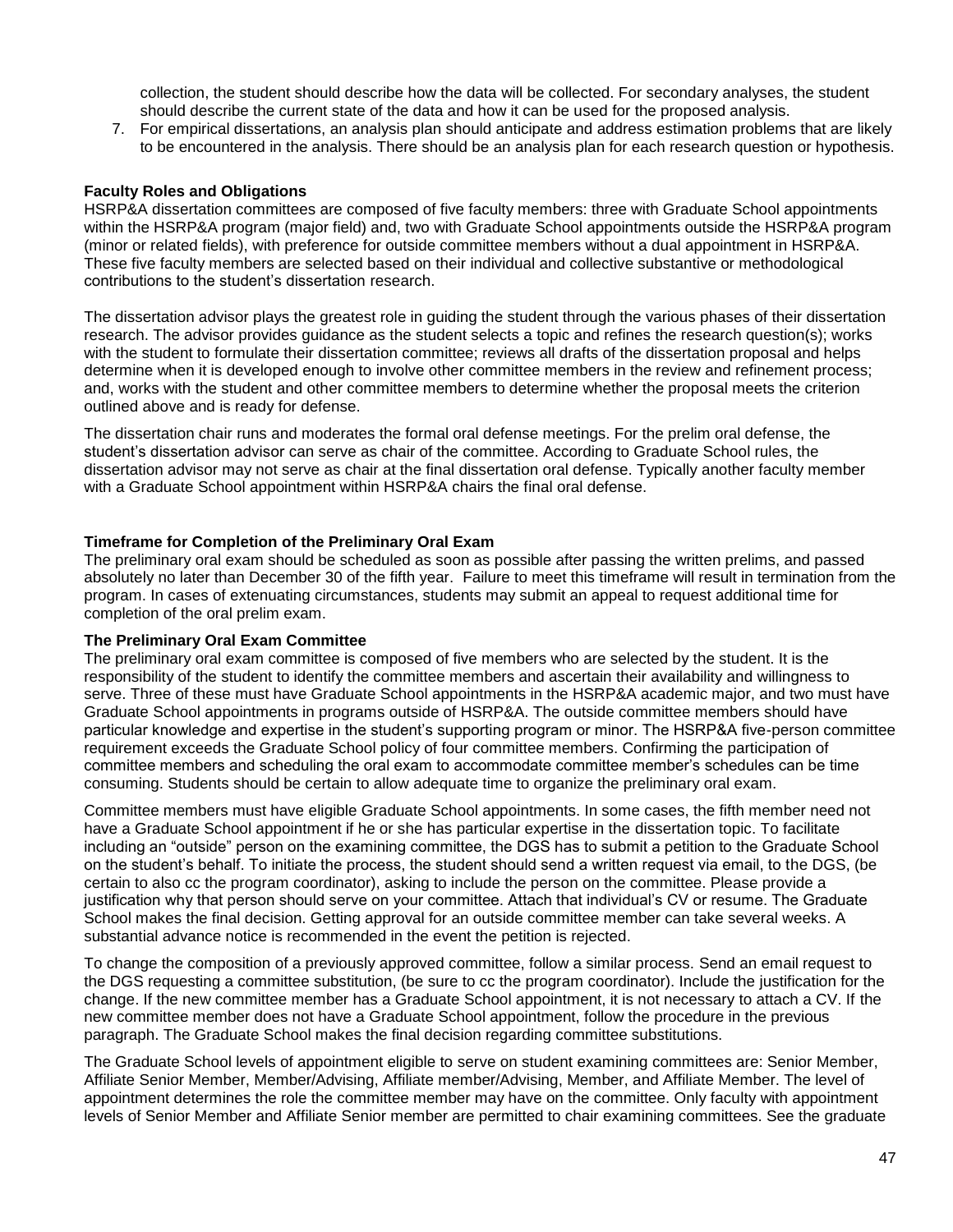School website for more information about exam committees at [www.grad.umn.edu.](http://www.grad.umn.edu/) A list of HPM and Adjunct faculty levels of appointment is found in this guidebook.

## **Examination Process**

The preliminary oral examination is administered by the student's examination committee. It is the student's responsibility to schedule the examination with the committee. When a time and date have been agreed to, the student needs to find a room in which to have the exam. Contact the program coordinator to reserve a room. The preliminary oral exam must also be scheduled with the Graduate School, by submitting an official Graduate School form at least one week before the examination.

After passing the preliminary oral exam, students are required by the Graduate School to submit a Thesis Proposal form. The form includes space for an abstract of their thesis proposal. The thesis proposal generally should include:

- The research objective
- A brief summary of related research
- The theory or the conceptual model
- A tentative outline of proposed methods and data

See the Graduate School website for more information about the thesis proposal requirements at: [www.grad.umn.edu.](http://www.grad.umn.edu/)

## **Thesis Advisor**

Students are encouraged to seek out a thesis advisor when considering a topic for the thesis. In some cases, the academic advisor may be the best qualified to serve in this role. The thesis advisor is the primary consultant to the student during the phase of conducting research and writing the dissertation. The thesis advisor is not eligible to chair the final oral exam committee, but does assume primary responsibility for supervising the thesis. Students having difficulty identifying a thesis advisor should ask their academic advisor or Area of Emphasis faculty for assistance.

## **Final Oral Examination-Defending the Thesis**

To be eligible for the final oral examination, students must have completed the writing of their dissertation, completed all required coursework, including satisfying all incomplete coursework, and must have passed both the preliminary written and oral examinations. The examination covers the candidate's thesis.

The final oral examination committee conducts the examination after the thesis has been certified by the readers as ready for defense. It will not exceed three hours. Students must schedule the final defense exam with their committee members. When a date and time have been agreed to, contact the program coordinator to reserve a room. When a location has been determined, the exam students must schedule the examination with Graduate School via a Doctoral Final Defense Scheduling Form, at least one week in advance. The examination will be a seminar to which the relevant scholarly community is invited to hear the presentation of the thesis by the candidate for the first hour. After one hour the audience is excused and the committee members meet privately with the student. For a complete statement of the process, see the Graduate School Bulletin, [www.grad.umn.edu.](http://www.grad.umn.edu/)

## **The Final Oral Exam Committee**

The Final Oral Exam Committee requires a total of five members. Committee members must have eligible Graduate School appointments: Three of these must have Graduate School appointments in the academic major HSRP&A and two must have Graduate School appointments in programs outside of HSRP&A. The outside members usually will have particular knowledge of the student's dissertation topic.

Normally the final oral examination committee is composed of the same members as the oral preliminary exam committee, although they may differ at the student's discretion (e.g., a faculty member's expertise in an area relevant to the thesis). Students who want to make changes to their examining committee may submit a written request via email to the Director of Graduate Studies, and also send a copy of the request to the program coordinator. The request should include the rationale for the change, names of members who will be removed, and the names of the new members. If the changes are accepted by the DGS, she will submit a petition to the Graduate School. The Graduate School makes the final decision. A substantial advance notice is recommended in the event the petition is rejected.

48 The Graduate School levels of appointment eligible to serve on student examining committees are: Senior Member, Affiliate Senior Member, Member/Advising, Affiliate member/Advising, Member, Affiliate Member, and Examining Status. The level of appointment determines the role the committee member may have on the committee. Only faculty with appointment levels of Senior Member and Affiliate Senior member are permitted to chair examining committees.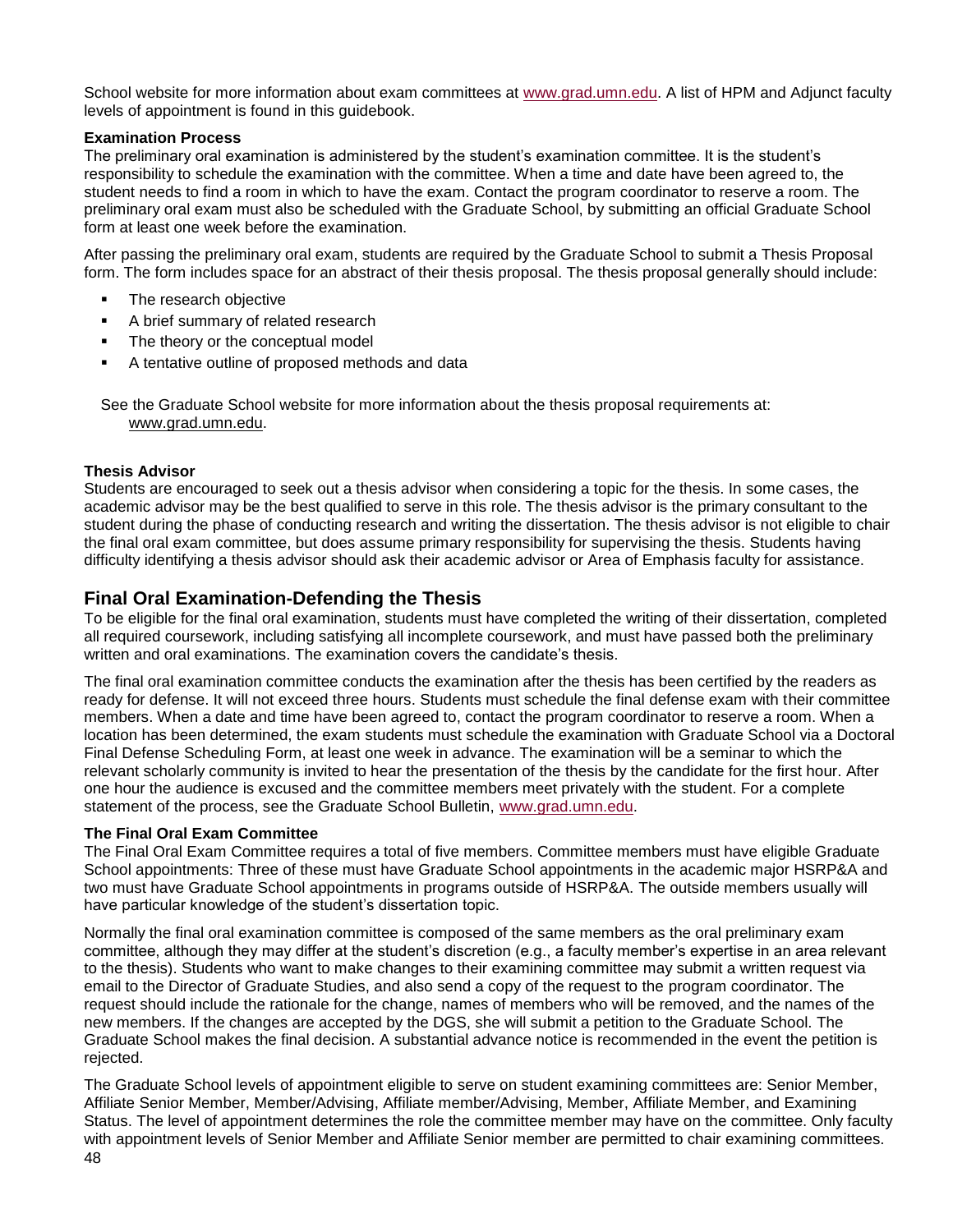The academic advisor or thesis advisor cannot chair the committee. See the graduate School website for more information about exam committees at [www.grad.umn.edu.](http://www.grad.umn.edu/) A list of HPM and Adjunct faculty levels of appointment is found in this guidebook.

## **Appeals**

Students concerned that they will not be able to meet the timeframe requirements of the written and oral preliminary exams due to extenuating circumstances must submit an appeal to request additional time to complete the exam. Extenuating circumstances are situations beyond the student's control. Examples of extenuating circumstances are illness, hospitalization, physical injury, family emergency, or other negatively life-altering circumstances. Students facing these circumstances should consider taking a leave of absence. Poor time management, job conflicts, not knowing when exams are offered, etc. are NOT extenuating circumstances. The procedure for submitting an appeal requires a written request addressed to the Director of Graduate Studies **in advance of the deadline**. The DGS will forward the appeal to the Appeals Committee that will make a preliminary decision whether a time extension will be permitted, and will submit its recommendation to the Graduate Faculty for final approval. All decisions are final and cannot be appealed.

## **Appeals Committee**

The Appeals Committee of five members is selected by Graduate Faculty vote. A three-vote majority is required for decisions that will be referred to the Graduate Faculty for final approval.

## **PhD Student Travel Covered from AHRQ Traineeships or Division Funds**

Current AHRQ Trainees receive \$1,000 for travel to ONE professional meeting. The grant does not require the meeting to be the AcademyHealth meeting.

AHRQ has occasionally provided up to \$700 per trainee slot (we currently have eight slots) for current or past trainees to attend the AHRQ/NRSA trainee conference that meets one day prior to the start of the AcademyHealth Annual meeting. This funding enables students to attend both conferences if they wish.

As a policy for travel to AHRQ/NRSA and AcademyHealth, trainees will first use the \$700 from AHRQ. Current trainees may spend up to \$300 additional funds from their training grant to equal \$1,000. Past trainees may spend up to the amount provided by AHRQ, which is expected to be \$700.

Current trainees who do not wish to travel to AHRQ/NRSA Trainee Conference or AcademyHealth Annual Meeting, may use their travel allowance for travel to any other professional meeting. Contact the student services coordinator for more information.

In addition the Division will make available \$800 each to up to four International students or others who do not otherwise have access to the traineeship to travel to national meetings. These funds will be available each year on a first come first served basis. In order to be eligible for the funds the student 1) must be giving a presentation or poster at the national meeting and 2) not have access to funds from any other source such as a traineeship or a sponsored research project for which they are a research assistant.

All of the support for student travel will be based on:

- Availability of funds from AHRQ  $\bullet$
- Number of trainee slots
- Availability of department funds
- First-come, first-served basis

Note: The money may be used for airfare, hotels, meals, ground transportation, conference registrations, and other related expenses. See the travel policy for complete information. All travel expenses must be approved BEFORE making reservations. See the Division travel policy in the Division section of this Guidebook. Contact the student services coordinator to check on availability and to request funds.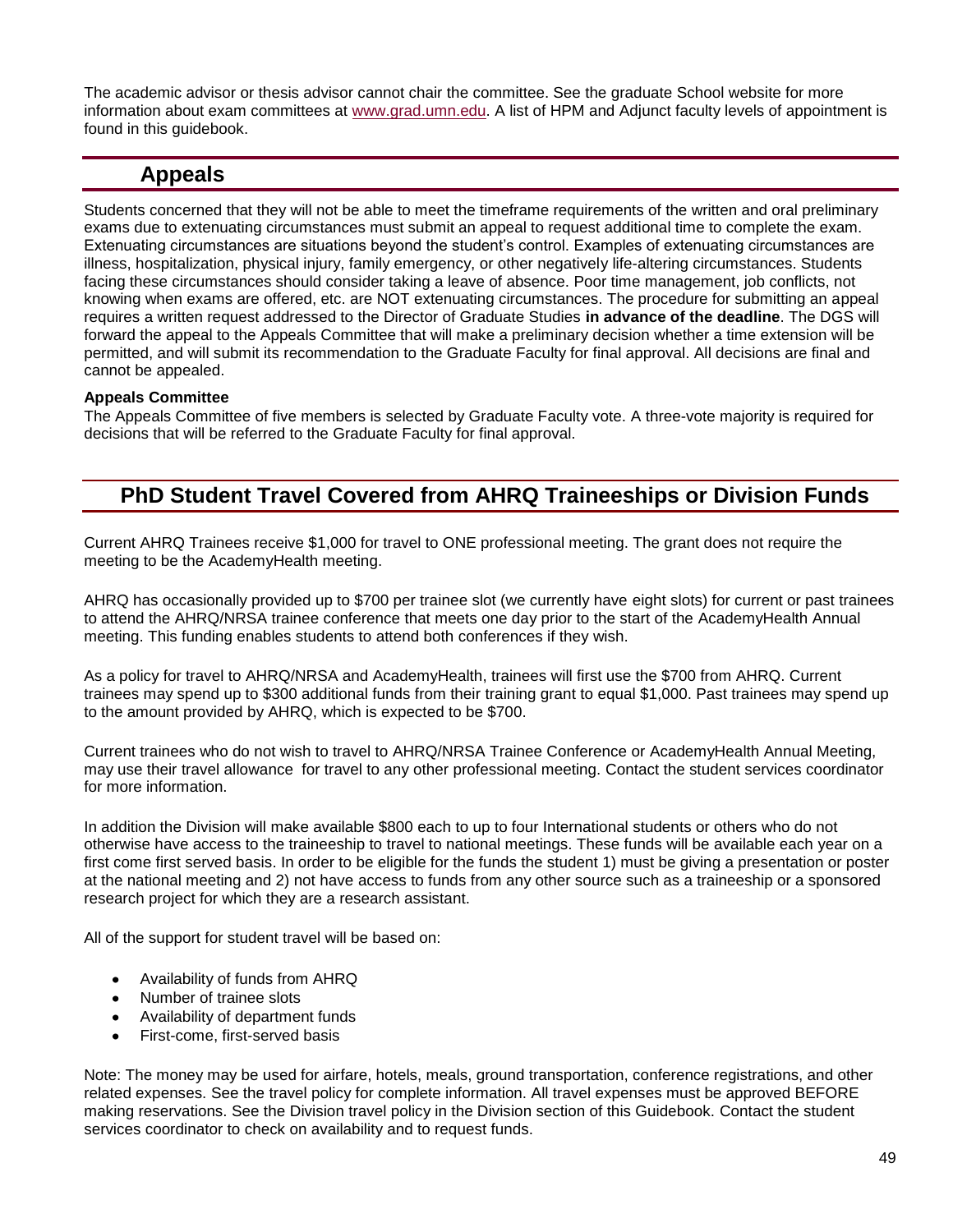## **APPENDIX**

*School of Public Health and University Student Policies and Procedures*

**See a live webpage with active links to this information at: [www.sph.umn.edu](http://www.sph.umn.edu/)**

- **[University of Minnesota Board of Regents' Policies](http://www.sph.umn.edu/current/policies/home.html#regents#regents)**  $\bullet$
- **[Scholastic Dishonesty and Plagiarism](http://www.sph.umn.edu/current/policies/home.html#dishonesty#dishonesty)**  $\bullet$
- **[School of Public Health Educational Policies](http://www.sph.umn.edu/current/policies/home.html#edpolicy#edpolicy)**
- **[Satisfactory Progress](http://www.sph.umn.edu/current/policies/home.html#progress#progress)**  $\bullet$
- **[University Senate Policies](http://www.sph.umn.edu/current/policies/home.html#senate#senate)** $\bullet$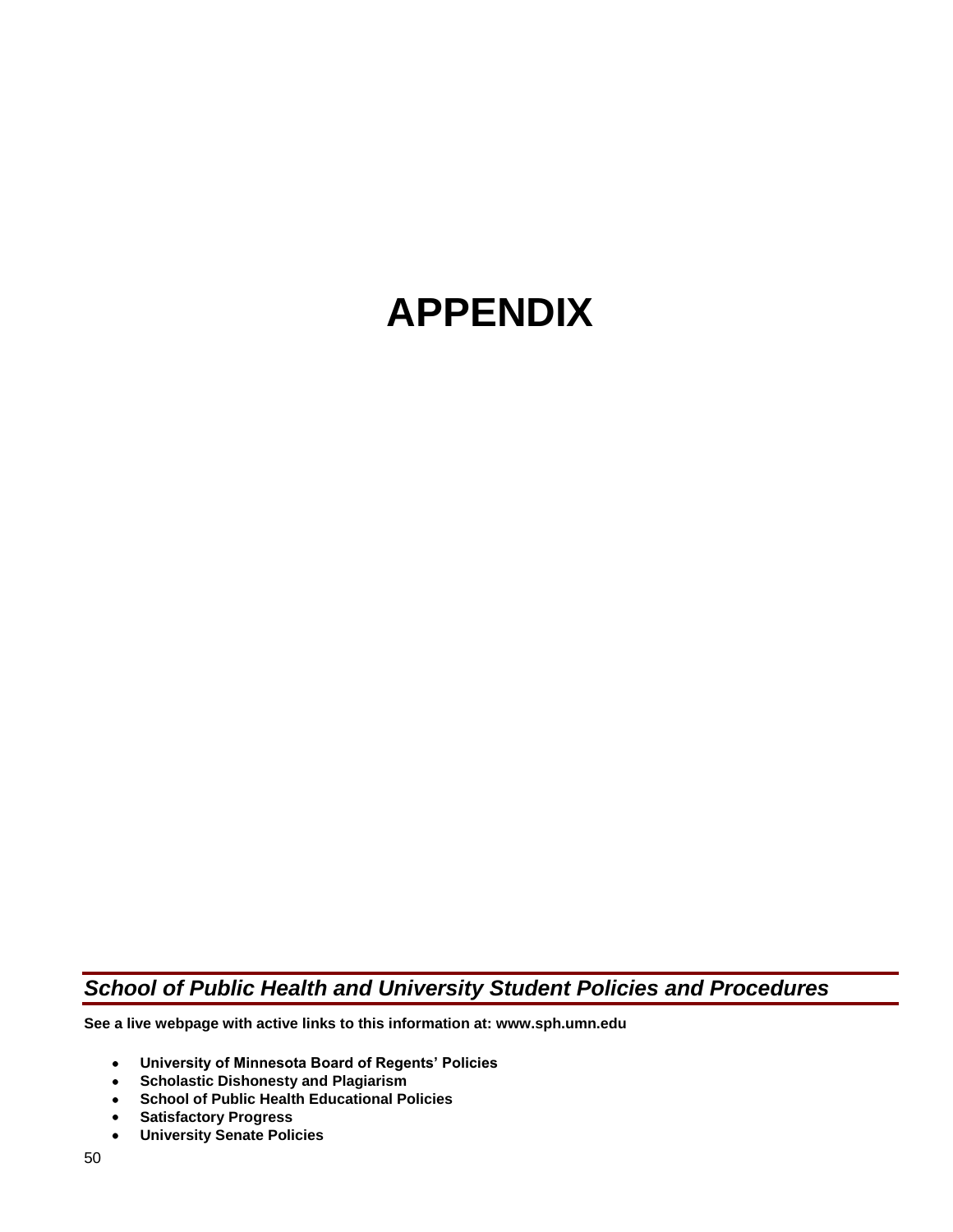- **[Health Insurance](http://www.sph.umn.edu/current/policies/home.html#ins#ins)**
- **[Privacy](http://www.sph.umn.edu/current/policies/home.html#privacy#privacy)**
- **[FERPA \(Family Educational Rights and Privacy Act\): Student Records](http://www.sph.umn.edu/current/policies/home.html#ferpa#ferpa)**
- **[HIPAA \(Health Insurance Portability and Accountability Act\)](http://www.sph.umn.edu/current/policies/home.html#hipaa#hipaa)**
- **[Immunizations](http://www.sph.umn.edu/current/policies/home.html#imm#imm)**
- **[Criminal Background Checks](http://www.sph.umn.edu/current/policies/home.html#criminal#criminal)**
- **[Use of Human Subjects in Research](http://www.sph.umn.edu/current/policies/home.html#human#human)**
- **[Complaints and Grievances](http://www.sph.umn.edu/current/policies/home.html#complaints#complaints)**
- **[Course Evaluations](http://www.sph.umn.edu/current/policies/home.html#eval#eval)**
- **[School of Public Health Annual Student Survey](http://www.sph.umn.edu/current/policies/home.html#eval#eval)**
- **[International Student Requirements](http://www.sph.umn.edu/current/policies/home.html#int#int)**

## **University of Minnesota Board of Regents' Policies**

The policies of the Board of Regents are umbrella policies that provide the framework under which the administration is responsible for implementation of and compliance with the intent of the board policy. Students are responsible for abiding by the Board of Regents policies. The Board of Regents policies can be found at [www.umn.edu/regents/policies.html.](http://www1.umn.edu/regents/policies.html)

We encourage students to read the policies and ask that they particularly become aware of the following policies:

- [Student Conduct Code](http://www1.umn.edu/regents/policies/academic/Student_Conduct_Code.pdf) (PDF)
- [Sexual Harassment](http://www1.umn.edu/regents/policies/humanresources/SexHarassment.pdf) (PDF)

## **Scholastic Dishonesty and Plagiarism**

Students are responsible for maintaining scholastic honesty in their work at all times. Students engaged in scholastic dishonesty will be penalized, and offenses will be reported to the Office of Student Academic Integrity (OSAI, [www.osai.umn.edu\)](http://www.osai.umn.edu/).

The University's Student Conduct Code defines scholastic dishonesty as "plagiarizing; cheating on assignments or examinations; engaging in unauthorized collaboration on academic work; taking, acquiring, or using test materials without faculty permission; submitting false or incomplete records of academic achievement; acting alone or in cooperation with another to falsify records or to obtain dishonestly grades, honors, awards, or professional endorsement; or altering, forging, or misusing a University academic record; or fabricating or falsifying of data, research procedures, or data analysis."

Plagiarism is an important element of this policy. It is defined as the presentation of another's writing or ideas as your own. Serious, intentional plagiarism will result in a grade of "F" or "N" for the entire course. For more information on this policy and for a helpful discussion of preventing plagiarism, please consult University policies and procedures regarding academic integrity at [writing.umn.edu/tww/plagiarism/.](http://writing.umn.edu/tww/plagiarism/)

Students are urged to be careful that they properly attribute and cite others' work in their own writing. For guidelines for correctly citing sources, go to<http://tutorial.lib.umn.edu/> and click on "Citing Sources".

In addition, original work is expected in all coursework. It is unacceptable for students to hand in assignments for any course for which they received credit in another course unless by prior agreement with the instructor. Building on a line of work begun in another course or leading to a thesis, dissertation, or final project is acceptable.

## **School of Public Health Educational Policies**

[SPH Educational Policies](http://www.sph.umn.edu/faculty/resources/edpolicy/home.html)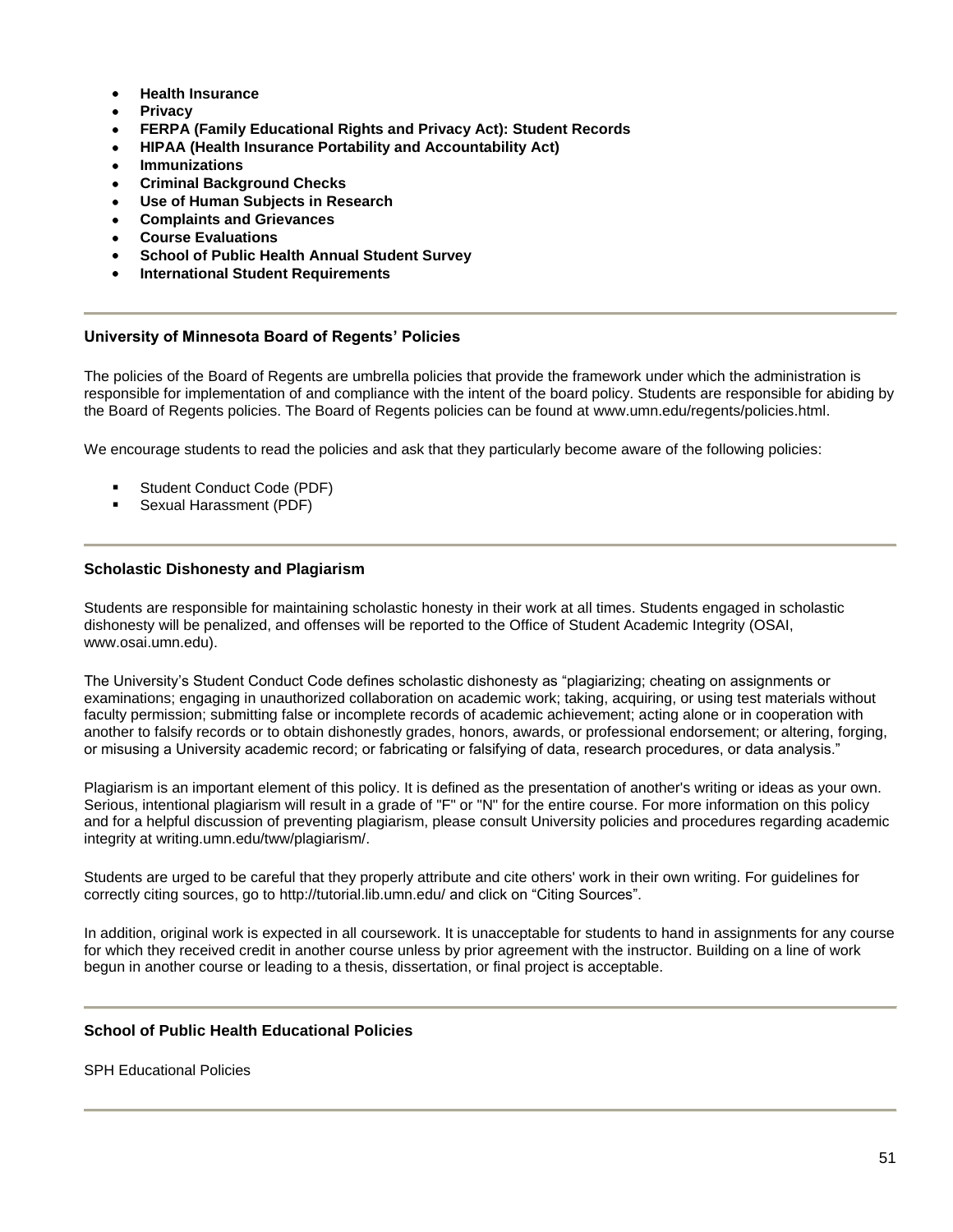## **Satisfactory Progress**

Students are expected to advance steadily towards graduation. Student's records are reviewed at the end of each semester to determine whether satisfactory progress is being made towards their degree.

Each major within the School of Public Health must provide written notification by the middle of each term to students whose cumulative GPA is less than 3.0 at the end of the preceding term (excluding grades of incomplete). This notice must remind the student that the GPA must be raised to a minimum of 3.0 before a degree can be awarded. A major may adopt a more extensive or stringent policy related to probation or dismissal for academic deficiencies, but must have such policies reviewed by the SPH Educational Policy Committee and approved by the Dean's Office. Where such policies are developed, majors must provide documentation to students upon admission and must include this policy statement in the initial written notification to students whose GPA drops below 3.0.

For more information, please contact your Major Coordinator.

#### **University Senate Policies**

The University Senate is an elected body of faculty, academic professionals, civil service staff, and students which discusses and approves matters that effect the entire University. There a specific [policies](http://www1.umn.edu/usenate/usen/policies.html) approved by the Senate/Assembly including the following:

[Uniform Grading and Transcript Policy](http://www.fpd.finop.umn.edu/groups/senate/documents/policy/gradingpolicy.html)

#### **Health Insurance**

All Academic Health Center students (this includes all SPH students, including those in MS and PhD programs) will be enrolled and charged automatically for the Academic Health Center (AHC) Student Health Benefit Plan. For more information, go to [www.bhs.umn.edu/insurance/ahc.htm.](http://www.bhs.umn.edu/insurance/ahc.htm)

Students can have the plan waived if they are enrolled in an employer-based insurance plan, the University Sponsored Graduate Assistant Plan, or Minnesota Care. To waive the plan, they must provide proof of insurance in the form of a certificate of coverage to the Student Insurance office at Boynton Health Service.

#### **Privacy**

The School of Public Health is committed to protecting the privacy of students, staff, and research participants. Students have privacy rights that assure confidentiality of their student records. Research Participants have many rights that guarantee their safety and their privacy.

Often School of Public Health students work as Teaching Assistants and Research Assistants [that may require exposure] to private information. Please be [aware] of privacy laws, complete required privacy trainings, and act with the highest honor towards all private information.

For further information, go to [privacy.ahc.umn.edu/.](http://privacy.ahc.umn.edu/)

#### **FERPA (Family Educational Rights and Privacy Act): Student Records**

FERPA grants four specific rights to a post-secondary student:

- 1. To see the information that the institution is keeping on the student.
- 2. To seek amendment to those records and in certain cases append a statement to the record.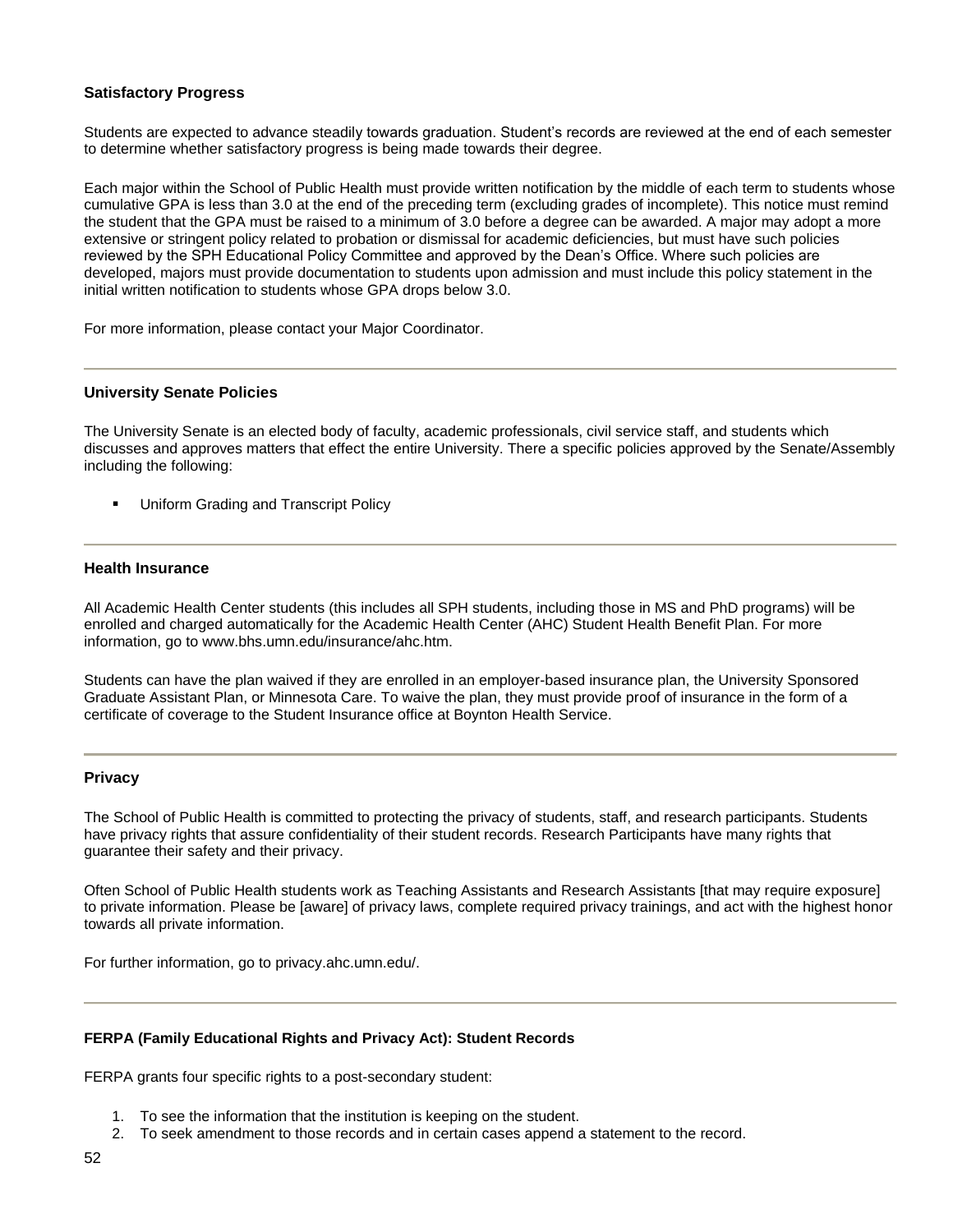- 3. To consent to disclosure of his/her records.
- 4. To file a complaint with the FERPA Office in Washington.

In addition:

- U of MN Faculty and Staff have a legal responsibility, under FERPA, to protect the confidentiality of your student educational records.
- Student information stored in electronic format must be secure and available only to those entitled to access that information.

Student educational records are considered confidential and may not be released without written consent of the student.

#### **HIPAA (Health Insurance Portability and Accountability Act)**

HIPAA is a federal law related to the privacy of an individual's health care information.

All students in the Academic Health Center (AHC), including School of Public Health students, must complete the University's online HIPAA Privacy training.

All SPH students are required to complete two courses:

- The HIPAA Privacy and Security video (7 minutes)
- Safeguarding PHI on Computers (30-40 minutes)

Login to [my.umn.edu](https://www.myu.umn.edu/metadot/index.pl) and click on the **my Toolkit** link to complete the training.

#### **Immunizations**

According to OSHA regulations, CDC guidelines, and University of Minnesota policy, Academic Health Center (AHC) degree-seeking students are required to have a health clearance as a condition of enrollment. (Not required for certificate program students.)

More details and the downloadable Student Immunization Record form are available from Boynton Health Service at [www.bhs.umn.edu/services/AHC.htm#AHC.](http://www.bhs.umn.edu/services/AHC.htm#AHC)

## **Criminal Background Checks**

Students should be aware that certain facilities are required by Minnesota law to submit paperwork for a criminal background check for all personnel with direct, unsupervised client contact. Students placed in such facilities may be asked by the institution to submit paperwork, or the institution may require that they have this check facilitated by the School of Public Health or Division. The School is prepared to assist students with this process. Facilities that are covered by this law are hospitals, boarding care homes, outpatient surgical centers, nursing homes, home care agencies, residential care homes, and board/lodging establishments providing health supervision services. Client contact must be direct and unsupervised (outside the hearing or vision of a supervisor at the facility). In the unlikely event that this situation arises, students should call the School of Public Health Student Services Center at 612.626.3500 or go to D305 Mayo for assistance.

## **Use of Human Subjects in Research**

Students at the University of Minnesota who conduct any research using human subjects (even if the subject's data has been collected under IRB approval) are required to submit their research proposal to the University of Minnesota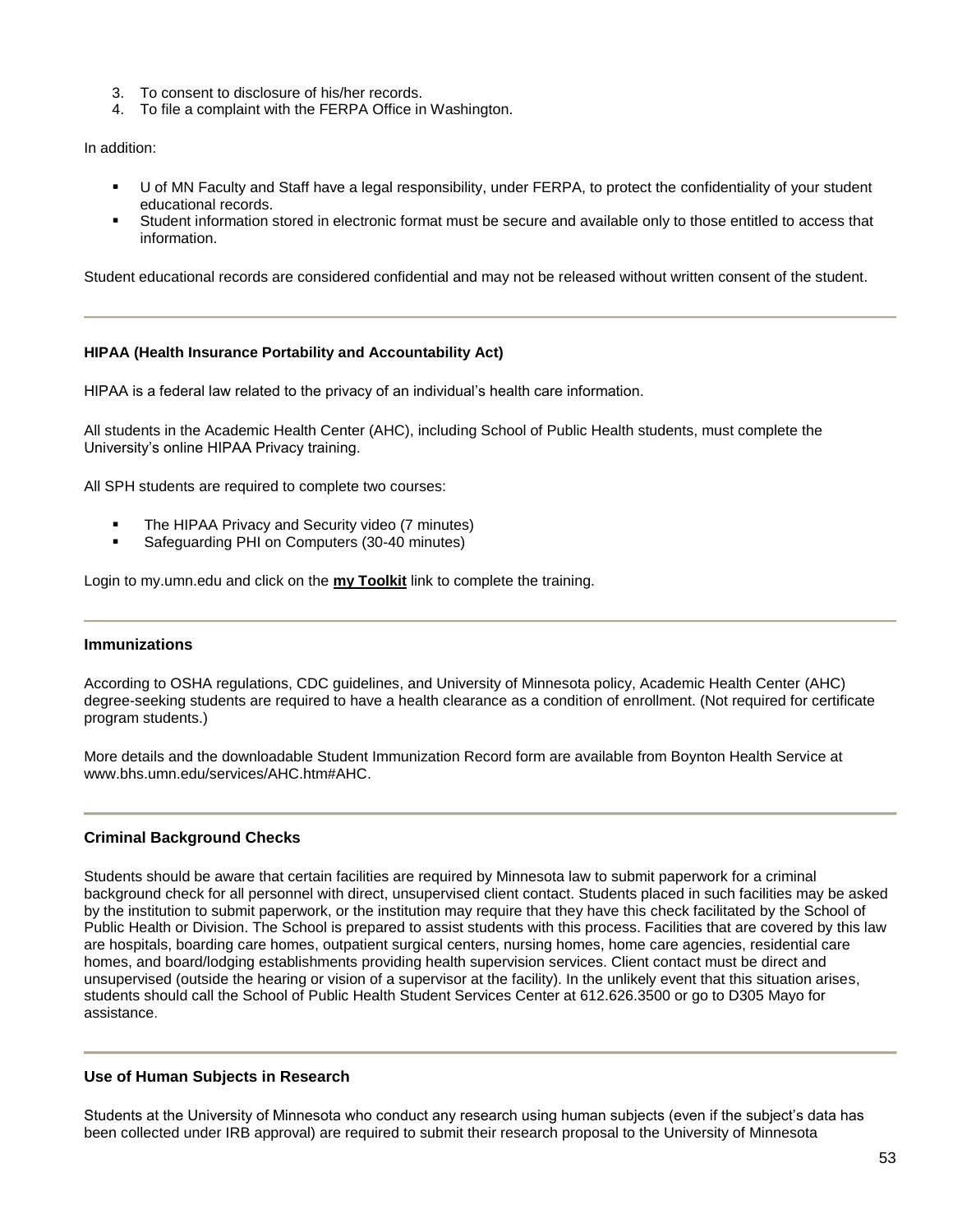Institutional Review Board (IRB) for approval prior to conducting their study. This applies to projects conducted inside or outside the University. For research conducted outside of the University, students still need IRB approval from the University even if approval has been obtained from an external agency.

Students must also seek approval if they are using existing datasets and are not collecting any additional data. In these cases, it is still necessary to complete the IRB application using the "expedited review" process. This process requires less time for approval, but the form must be completed in advance of beginning any analysis.

No contacts with potential or actual study participants, including recruitment, or other research may occur until final IRB approval has been obtained. Students should plan to complete the application at least 2 months before they want to collect new data or analyze existing data because the IRB Committees only meet 1-2 times/month and they often request revisions to applications before final approval.

The University of Minnesota IRB web site is [www.irb.umn.edu.](http://www.irb.umn.edu/) Students should check this site out before speaking with their advisor to familiarize themselves with procedures and to download/print the forms they will need to complete. Students should consult with their advisor before submitting an application. Here are a few tips:

Students will need a copy of the questions they intend to ask, their protocol for collecting data, as well as a consent form, if necessary. If students will be using participant recruitment materials (letters, advertisements, etc.), they should provide a copy with the application.

Students should consult with a faculty member who does similar work about what kind of review procedures they will have to go through. Students can also talk to fellow students who recently went through a review process.

The Committee does look very closely at research involving children, and any invasive research undergoes especially close examination. If the nature of their research is very sensitive, students may want to speak directly to someone at the IRB about how to prepare the materials.

Questions concerning exemptions or other aspects of human subjects research review should be addressed to [irb@umn.edu](mailto:irb@umn.edu) or call 612.626.5654. Completed application forms should be sent to:

Research Subjects Protection Program MMC 820 D528 Mayo Memorial Bldg 420 Delaware Street SE Minneapolis, MN 55455-0392

## **Complaints and Grievances**

The School of Public Health seeks to be aware of and responsive to student issues and complaints. There are numerous ways for you to channel your academic and student life concerns:

- provide comments on the annual student survey (in May)
- meet with your advisor and/or major coordinator
- **Faise the issue with your major chair or director of graduate studies, either individually or in a meeting set up for this** kind of feedback
- attend of the two "Talk With Us" forums for students hosted by the Dean and Associate Dean for Student Affairs each year

The SPH takes all student input seriously and we welcome your input in any of these ways. If the matter is not handled satisfactorily by any of these methods, or if the issue is particularly widespread or serious, please make an appointment with Judith Garrard, Senior Associate Dean for Academic Affairs & Research at [jgarrard@umn.edu.](mailto:jgarrard@umn.edu)

The University provides resources as well. Report incidents of bias, discrimination, or harassment to the University Office of Equal Opportunity and Affirmative Action at [eoaffact.umn.edu.](http://eoaffact.umn.edu/) For student issues that are not resolved through SPH channels or for which you seek external support, the Student Conflict Resolution Center will assist in resolving campusbased problems or concerns [www.umn.edu/sos/.](http://www1.umn.edu/sos/)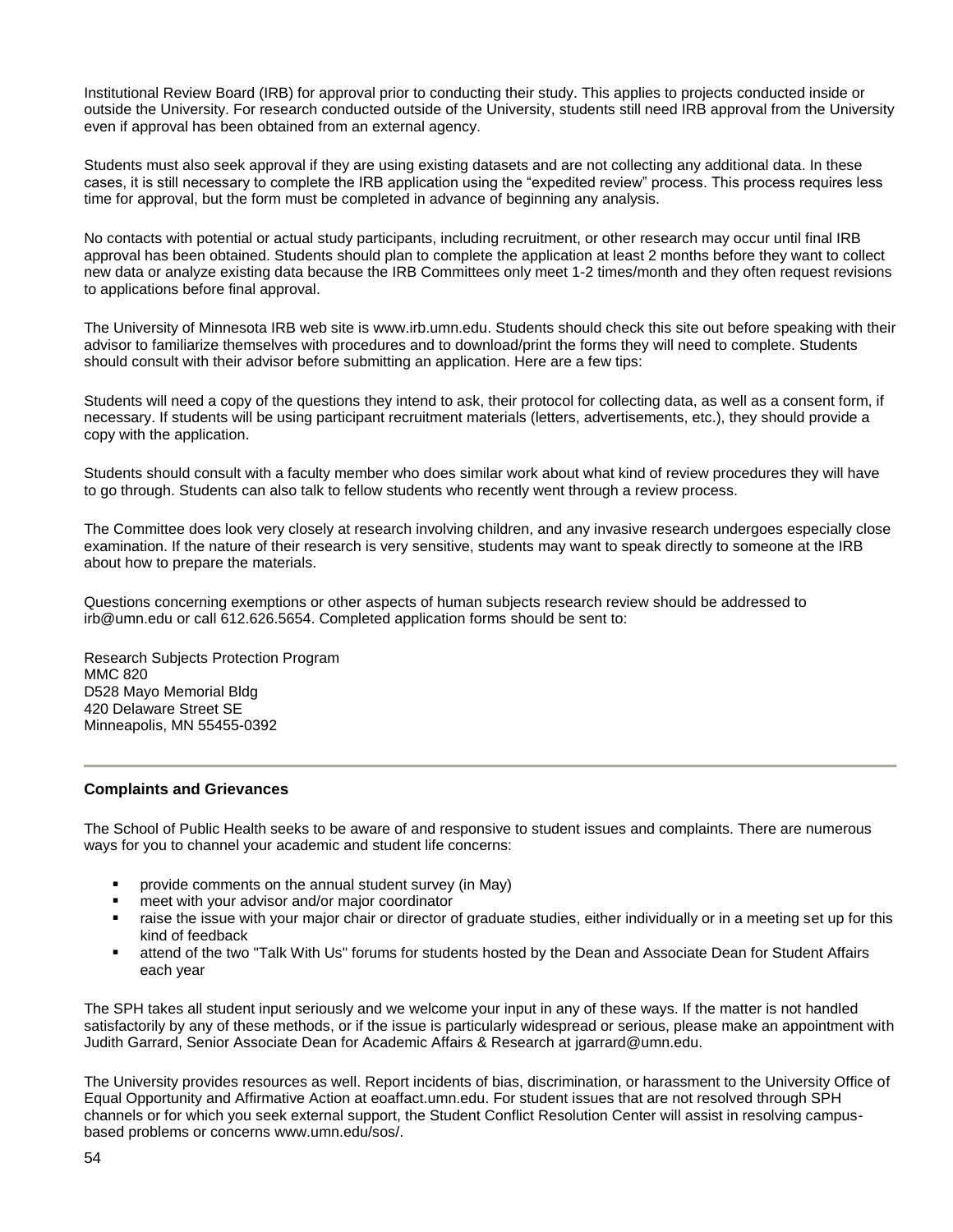## **Course Evaluations**

Students provide very important input into the continued development of the School of Public Health's teaching program. Students will be asked to complete evaluations for all SPH courses. Depending on the individual course, evaluations may be done on paper or online at the end of each term.

- [Course Evaluation](http://www.sph.umn.edu/img/assets/9143/sph_eval1.pdf) (PDF format)  $\bullet$
- [Couse Evaluation for Division of Epidemiology](http://www.sph.umn.edu/img/assets/9143/sph_eval.pdf) (PDF format)  $\bullet$

## **School of Public Health Annual Student Survey**

Students also are strongly encouraged to evaluate and comment on the school and its programs through our annual end of year SPH Student Survey. The survey covers many aspects of student experiences including field placements, career services, financing, and overall School service.

## **International Student Requirements**

Go to [www.isss.umn.edu](http://www.isss.umn.edu/) for the most up-to-date information on requirements for international students including:

- **•** Document check and orientation
- Student and Exchange Visitor Information System (SEVIS)
- **-** Academic Status
- **Address Change**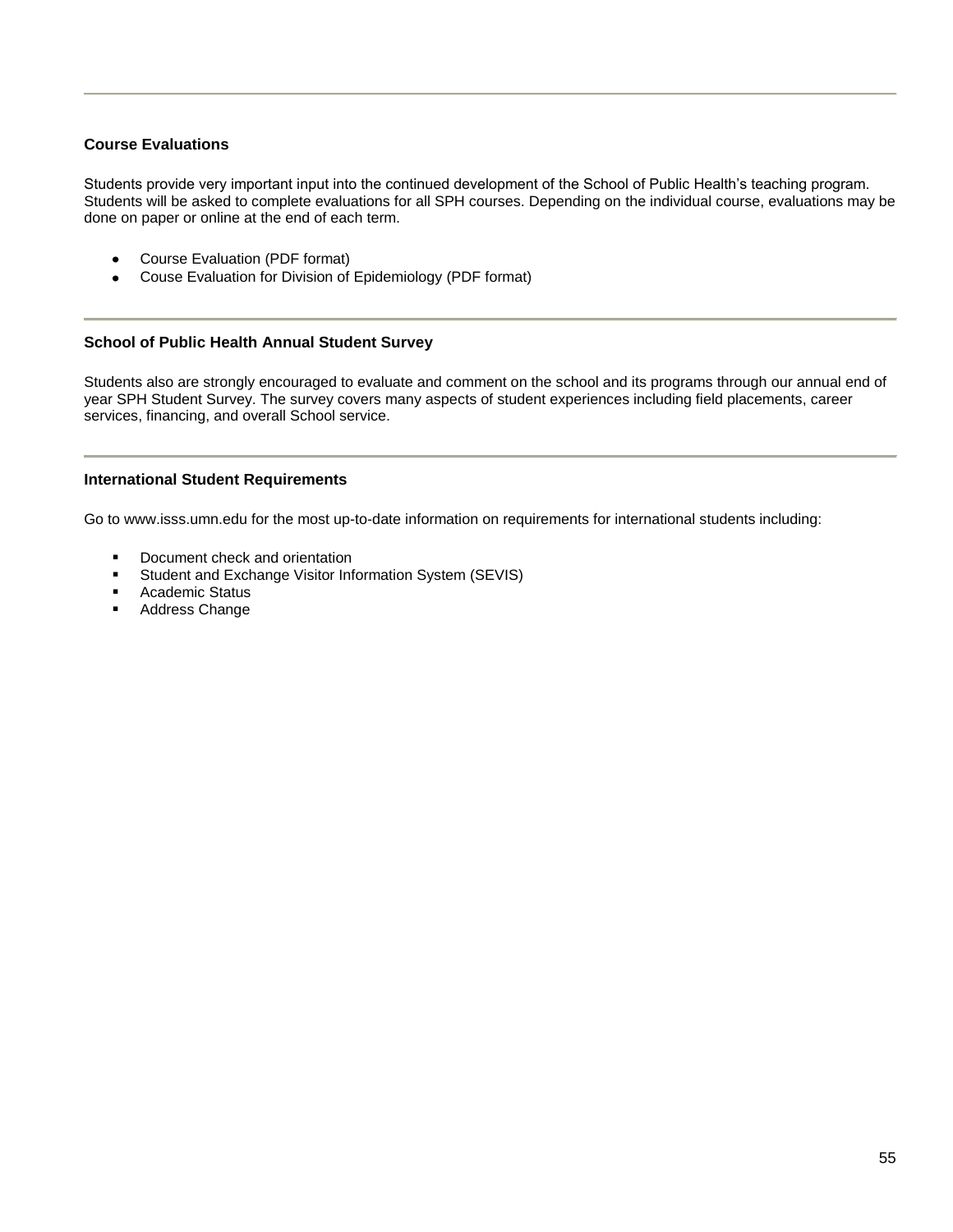|                                                                                                                | Division of Health Policy and Management                                                                                                                                                      |  |
|----------------------------------------------------------------------------------------------------------------|-----------------------------------------------------------------------------------------------------------------------------------------------------------------------------------------------|--|
|                                                                                                                | <b>COURSE WAIVER OR TRANSFER REQUEST</b>                                                                                                                                                      |  |
|                                                                                                                | for the MS or PhD in HSRP&A                                                                                                                                                                   |  |
| NAME: A CONTROLLER STATES AND THE STATES OF THE STATES OF THE STATES OF THE STATES OF THE STATES OF THE STATES | $U$ of MN ID: $\qquad \qquad \qquad$                                                                                                                                                          |  |
| Your Degree Program: $\Box$ MS $\Box$ PhD                                                                      |                                                                                                                                                                                               |  |
|                                                                                                                | Courses completed at other schools prior to admission into the HSRP&A PhD program may be<br>considered for transfer or waiver of required courses. The previous coursework must be equivalent |  |

**to the PhD required course for which this request is being made. Please attach a syllabus from each previous course for which this request is being made.** 

**This request is for (check one) : \_\_\_\_\_\_\_Waiver of Required Course(s)**

 **\_\_\_\_\_\_\_Transfer Previous Courses into my degree**

| Previous Coursework for Consideration |        |                        |           |       | <b>HSR&amp;A</b> Course         |                                   |
|---------------------------------------|--------|------------------------|-----------|-------|---------------------------------|-----------------------------------|
|                                       | School | <b>Title of Course</b> | # Credits | Grade | <b>Date</b><br><b>Completed</b> | <b>That Appears</b><br>Equivalent |
| 1.                                    |        |                        |           |       |                                 |                                   |
| 2.                                    |        |                        |           |       |                                 |                                   |
| 3.                                    |        |                        |           |       |                                 |                                   |
| 4.                                    |        |                        |           |       |                                 |                                   |
| 5.                                    |        |                        |           |       |                                 |                                   |

*Attach a syllabus for each previous class and grade transcript.*

Student Signature: Date:

**Return this form and accompanying materials to the academic program coordinator, Maureen Andrew.**

## **Office Use Only**

 $\Box$  Approved  $\Box$  Not Approved

Director of Graduate Studies: Date: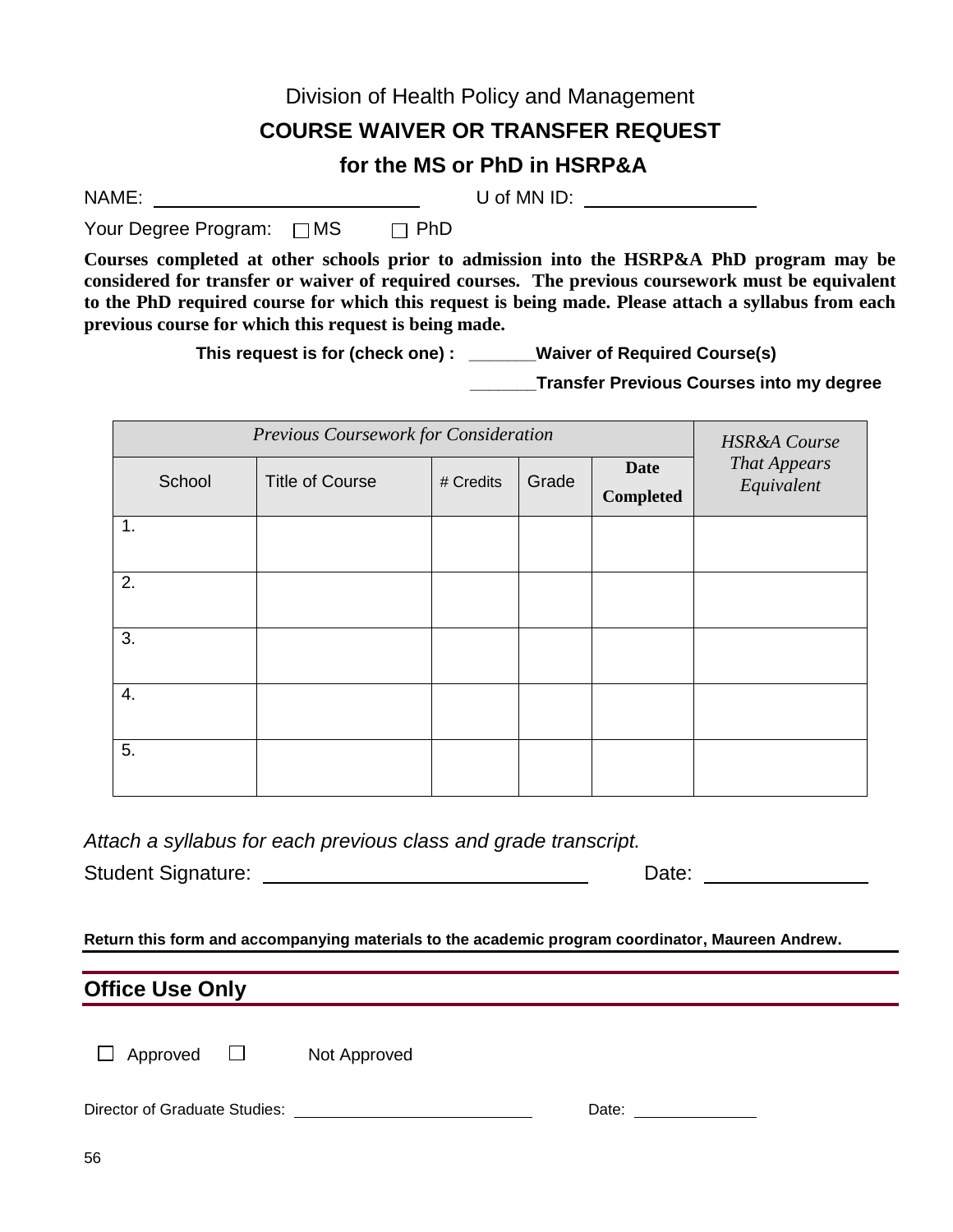## **Division of Health Policy and Management PhD in Health Services Research Policy and Administration Area of Emphasis Declaration Form**

Doctoral Students,

You are required to declare your Area of Emphasis within one year of entering the doctoral program.

Your chosen Area of Emphasis must be documented for internal tracking purposes. To report your Area of Emphasis, please do the following:

- Use this form to inform the doctoral program of your chosen Area of Emphasis. Please complete  $\bullet$ this form and give it to the PhD program coordinator, Maureen Andrew., D-262 Mayo.
- Contact the faculty of the Area of Emphasis you have chosen to discuss your intention to pursue that Area.

Student Name

Year you entered the PhD Program \_\_\_\_\_\_\_\_\_\_\_\_\_\_\_\_\_\_\_\_\_\_\_\_\_\_\_\_\_\_\_\_\_\_

Your chosen Area of Emphasis\_\_\_\_\_\_\_\_\_\_\_\_\_\_\_\_\_\_\_\_\_\_\_\_\_\_\_\_\_\_\_\_\_\_\_\_\_\_\_\_\_\_\_\_\_\_\_\_\_\_\_\_\_\_\_\_\_\_\_\_

| Areas of Emphasis-New PhD Program as of<br><b>Fall, 2008</b> | <b>Lead Faculty Member of this Area of</b><br><b>Emphasis</b> |
|--------------------------------------------------------------|---------------------------------------------------------------|
| <b>Multidisciplinary Social Sciences</b>                     | <b>Bryan Dowd</b>                                             |
| Sociology of Health and Illness                              | Donna McAlpine                                                |
| <b>Health Decision Science</b>                               | Karen Kuntz                                                   |
| Health Organization and Management Science                   | Doug Wholey                                                   |
| <b>Clinical Outcomes Research</b>                            | <b>Bob Kane</b>                                               |
| <b>Health Policy</b>                                         | Lynn Blewett                                                  |
| <b>Health Economics</b>                                      | Roger Feldman                                                 |

| <b>Vours</b><br><br>ااد.<br>יוט ווטט ו | ٦ш.<br>--<br>- |
|----------------------------------------|----------------|
|                                        |                |

Return this form to the program coordinator, Maureen Andrew, D-262 Mayo.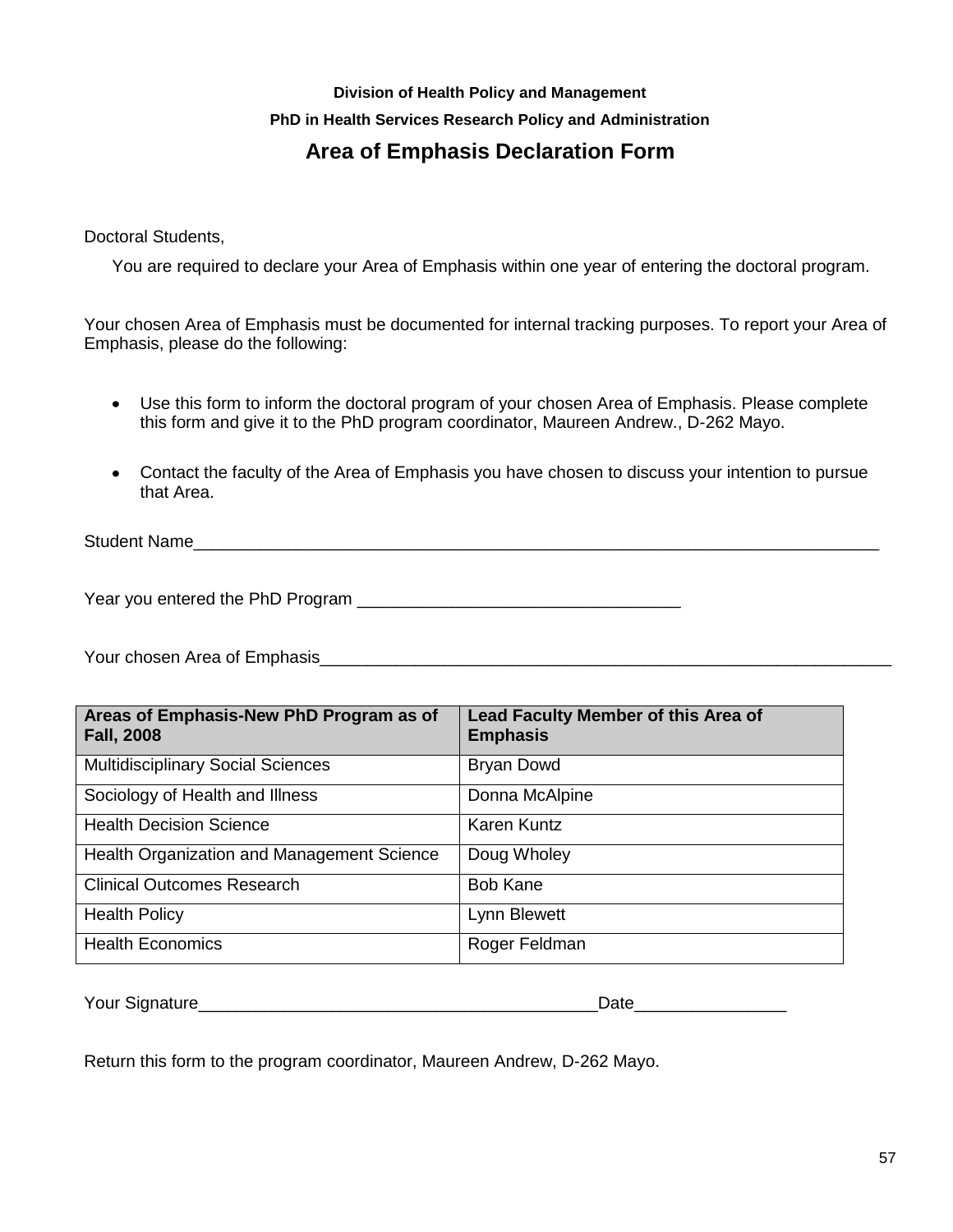## **Division of Health Policy and Management**

## **PhD in Health Services Research Policy and Administration**

## **Area of Emphasis Supporting Program**

Your supporting program must be approved by the Area of Emphasis faculty and a copy provided to the program coordinator, Maureen Andrew, D-262 Mayo.

Student Name\_\_\_\_\_\_\_\_\_\_\_\_\_\_\_\_\_\_\_\_\_\_\_\_\_\_\_\_\_\_\_\_\_\_\_\_\_\_\_\_\_\_\_\_\_Date\_\_\_\_\_\_\_\_\_\_\_\_\_\_\_\_\_\_\_

Area of Emphasis extended to the set of the set of the set of the set of the set of the set of the set of the set of the set of the set of the set of the set of the set of the set of the set of the set of the set of the se

Area of Emphasis faculty members who approve your supporting program: \_\_\_\_\_\_\_\_\_\_\_\_\_\_\_\_\_

\_\_\_\_\_\_\_\_\_\_\_\_\_\_\_\_\_\_\_\_\_\_\_\_\_\_\_\_\_\_\_\_\_\_\_\_\_\_\_\_\_\_\_\_\_\_\_\_\_\_\_\_\_\_\_\_\_\_\_\_\_\_\_\_\_\_\_\_\_\_\_\_\_\_\_\_\_\_\_\_

# **Course # Title of Course # Credits Term & Year**

## **Supporting Program Courses (must be a minimum of 12 credits)**

## **This supporting program is approved by the Area of Emphasis Faculty**

Area of Emphasis Chair Signature\_\_\_\_\_\_\_\_\_\_\_\_\_\_\_\_\_\_\_\_\_\_\_\_\_\_\_\_\_\_\_\_\_\_\_\_\_\_\_\_\_\_Date\_\_\_\_\_\_\_\_\_\_\_\_\_\_\_\_

Student Signature\_\_\_\_\_\_\_\_\_\_\_\_\_\_\_\_\_\_\_\_\_\_\_\_\_\_\_\_\_\_\_\_\_\_\_\_\_\_\_\_\_\_\_\_\_\_\_\_\_\_\_\_\_\_\_Date\_\_\_\_\_\_\_\_\_\_\_\_\_\_\_\_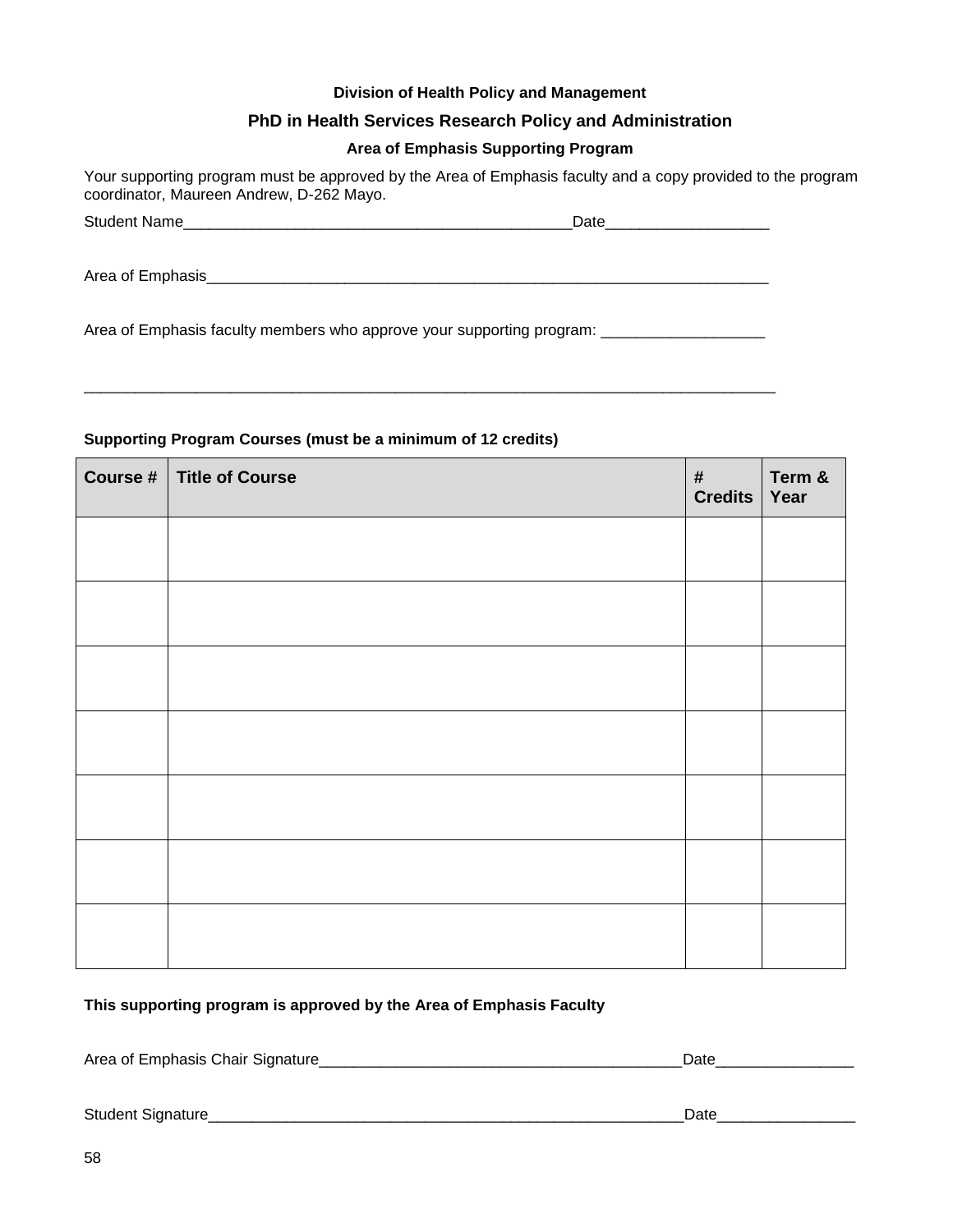## **More information can be found at: www.grad.umn.edu**

## **Master's Degree Requirements for Graduation**

All Graduate School requirements for graduation are listed below. Unless stated otherwise, you should submit all forms to 316 Johnston Hall. Forms may be picked up at the locations listed above. Note: all students must submit an Application for Degree to 200 Fraser Hall or 130 Coffey Hall on or before the first working day of the intended month of graduation.

## **Plan A**

- 1. Degree Program submission is based on departmental requirements, but must be filed with The Graduate School *no later than one term* prior to graduation.
- 2. Once the Degree Program has been approved by The Graduate School and the thesis is ready to go to the reviewers, request a [graduation packet](http://www.grad.umn.edu/current_students/forms/grad_packet/masters/confirm.html) by clicking here, or by visiting 316 Johnston Hall. The Thesis Reviewers Report form will be issued at that time. Remember to allow your committee *at least* 2 weeks to read the thesis.
- 3. Submit the Application for Degree to 200 Fraser or 130 Coffey by the *first* working day of the intended month of graduation.
- 4. Submit the signed Thesis Reviewer's Report form to 316 Johnston Hall. The Final Examination Report Form will be issued at that time. You must have the Final Exam Form before you report for the exam.
- 5. Return the Final Examination Report form by the last working day of the intended month of graduation.
- 6. Submit two *unbound* copies of your thesis, both signed by your adviser(s), by the last working day of the intended month of graduation.

## **Plan B/Coursework Only**

- 1. Degree Program submission is based on departmental requirements, but must be filed with The Graduate School *no later than one term* prior to graduation.
- 2. Once the Degree Program has been approved by The Graduate School, pick up the Final Examination Report form and the [graduation packet](http://www.grad.umn.edu/current_students/forms/grad_packet/masters/confirm.html) prior to the final oral examination. You must have the Final Exam Form before you report for the exam.
- 3. Submit an Application for Degree to 200 Fraser or 130 Coffey by the *first* working day of the intended month of graduation.
- 4. Return the Final Examination Report form by the last working day of the intended month of graduation.

Graduate School registration requirement: As a Graduate School student you are required to register every fall and spring term to maintain active status up through and including the term in which you will officially complete your degree. Failure to maintain your active status will result in the discontinuation of your student status and require applying for readmission.